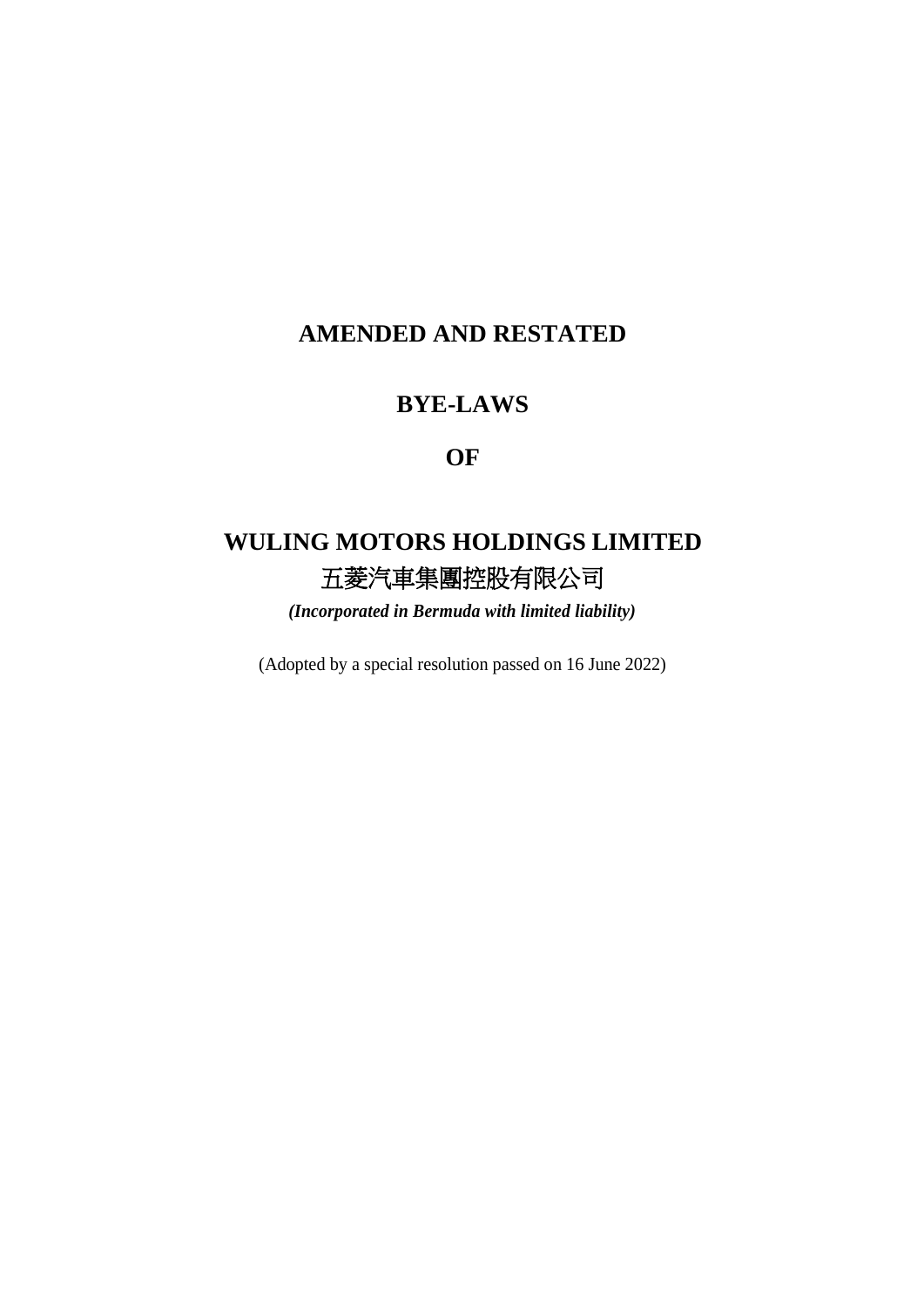# INDEX

# Page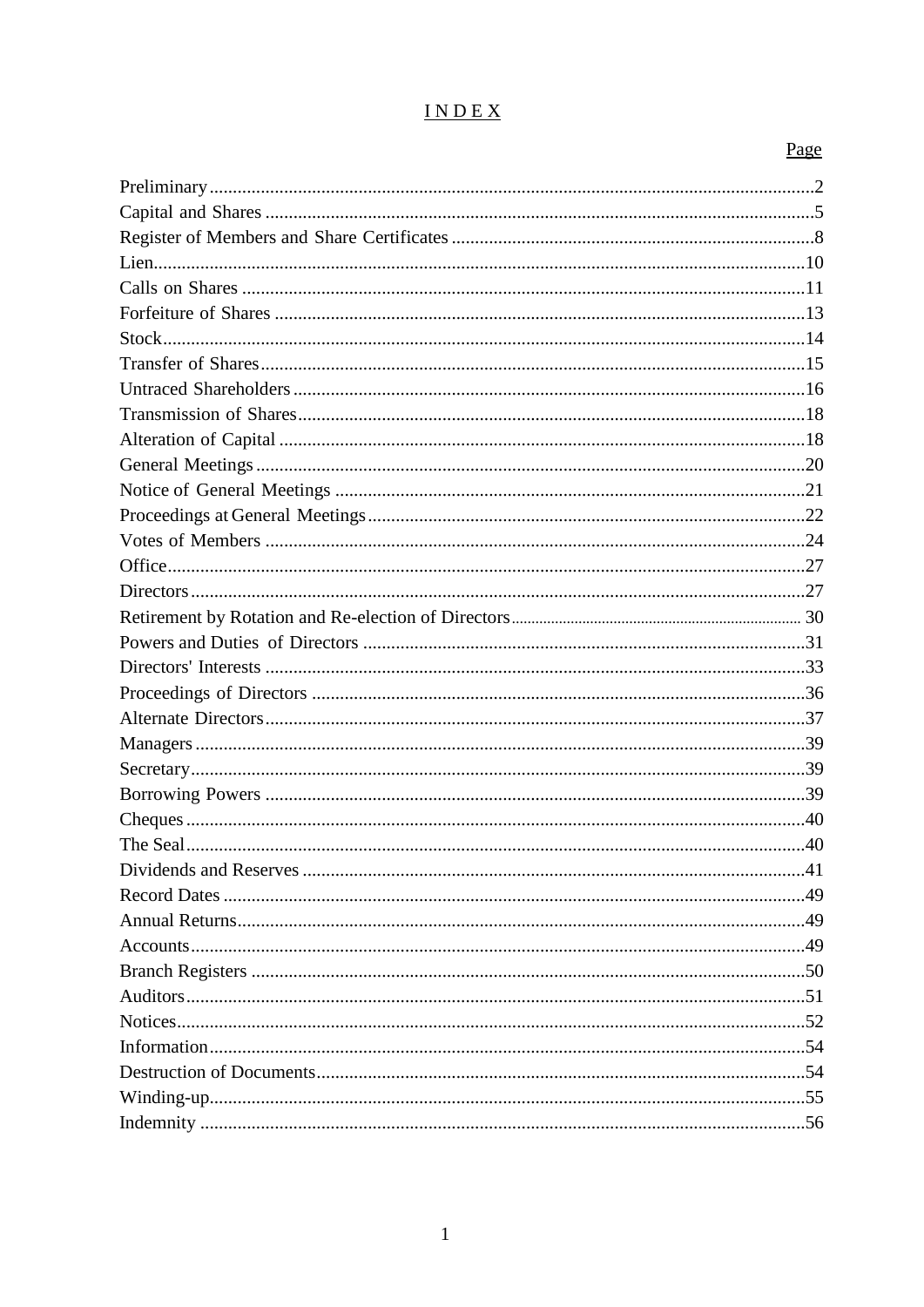# THE COMPANIES ACT 1981 OF BERMUDA

# Company Limited by Shares

### **AMENDED AND RESTATED**

#### **BYE-LAWS**

(Adopted by a special resolution passed on 16 June 2022)

OF

# **WULING MOTORS HOLDINGS LIMITED** 五菱汽車集團控股有限公司

#### **PRELIMINARY**

**1.** In these regulations unless there is something in the subject or context inconsistent therewith:

"**the Act**" means the Companies Act 1981 of Bermuda as modified from time to time;

"**Bermuda**" means the Islands of Bermuda;

"**BD\$**" means Bermuda Dollars;

"**the Bye-laws**" or "**these presents**" means the Bye-laws of the Company for the time being in force;

"**business day**" means a day on which the Designated Stock Exchange generally is open for the business of dealing in securities in Hong Kong. For the avoidance of doubt, where the Designated Stock Exchange is closed for the business of dealing in securities in Hong Kong on a business day by reason of a Number 8 or higher typhoon signal, black rainstorm warning, such day shall for the purposes of these Bye-laws be counted as a business day;

"**capital**" means the share capital from time to time of the Company;

"**clearing house**" means a recognized clearing house within the meaning of the Securities and Futures Ordinance (Chapter 571 of the Laws of Hong Kong) or a clearing house recognized by the laws of the jurisdiction in which the shares of the Company are listed or quoted on a stock exchange in such jurisdiction;

"**Close Associate**" shall have the meaning given to the term "close associate" in the Listing Rules from time to time;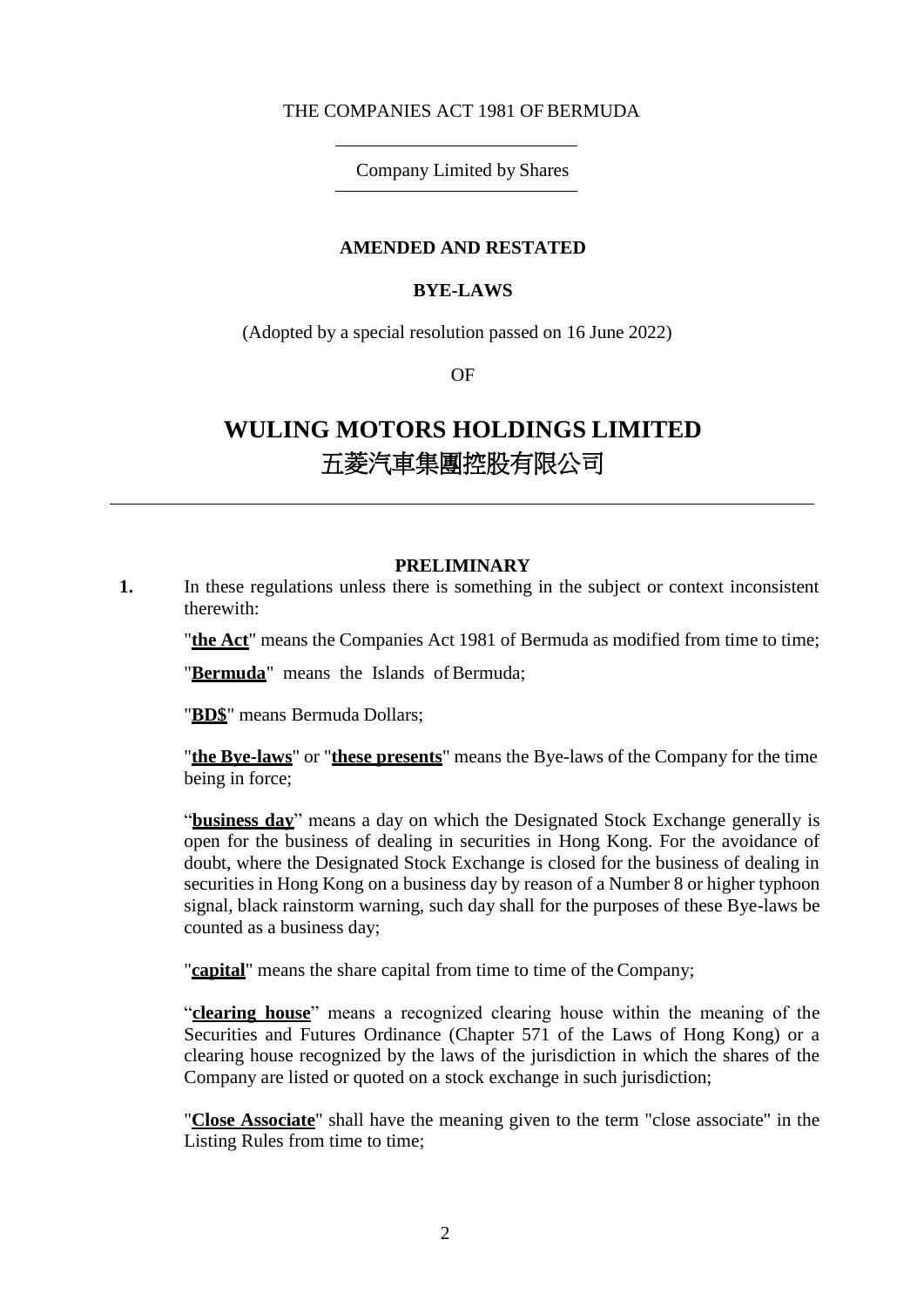"**the Company**" or "**this Company**" means Wuling Motors Holdings Limited with a secondary name of "五菱汽車集團控股有限公司" incorporated in Bermuda on 24th August 1992;

"**Connected Transaction**" shall have the meaning given to the term "connected transaction" in the Listing Rules from time to time;

"**Continuing Connected Transaction**" shall have the meaning given to the term "continuing connected transaction" in the Listing Rules from time to time;

"**corporate representative**" means any person appointed to act in that capacity pursuant to Bye-laws 86 to 86A;

"**Designated Stock Exchange**" means a stock exchange which is an appointed stock exchange for the purposes of the Act in respect of which the shares of the Company are listed or quoted and where such appointed stock exchange deems such listing or quotation to be the primary listing or quotation of the shares of the Company;

"**the Directors**" means the Board of Directors of the Company or the Directors present at a meeting of Directors at which a quorum is present, and references in the Bye-Laws to Directors shall be to both executive and non-executive Directors unless otherwise indicated;

"**dollars**" or "**HK\$**" means Hong Kong Dollars;

"**electronic**" shall mean relating to technology having electrical, digital, magnetic, wireless, optical electromagnetic or similar capabilities and such other meanings as given to it in the Electronic Transactions Act 1999 of Bermuda as may be amended from time to time;

"**electronic notice**" or "**e-Notice**" shall mean notice through telecopy, telegraph, telex, facsimile, transmission, internet, e-mail or other electronic means of communication, capable of making a written record;

"**electronic proxy**" or "**e-Proxy**" shall mean a proxy intended where provided for within these Bye-laws whereby a party so authorised herein may designate another party to attend, represent or to vote for them, where appropriate and provided for, through telecopy, telegraph, telex, facsimile, transmission, internet, e-mail or other electronic means of communication, capable of making a written record;

"**electronic record**" shall have the same meaning as ascribed to it under section 2 of the Electronic Transactions Act 1999 of Bermuda as amended from time to time, and includes any electronic code or device necessary to decrypt or interpret the electronic record;

"**Hong Kong**" shall mean the Hong Kong Special Administrative Region of the People's Republic of China;

"**Listing Rules**" shall mean the Rules Governing the Listing of Securities on The Stock Exchange of Hong Kong Limited (as amended from time to time);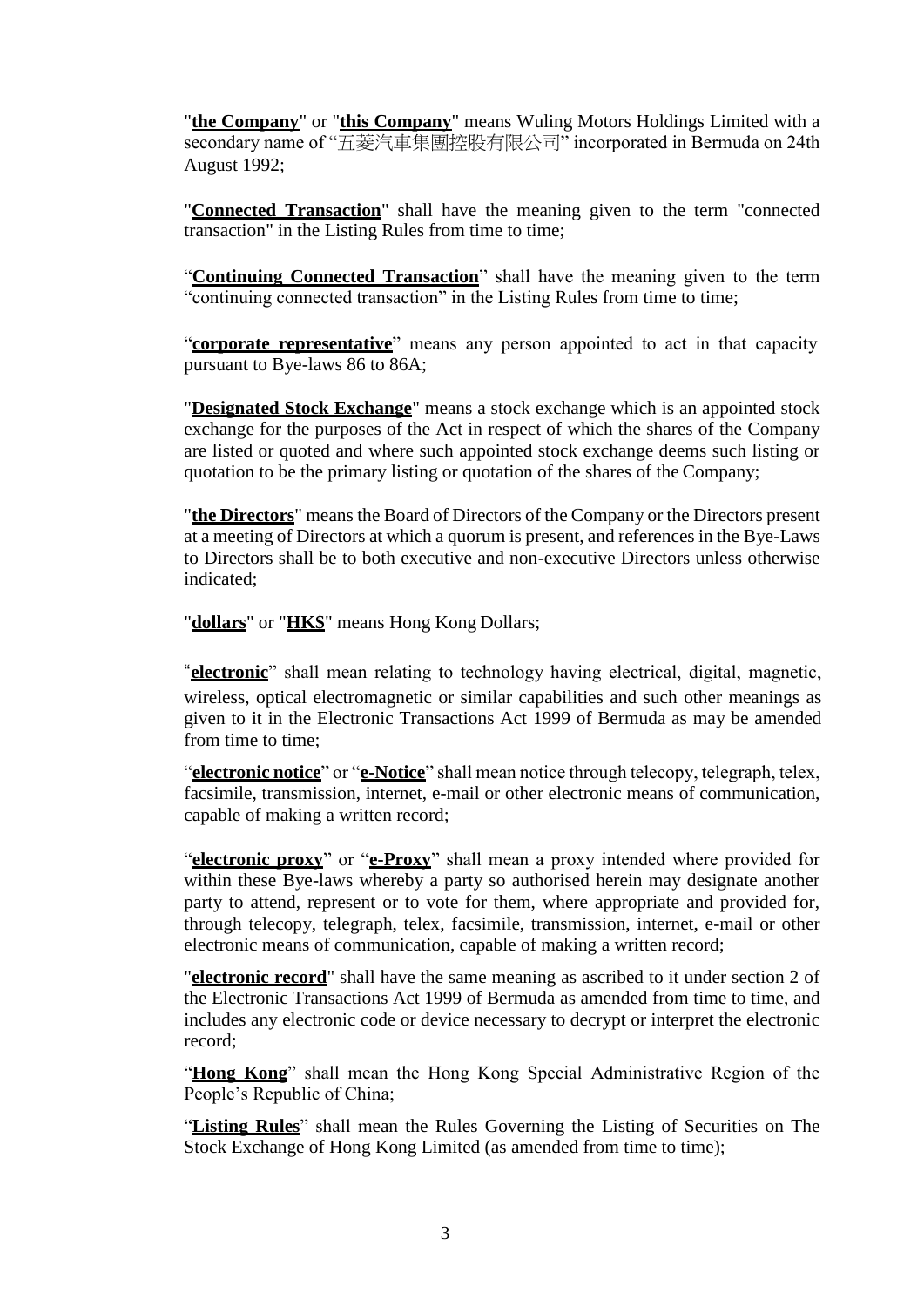"**member**" means a person who is entered on the register as the holder of shares in the capital of the Company;

"**Memorandum of Association**" means the Memorandum of Association of the Company for the time being in force;

"**month**" means calendar month;

"**notice**" means written notice unless otherwise specifically stated and as further defined in these Bye-laws;

"**office**" means the registered office for the time being of the Company;

"**ordinary resolution**" means when it has been passed by a simple majority of votes cast by such members, as being entitled so to do, vote in person or, in the case of any member being a corporation, by its duly authorized representative or, where proxies are allowed, by proxy at a general meeting of which notice has been given in accordance with Bye-laws 58 and 59;

"**paid up**" or "**paid**" in relation to a share, includes credited as paid up or paid;

"**published in the newspapers**" means published as a paid advertisement in English in at least oneEnglish language newspaper and inChinese in at least oneChinese language newspaper, being in each case a newspaper published daily and circulating generally in Hong Kong in accordance with the rules of the Designated Stock Exchange;

"**the Principal Register**" meansthe register of members of the Company maintained in Bermuda;

"**the register**" means the Principal Register of members and, where applicable, any branch register of members of the Company to be kept pursuant to the Act;

"**secretary**" includes any person appointed to perform the duties of secretary temporarily and any duly appointed assistant or acting secretary;

"**seal**" means the common seal of the Company or where the context permits, the duplicate seal of the Company for use in any particular state, country or territory outside Bermuda;

"**share(s)**" means share(s) in the capital of the Company and includes stock except where a distinction between stock and shares is expressed or implied;

"**shareholders**" means the duly registered holders of shares;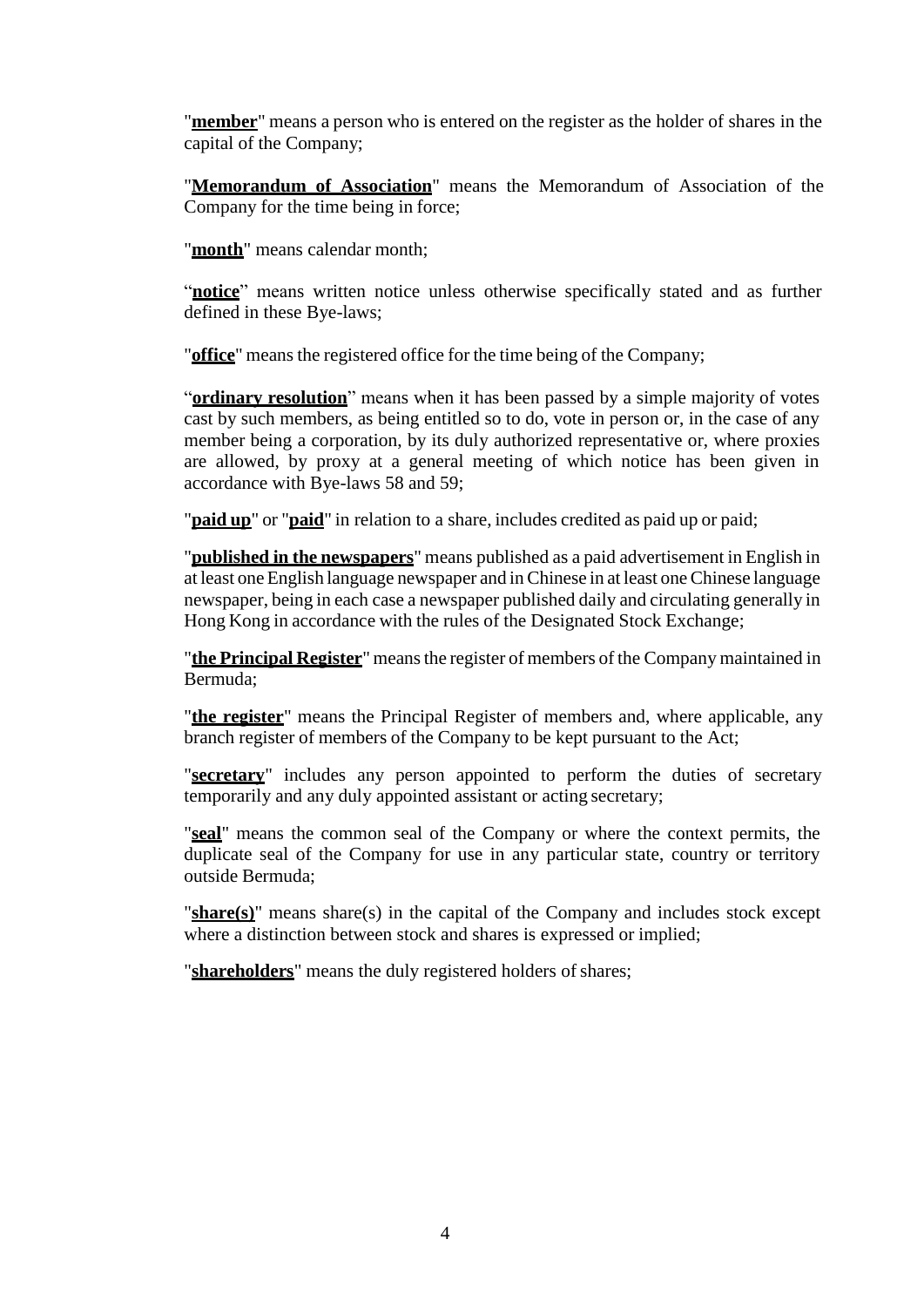"**special resolution**" means when it has been passed by a majority of not less than three-fourths of votes cast by such members as, being entitled so to do, vote in person or, in the case of such members as are corporations, by their respective duly authorized representative or, where proxies are allowed, by proxy at a general meeting of which notice has been given in accordance with Bye-laws 58 and 59 specifying (without prejudice to the power contained in these Bye-laws to amend the same) the intention to propose the resolution as a special resolution. Provided that if permitted by the Designed Stock Exchange, except in the case of an annual general meeting, if it is so agreed by a majority in number of the members having the right to attend and vote at any such meeting, being a majority together holding not less than ninety-five per cent. (95%) in nominal value of the shares giving that right and in the case of an annual general meeting, if it is so agreed by all members entitled to attend and vote thereat, a resolution may be proposed and passed as a special resolution at a meeting of which notice has been given for shorter than the period required under Bye-laws 58 and 59;

"**in writing**" or "**written**" includes printing, lithography, electronic record and other means of representing or reproducing words or figures in visible form;

"**year**" means calendar year.

- **2. (A)** The singular includes the plural and vice versa. Words importing any gender include the other genders.
	- **(B)** References in these Bye-laws to notices and proxies will apply *mutatis mutandis* to electronic notices and electronic proxies provided always that said electronic notices and electronic proxies shall be designed, restricted and limited to their respective use in accordance with these Bye-laws for notices or proxies as may be relevant.
	- **(C)** Save as aforesaid any words or expressions defined in the Act shall if not inconsistent with the subject or context bear the same meaning in these presents.
	- **(D)** The headings shall not affect the construction of these presents.
- **3.** Subject to the provisions of the Act, the Company may at any time and from time to time, by special resolution at a general meeting convened and held in accordance with these Bye-laws, alter or amend the Memorandum of Association or the Bye-Laws in whole or in part. No Bye-law shall be rescinded, altered or amended and no new Byelaw shall be made until the same has been approved by a resolution of the Directors and confirmed by a special resolution of the Members.

# **CAPITAL AND SHARES**

**4. (A)** The capital of the Company at the date of adoption of these presents is HK\$101,521,400 divided into 25,380,350,000 ordinary shares of HK\$0.004 each.

5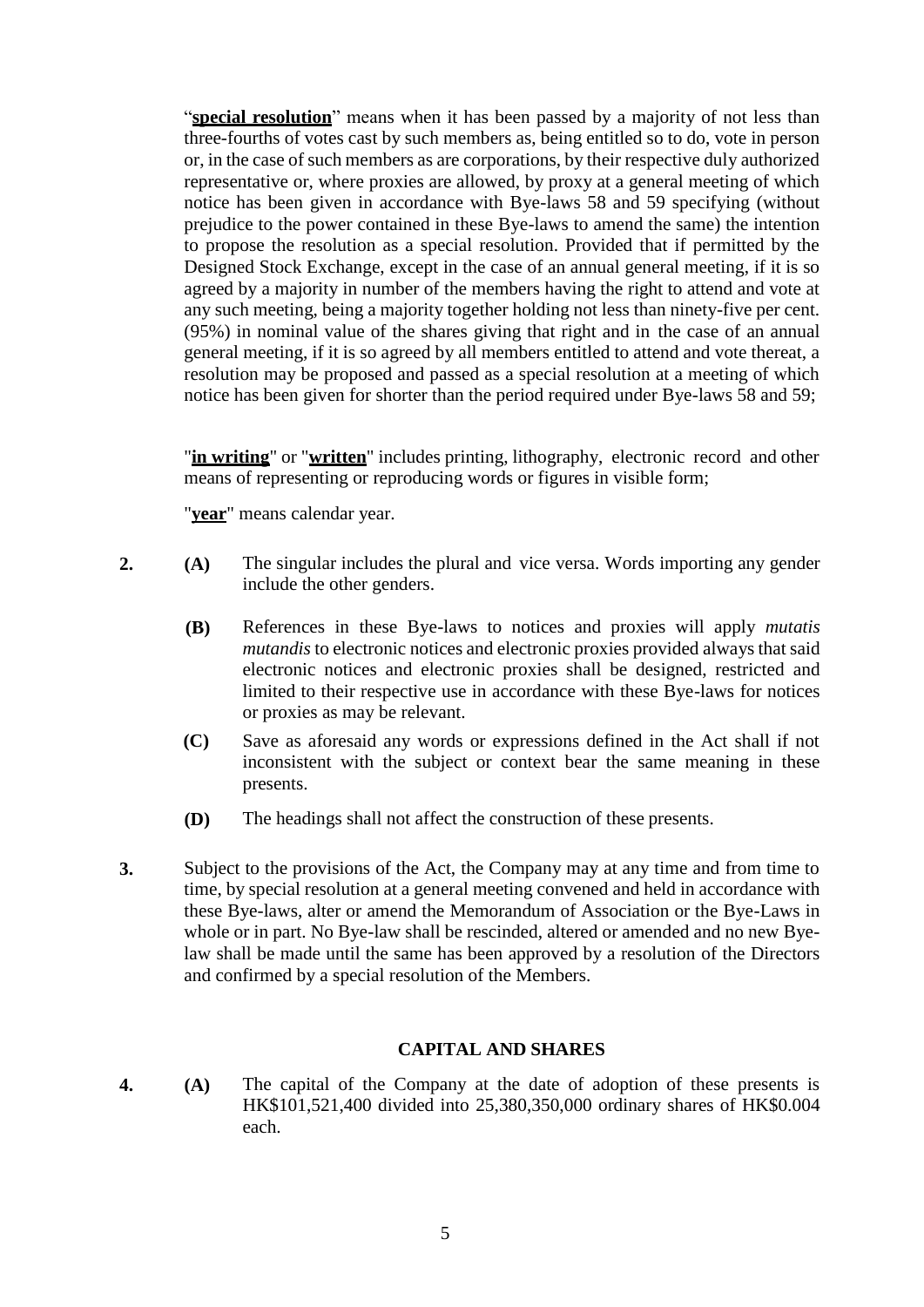- **(B)** Subject to the provisions of the Act and of the Bye-Laws relating to new shares, all unissued shares in the Company including any new shares created upon an increase of capital shall be under the control of the Directors who may offer, allot, grant options over or otherwise dispose of them to such persons, on such terms and conditions and at such times as the Directors shall in their sole and absolute discretion think fit, but so that no shares shall be issued at a discount to their nominal value.
- **5. (A)** The Company may at any time pay a commission or brokerage to any person for subscribing or agreeing to subscribe (whether absolutely or conditionally) for any shares in the Company or procuring or agreeing to procure subscriptions (whether absolute or conditional) for any shares in the Company but so that the conditions and requirements of the Act shall be observed and complied with and in each case the commission or brokerage shall notexceed 10 per cent of the price at which the shares are issued.
	- **(B)** Subject to the provisions of the Act, the Directors may with the approval of members in general meeting issue warrants to subscribe for any class of shares or securities of the Company on such terms as they may from time to time determine. Where share warrants are issued to bearer, no new warrant shall be issued to replace one that has been lost unless the Directors are satisfied beyond reasonable doubt that the original has been destroyed and have received an indemnity in satisfactory form with regard to the issue of any new warrant.
- **6. (A)** Subject to the provisions, if any, in that behalf of the Memorandum of Association and without prejudice to any special rights previously conferred on the holders of existing shares, any share may be issued with such preferred, deferred or other special rights or such restrictions, whether in regard to dividend, voting, return of share capital or otherwise, as the Company may from time to time by ordinary resolution determine (or, in the absence of any such determination or so far as the same shall not make specific provision but subject to the provisions of the Act and the Bye-Laws, as the Directors may determine) and subject to the provisions of the Act any preference share may, with the sanction of a special resolution, be issued or converted into shares that, at a determinable date or at the option of the Company or, if so authorised by the Memorandum of Association, the holder, are liable to be redeemed on such terms and in such manner as the Company before the issue or conversion may by such special resolution determine.
	- **(B)** The Company may by ordinary resolution, before the issue of any new shares, make any provisions as to the issue and allotment of such shares including, but without prejudice to the generality of the foregoing, a provision that the new shares or any of them shall be offered in the first instance to all the holders for the time being of shares of any class in proportion to the number of the shares held by them respectively but in default of any such determination, such shares may be dealt with as if they formed part of the capital of the Company existing prior to the issue of the same.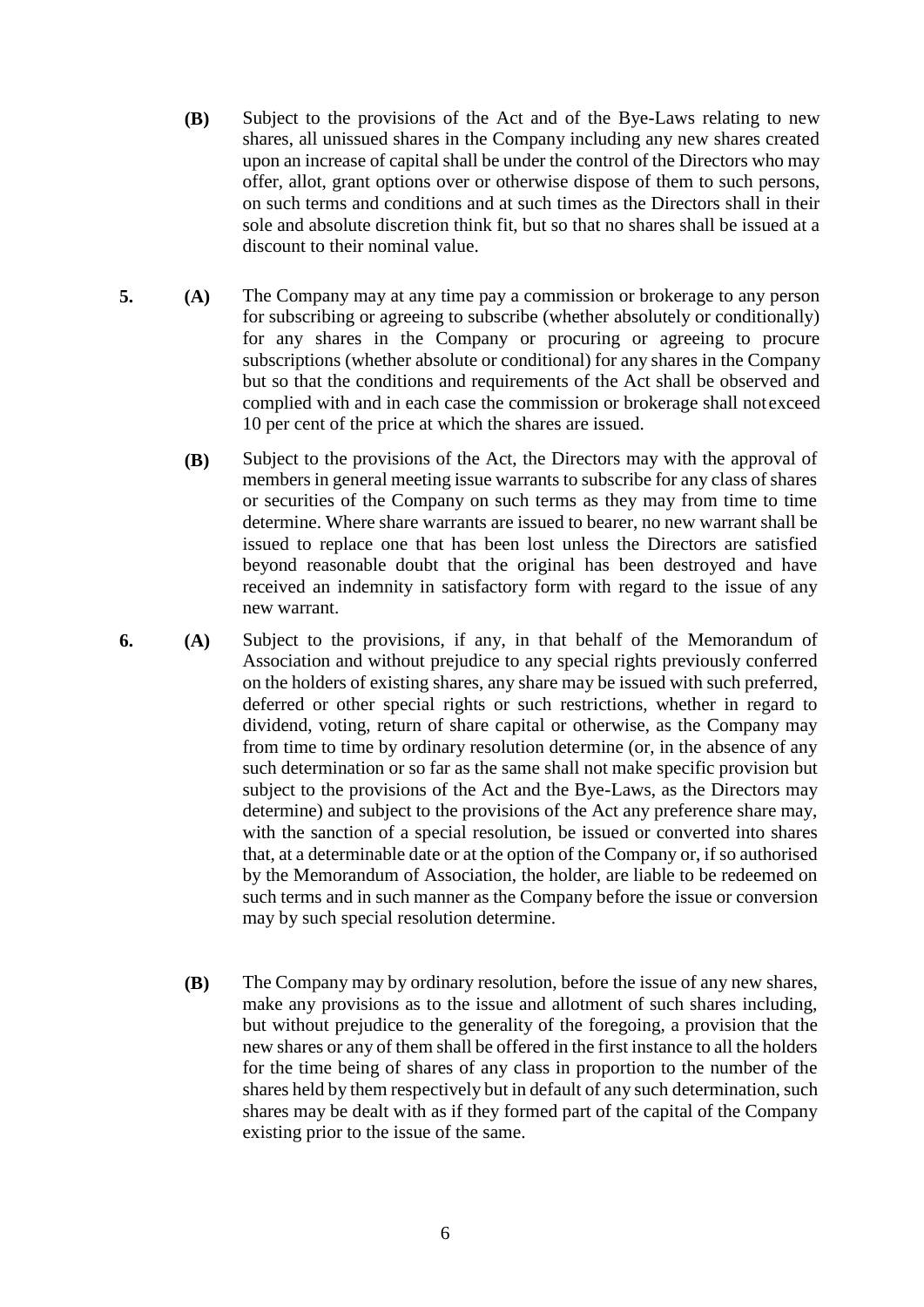- **7. (A)** If at any time the capital is divided into different classes of shares, the rights attached to any class (unless otherwise provided by the terms of issue of the shares of that class) may subject to the provisions of the Act, be varied or abrogated with the sanction of a special resolution passed at a separate general meeting of the holders of the shares of that class. To any such separate general meeting all the provisions of the Bye-Laws as to general meetings of the Company shall mutatis mutandis apply, but so that the necessary quorum shall be one or more persons (or in the case of a member being a corporation, its duly authorised representative) holding or representing by proxy not less than onethird in nominal value of the issued shares of the class and that every holder of shares of the class shall be entitled to one vote for every such share held by him.
	- **(B)** The rights conferred upon the holders of the shares of any class issued with preferred or other rights shall not, unless otherwise expressly provided by the terms of issue of the shares of that class, be deemed to be varied by the creation or issue of further shares ranking pari passu therewith.
- **8.** Except as otherwise expressly provided by the Bye-Laws or required by law or ordered by a court of competent jurisdiction, no person shall be recognised by the Company as holding any share upon any trust and the Company shall not be bound by or be compelled in any way to recognise (even when having notice thereof) any equitable, contingent, future or partial interest in any share or any interest in any fractional part of a share or (except only as otherwise provided by these Bye-Laws or by law) any other rights in respect of any share except an absolute right to the entirety thereof in the registered holder.
- **9. (I) (A)** Subject to the Statutes and, where applicable, the rules of any Designated Stock Exchange, the Company may, in accordance with an employees' share scheme provide, money on such terms as the Board thinks fit for the acquisition of fully paid shares in the Company or its holding company. For the purposes of this Bye-law, an employees' share scheme is a scheme for encouraging or facilitating the holding of shares or debentures in the Company by or for the benefit of the bona fide employees or former employees of the Company, the Company's subsidiary or holding company or subsidiary of the Company's holding company, or the wives, husbands, widows, widowers or children or step-children under the age of twenty-one of such employees or former employees.
	- **(B)** Subject to the Statues and where applicable the rules of any Designated Stock Exchange, the Company may make loans to persons (other than directors) employed in good faith by the Company with a view to enabling those persons to acquire fully paid shares in the Company or its holding company to be held by them by way of beneficial ownership.

7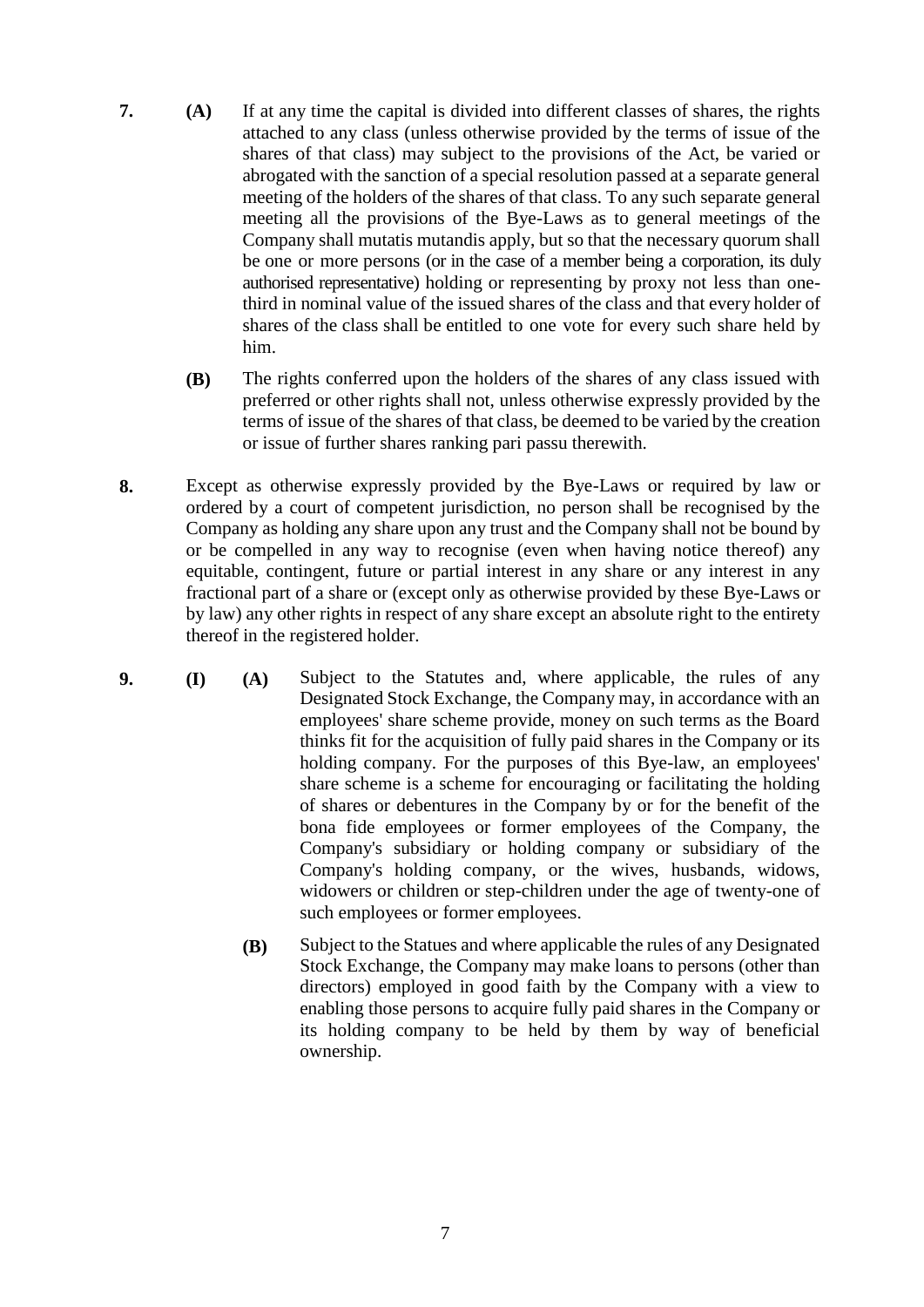- **(C)** The conditions by which the provision of money and the provision of loans referred to in paragraphs (A) and (B) of this bye-law are made may include a provision stating that when an employee ceases to be employed by the Company, the shares bought with such financial assistance shall or may be sold to the Company or such other company on such terms as the Board thinks fit.
- **(II)** Paragraph (I) of this bye-law shall be subject to the following provisions, unless the Statues otherwise require:-
	- (a) the Company may in accordance with any scheme for the time being in force and approved by the members in general meeting provide directly or indirectly money or other financial assistance for the purposes of or in connection with the purchase of, or subscription for, fully or partly paid shares in the Company or any holding company of the Company, being a purchase of or subscription for shares by a trustee of or to be held by or for the benefits of employees of the Company, any of its subsidiaries, any holding company of the Company or any subsidiary of any such holding company including any director holding a salaried employment or office with or in any such company and so that the residual beneficiary of any such trust may be or include a charitable object; and
	- (b) the Company may give financial assistance on such terms as the Directors think fit to directors and bona fide employees of the Company, any of its subsidiaries, any holding company of the Company and/or any subsidiary of any such holding company in order that they may buy shares (fully or partly paid) in the Company or any holding company of the Company and such terms may include a reference that, when a director ceases to be a director of, or an employee ceases to be employed by, the Company or such other company, shares bought with such financial assistance shall or may be sold to the Company or such other company on such terms as the Directors think fit.
- **10.** Subject to the provisions of the Statutes and the Memorandum of Association and where applicable, subject further to compliance with the rules and regulations of the Designated Stock Exchange on which the shares of the Company are listed and any other relevant regulatory authority, the Directors may exercise the power of the Company to purchase or otherwise acquire its own shares and/or warrants upon such terms and subject to such conditions as the Directors may deem fit.

#### **REGISTER OF MEMBERS AND SHARE CERTIFICATES**

- **11. (A)** Subject to the Act, the Directors shall cause to be kept at such place as they shall deem fit a register of the members and there shall be entered therein the particulars required under the Act.
	- **(B)** The Company may establish and maintain a branch register of members in accordance with Bye-Law 159.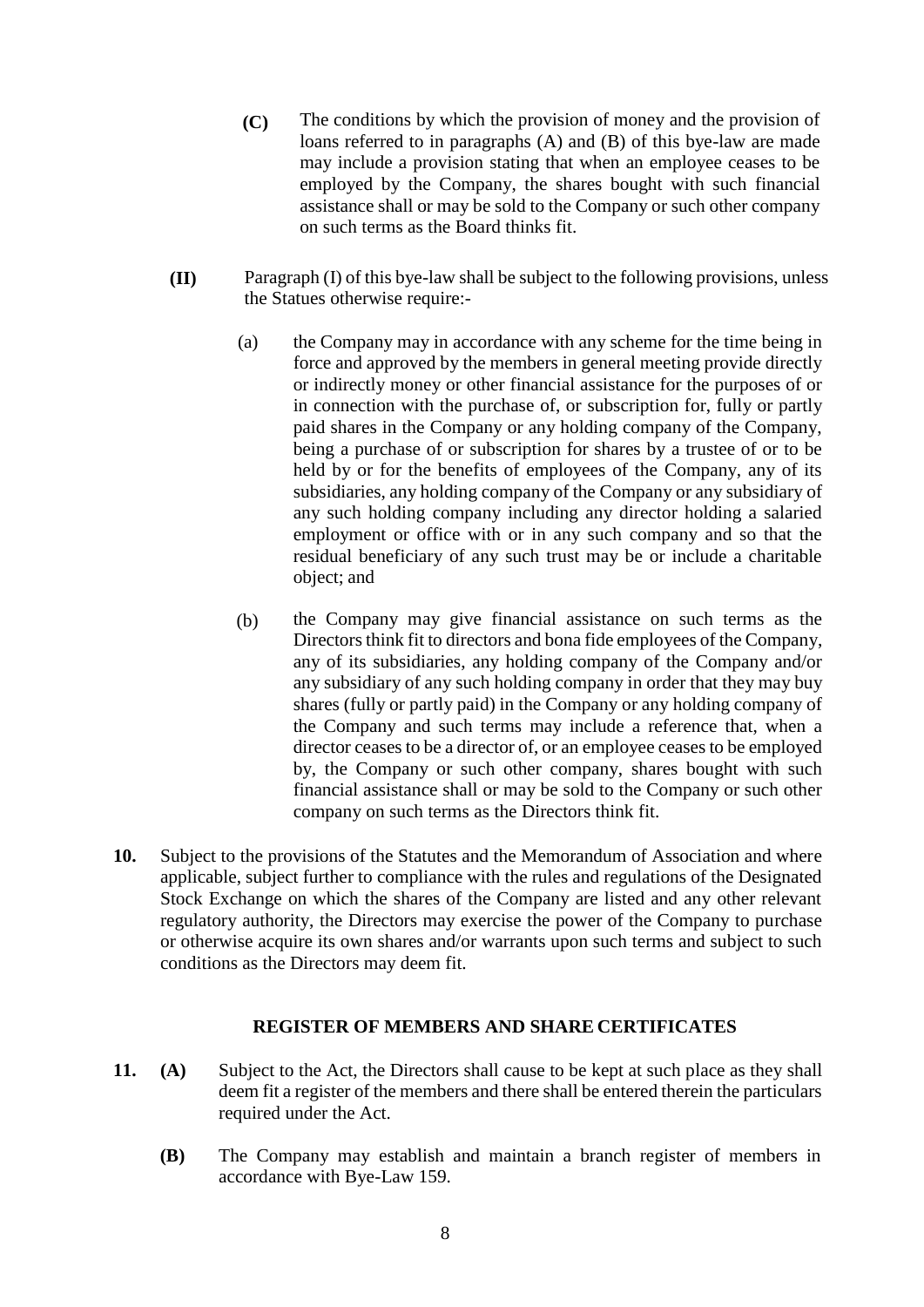- **(C)** Except where the register is closed in accordance with the Act and the requirements of the Designated Stock Exchange, the Principal Register and any branch register shall during business hours be open to the inspection of any member without charge.
- **(D)** The reference to business hours is subject to such reasonable restrictions as the Company in general meeting may impose, but so that not less than 2 hours in each day are to be allowed for inspection.
- **(E)** (i) Any member or other person may require a copy of the register or of any part thereof on payment of the fees prescribed in sub-paragraph (ii) below. The Company shall cause any copy so required by any person to be sent to that person within a period of 10 days commencing on the date next after the date on which the request in writing is received by the Company;
	- (ii) The fees payable under sub-paragraph (i) above shall be as follows:

| (a) | for the first one hundred<br>entries or part thereof copied         | BD\$5 (or HK\$39)   |
|-----|---------------------------------------------------------------------|---------------------|
| (b) | for the next one thousand<br>entries or part thereof copied         | BD\$20 (or HK\$156) |
| (c) | for every subsequent one thousand<br>entries or part thereof copied | BD\$20 (or HK\$156) |

- **12. (A)** Every person whose name is entered as a member in the register shall be entitled without payment to receive within the relevant time period as the Act or the Designated Stock Exchange may from time to time determine, whichever is shorter, after allotment or lodgment of transfer (or within such other period as the conditions of issue shall provide) one certificate for all his shares or, if he shall so request, in a case where the allotment or transfer is of a number of shares in excess of the number for the time being forming a Designated Stock Exchange board lot, upon payment, in the case of a transfer, of such fee, if any, not exceeding the fee as for the time being approved by the Designed Stock Exchange, such number of certificates for shares in a Designated Stock Exchange board lots or multiples thereof as he shall request and one for the balance (if any) of the shares in question, provided that in respect of a share or shares held jointly by several persons the Company shall not be bound to issue a certificate or certificates to each such person and the issue and delivery of a certificate or certificates to one of several joint holders shall be sufficient delivery to all such holders.
	- **(B)** Every certificate for shares or debentures or representing any other form of security of the Company shall be issued under the seal.
	- **(C)** Every share certificate hereafter issued shall specify the number of shares in respect of which it is issued and may otherwise be in such form as the Directors may from time to time prescribe.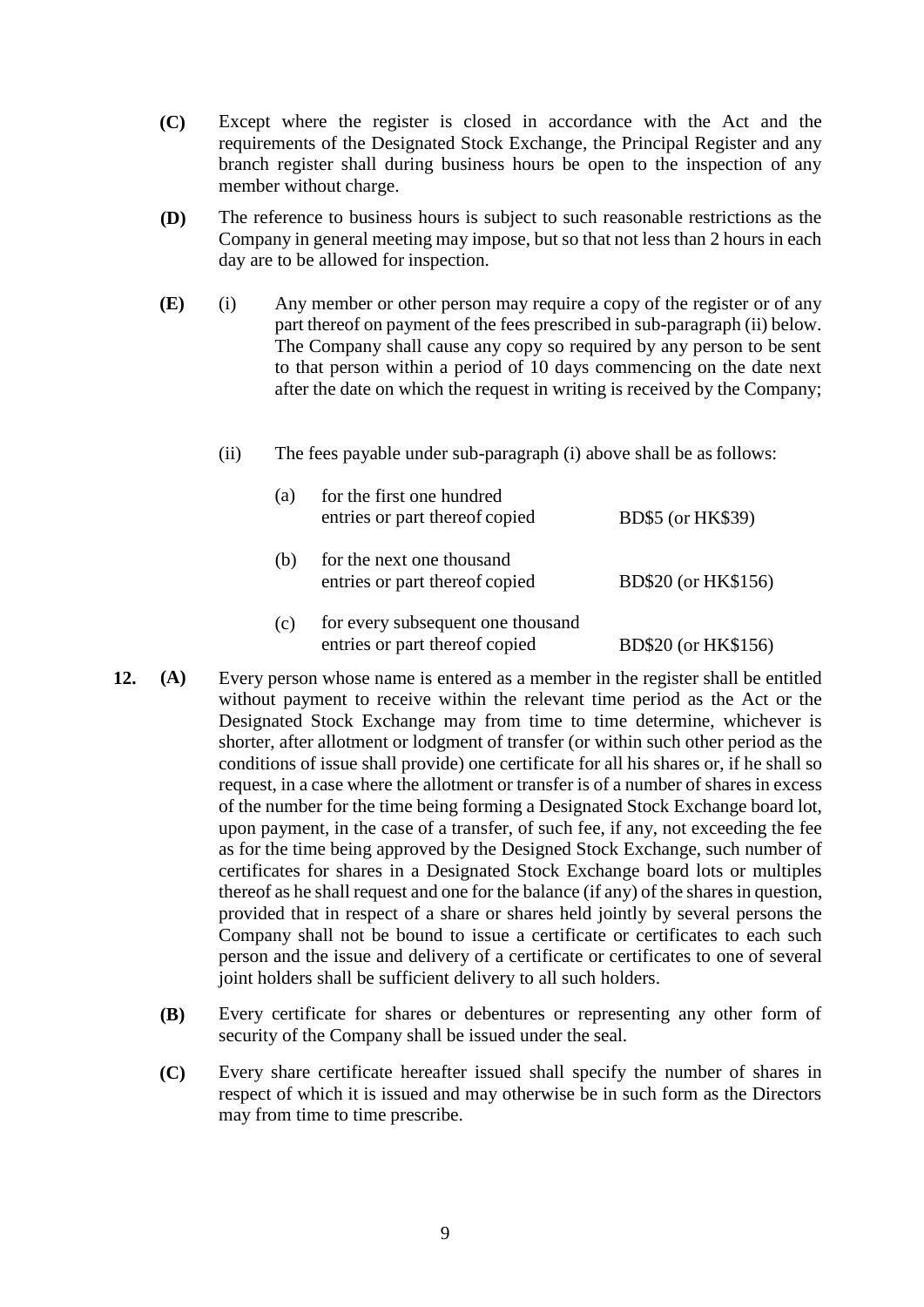- **13.** If a share certificate is defaced, worn out, lost or destroyed, it may be replaced on payment of such fee, if any, not exceeding the fee as for the time being approved by the Designated Stock Exchange and on such terms, if any, as to publication of notices, evidence and indemnity and to payment of any exceptional costs and the reasonable out-of-pocket expenses of the Company in investigating such evidence and preparing such indemnity as the Directors may think fit and, where it is defaced or worn out, after delivery of the defaced or worn out certificate to the Company.
- **14.** If any share shall stand in the names of 2 or more persons, the person first named in the register shall be deemed the sole holder thereof as regards service of notices and, subject to the provisions of the Bye-Laws, all or any other matters connected with the Company, except the transfer of the share.

#### **LIEN**

- **15.** The Company shall have a first and paramount lien on every share (not being a fully paid up share) for all moneys (whether presently payable or not) called or payable at a fixed time in respect of that share; and the Company shall also have a first and paramount lien and charge on all shares (other than fully paid up shares) standing registered in the name of a single member for all the debts and liabilities of such member or his estate to the Company and whether the same shall have been incurred before or after notice to the Company of any equitable or other interest of any person other than such member and whether the period for the payment or discharge of the same shall have actually arrived or not and notwithstanding that the same are joint debts or liabilities of such member or his estate and any other person, whether a member of the Company or not; but the Directors may at any time declare any share to be for some specified period wholly or in part exempt from the provisions of this Bye-Law. The Company's lien, if any, on a share shall extend to all dividends, bonuses and distributions payable in respect thereof.
- **16.** The Company may sell, in such manner as the Directors think fit, any shares on which the Company has a lien but no sale shall be made unless some sum in respect of which the lien exists is presently payable or the liability or engagement in respect of which such lien exists is liable to be presently fulfilled or discharged nor until the expiration of 14 days after a notice in writing, stating and demanding payment of such sum presently payable or specifying the liability or engagement and demanding fulfilment or discharge thereof and giving notice of intention to sell in default, shall have been given to the registered holder for the time being of the share, or the person entitled thereto by reason of the death, mental disorder or bankruptcy of the registered holder.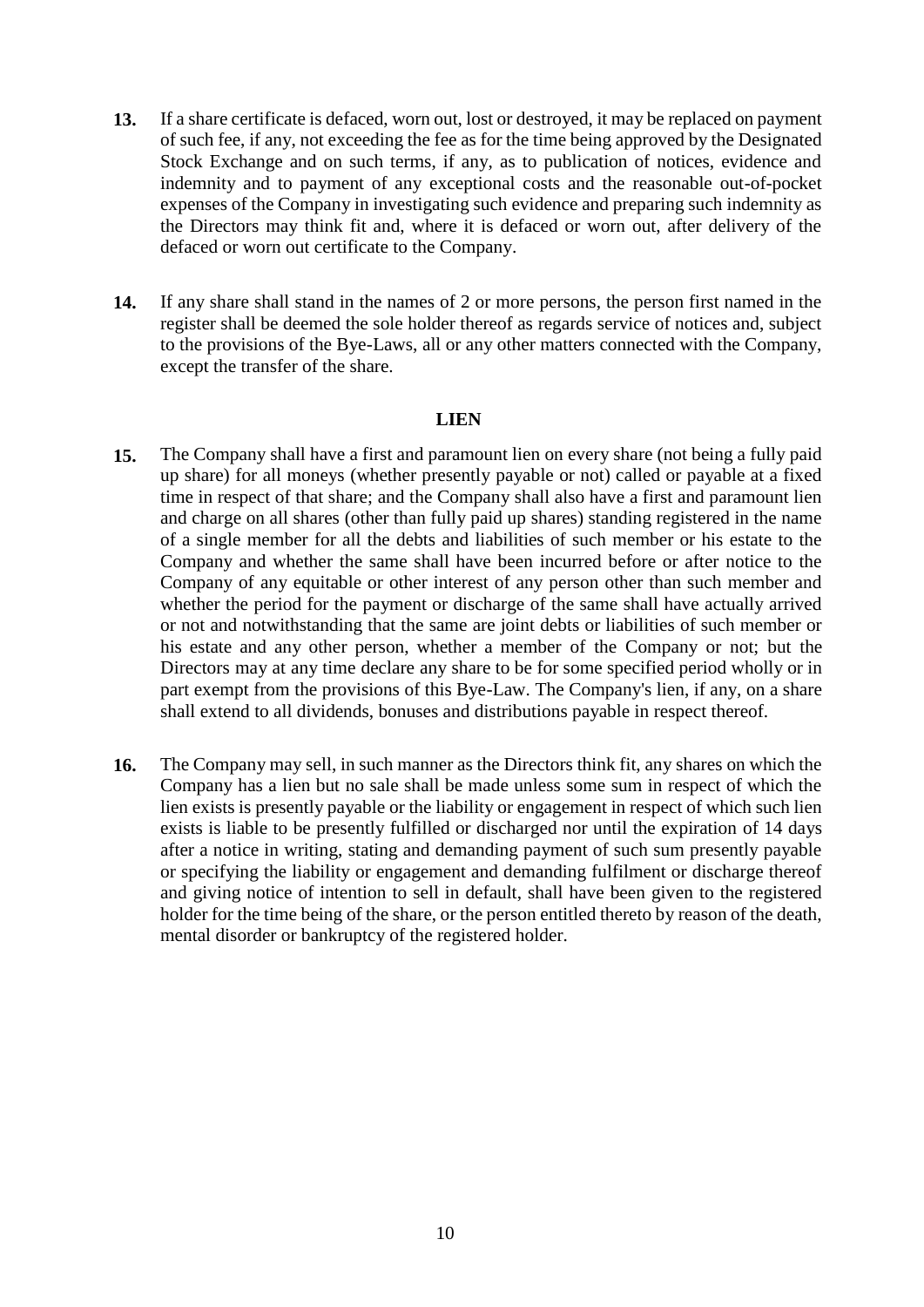**17.** The net proceeds of such sale after the payment of the costs thereof shall be received by the Company and applied in or towards payment, fulfilment or discharge of debt or liability or engagement in respect whereof the lien exists, so far as the same is presently payable or due to be fulfilled or discharged, and any residue shall (subject to a like lien for debts or liabilities or engagements not presently payable or due to be fulfilled or discharged as existed upon the shares prior to the sale and upon surrender, if required by the Company, for cancellation of the certificate for the shares sold) be paid to the person who was the holder of such shares immediately before the sale of such shares. For giving effect to any such sale the Directors may authorise some person to transfer the shares sold to the purchaser thereof. The purchaser shall be registered as the holder of the shares comprised in any such transfer and he shall not be bound to see to the application of the purchase money, nor shall his title to the shares be affected by any irregularity or invalidity in the proceedings in reference to the sale.

# **CALLS ON SHARES**

- **18.** The Directors may from time to time make such calls as they may think fit upon the members in respect of all or any part of the moneys unpaid on the shares held by them respectively (whether on account of the nominal value of the shares and/or by way of premiums) and not by the conditions of issue or allotment thereof made payable at a date fixed by or in accordance with such terms of issue or allotment; and each member shall (subject to receiving at least 14 days' notice specifying the time and place of payment and to whom such call shall be paid) pay to the Company at the time and place and to the person so specified the amount called on his shares. A call shall be deemed to have been made when the resolution of the Directors authorising such call is passed and may be made payable in one sum or by instalments. A call may be revoked or postponed as the Directors may determine. A person upon whom a call is made shall remain liable on such call notwithstanding any subsequent transfer of the shares in respect of which the call was made.
- **19.** A copy of the notice referred to in Bye-Law 18 shall be sent to the members in the manner in which notices may be sent to members by the Company as herein provided.
- **20.** In addition to the giving of notice in accordance with Bye-Law 18, notice of the person appointed to receive payment of every call and of the time and place appointed for payment may be given to the members affected by notice to be published in the newspapers.
- **21.** The joint holders of a share shall be jointly and severally liable to pay all calls and instalments due in respect of such share or other moneys due in respect thereof.
- **22.** The Directors may from time to time at their discretion extend the time fixed for any call and may extend such time as regards all or any of the members whom, by reason of residence outside Hong Kong or other cause, the Directors may deem entitled to any such extension but no member shall be entitled to any such extension except as a matter of grace and favour.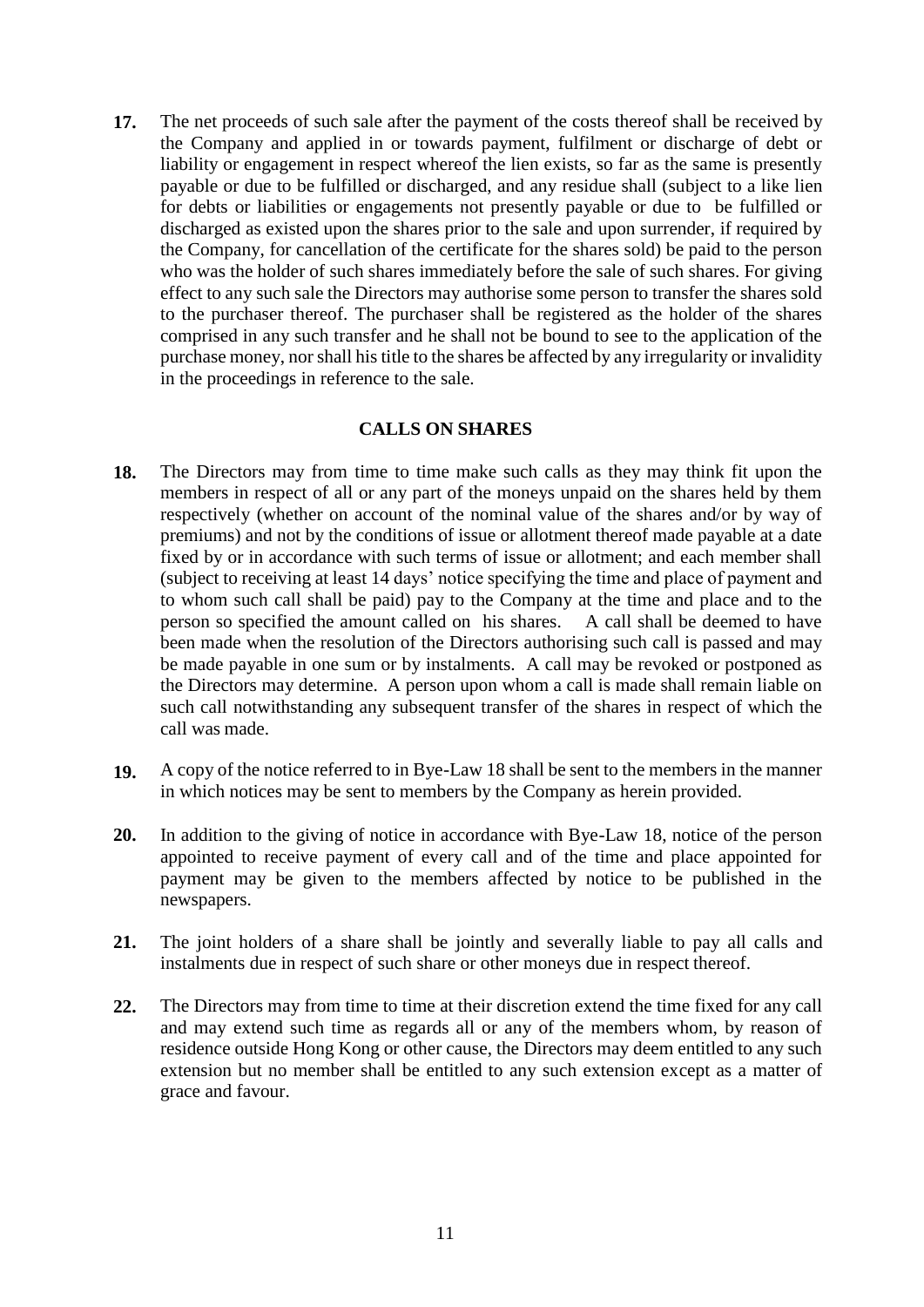- **23.** If a sum called in respect of a share is not paid before or on the day appointed for payment thereof, the person from whom the sum is due shall pay interest upon the sum at such rate not exceeding, without the sanction of the Company in general meeting, 20 per cent per annum as the Directors shall fix from the day appointed for the payment thereof to the time of the actual payment but the Directors shall be at liberty to waive payment of that interest wholly or in part.
- **24.** No member shall be entitled to receive any dividend or bonus or to be present and vote (save as proxy for another member who is entitled) at any general meeting, either personally or by proxy or by a duly authorised corporate representative or be reckoned in a quorum or to exercise any other privilege as a member until all calls and instalments due from him to the Company, whether alone or jointly with any other person, together with interest and expenses (if any) shall have been paid.
- **25.** On the trial or hearing of any action or other proceedings for the recovery of any money due for any call, it shall be sufficient to prove that the name of the member sued is entered in the register as the holder, or one of the holders, of the shares in respect of which such debt accrued; that the resolution making the call is duly recorded in the minute book; and that notice of such call was duly given to the member sued, in pursuance of the Bye-Laws; and it shall not be necessary to prove the appointment of the Directors who made such call nor any other matters whatsoever and the proof of the matters aforesaid only shall be conclusive evidence of the existence of the debt.
- **26.** Any sum (whether on account of the nominal value of the share and/or by way of premium) which by the terms of issue or allotment of a share becomes payable upon allotment or at any date fixed by or in accordance with such terms of issue or allotment shall for all the purposes of the Bye-Laws be deemed to be a call duly made, notified and payable on the date on which by the terms of issue or allotment the same becomes payable. In case of non-payment all the relevant provisions of the Bye-Laws as to payment of interest and expenses, forfeiture or otherwise shall apply as if such sum had become payable by virtue of a call duly made and notified.
- **27.** The Directors may make arrangements on the issue of shares for differences in the amount of calls to be paid and in the times of payment between one allottee or holder and another.
- **28.** The Directors may, if they think fit, receive from any member willing to advance the same and either in money or money's worth all or any part of the moneys uncalled and unpaid or instalments not yet payable upon any shares held by him; and upon all or any of the moneys so advanced may (until the same would, but for such advance, become presently payable) pay interest at such rate (not exceeding, without the sanction of the Company in general meeting, 6 per cent per annum) as may be agreed upon between the member paying the sum in advance and the Directors. The Directors may at any time repay the amount so advanced or any part thereof upon giving to such member not less than one month's notice in writing of their intention in that behalf, unless before the expiration of such notice the amount proposed to be repaid shall have been called up on the shares in respect of which it was advanced in which event the same shall be applied in or towards satisfaction of the call under the applicable provisions of the Bye-Laws.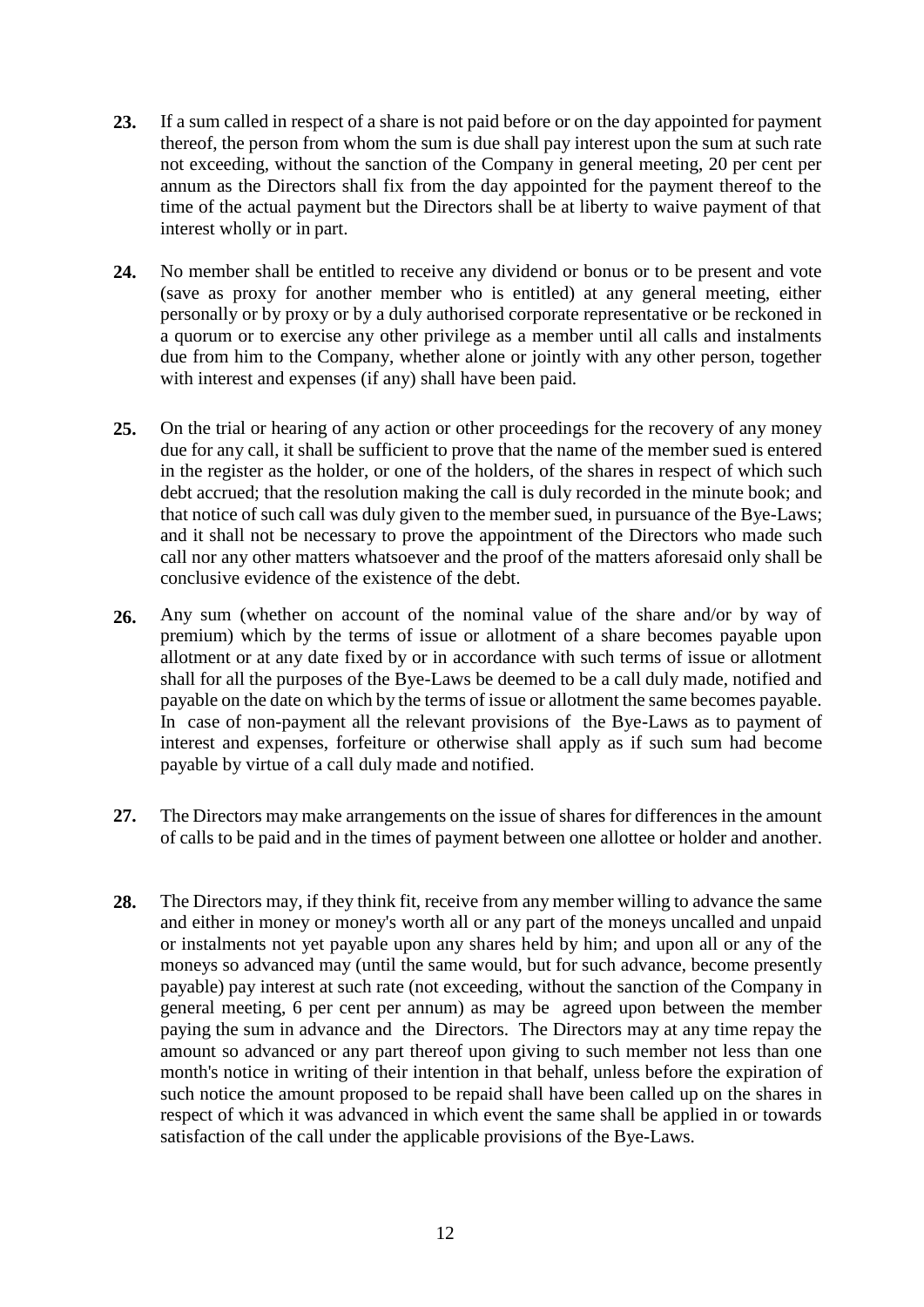### **FORFEITURE OF SHARES**

- **29.** If a member fails to pay in full any call or instalment of a call on the day appointed for the payment thereof, the Directors may at any time thereafter during such time as any part of the call or instalment remains unpaid, without prejudice to the provisions of Bye-Law 24, serve a notice on him requiring payment of so much of the call or instalment as is unpaid together with any interest which may have accrued and which may still accrue up to the date of actual payment.
- **30.** The notice shall name a further day (not earlier than 14 days after the date of service of the notice) on or before which and the place where the payment required by the notice is to be made and shall state that in the event of non-payment at or before the time and at the place appointed the shares in respect of which the call was made will be liable to be forfeited.
- **31.** If the requirements of any such notice as aforesaid are not complied with, any share in respect of which the notice has been given may at any time thereafter, before the payment required by the notice has been made, be forfeited by a resolution of the Directors to that effect. Such forfeiture shall include all dividends and bonuses declared in respect of the forfeited shares but not paid before the forfeiture. The Directors may accept a surrender of any share liable to be forfeited hereunder and in such case, references in these presents to forfeiture shall include surrender.
- **32.** Until cancelled in accordance with the requirements of the Act, any share so forfeited shall be deemed to be the property of the Company and may be sold, reallotted or otherwise disposed of either to the person who was, before the forfeiture, the holder thereof or entitled thereto or to any other person on such terms and in such manner as the Directors think fit and at any time before a sale or disposition thereof the forfeiture may be cancelled on such terms as the Directors think fit.
- **33.** A person whose shares have been forfeited shall cease to be a member in respect of the forfeited shares but shall, notwithstanding, remain liable to pay to the Company all calls already made and moneys which, at the date of forfeiture, were presently payable by him to the Company in respect of the shares and without any deduction or allowance for the value of the shares at the date of forfeiture (together with interest thereon at such rate not exceeding 10 per cent per annum as the Directors may prescribe from the date of forfeiture if the Directors think fit to enforce payment of such interest) but his liability shall cease if and when the Company shall receive payment in full of all such calls, monies and interests in respect of the shares. For the purposes of this Bye-Law, any sum which by the terms of issue of a share is payable thereon at a fixed time which is subsequent to the date of forfeiture, whether on account of the nominal value of the share and/or by way of premium, shall, notwithstanding that such time has not yet arrived be deemed to be payable at the date of forfeiture and the same shall become due and payable immediately upon the forfeiture but interest thereon shall only be payable in respect of any period between the said fixed time and, if later, the date of actual payment.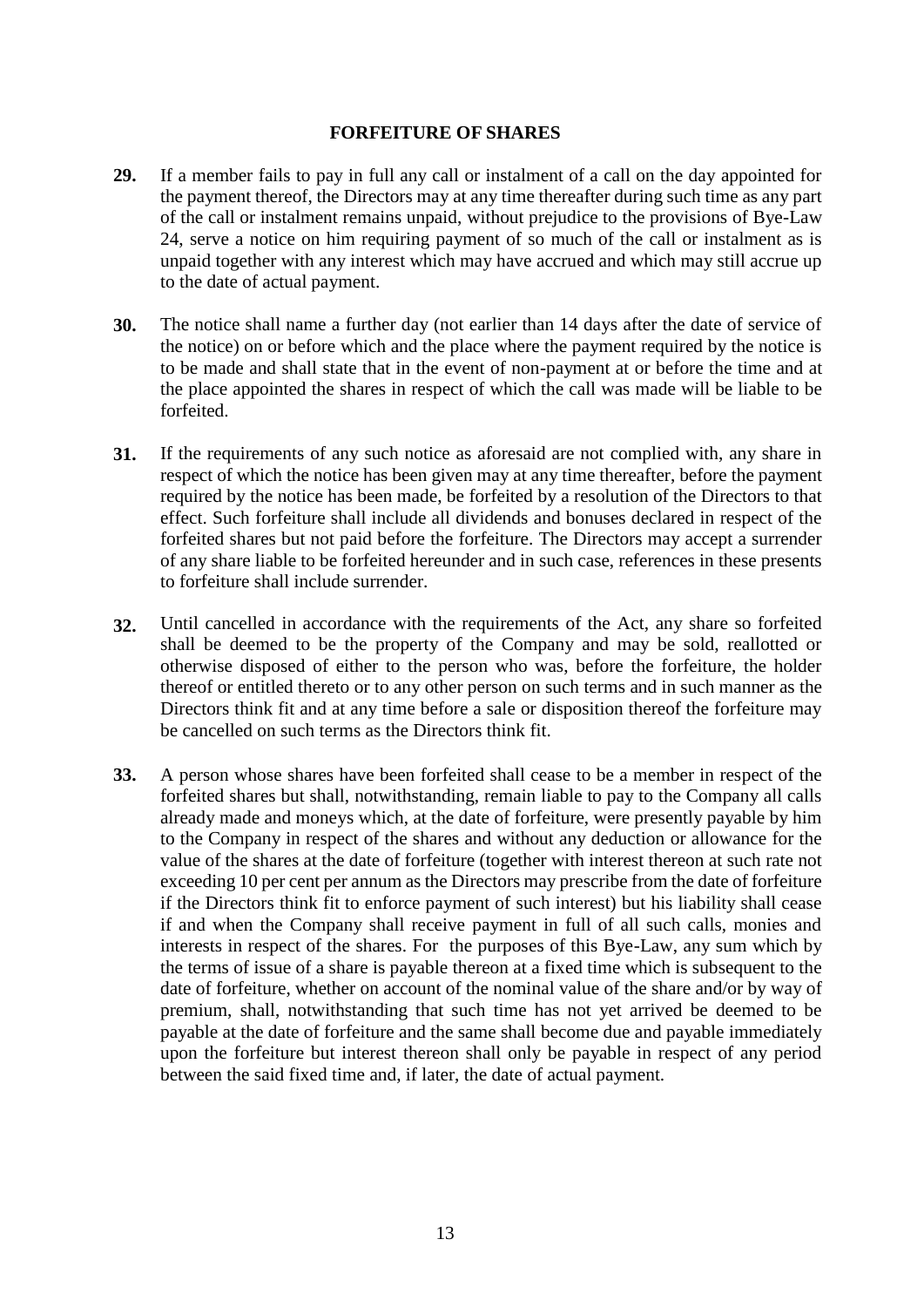- **34.** A statutory declaration in writing to the effect that the declarant is a Director or the secretary of the Company and that a share in the Company has been duly forfeited or surrendered on a date stated in the declaration shall be conclusive evidence of the facts therein stated as against all persons claiming to be entitled to the share. The Company may receive the consideration, if any, given for the share on any sale, reallotment or disposition thereof and may, subject to the restrictions contained in the Bye-Laws, execute a transfer of the share in favour of the person to whom the share is sold, reallotted or disposed of and he shall thereupon be registered as the holder of the share and shall not be bound to see to the application of the purchase money, if any, nor shall his title to the share be affected by any irregularity or invalidity in the proceedings in reference to the forfeiture, sale, reallotment or disposal of the share.
- **35.** When any share shall have been forfeited, notice of the resolution shall be given to the member in whose name it stood immediately prior to the forfeiture and an entry of the forfeiture, with the date thereof, shall forthwith be made in the register.
- **36. (A)** Notwithstanding any such forfeiture as aforesaid, the Directors may at any time, before any shares so forfeited shall have been sold, reallotted or otherwise disposed of, permit the shares forfeited to be redeemed upon the terms of payment of all calls and interest due upon and expenses incurred in respect of the shares and upon such further terms (if any) as they think fit.
	- **(B)** The forfeiture of a share shall not prejudice the right of the Company to any call already made or instalment payable thereon.
	- **(C)** The provisions of these Bye-Laws as to forfeiture shall apply in the case of nonpayment of any sum which, by the terms of issue of a share, becomes payable at a fixed time, whether on account of the nominal value of the share or by way of premium, as if the same had been payable by virtue of a call duly made and notified.

# **STOCK**

- **37.** To the extent permitted by Statutes, the Company may from time to time by ordinary resolution convert any paid up shares into stock and may from time to time by like resolution reconvert any stock into paid up shares of any denomination.
- **38.** The holders of stock may transfer the same or any part thereof in the same manner and subject to the same regulations as and subject to which the shares from which the stock arose might prior to conversion have been transferred or as near thereto as circumstances admit provided that the Directors may from time to time if they think fit, fix the minimum amount of stock transferable and restrict or forbid the transfer of fractions of that minimum but so that such minimum shall not exceed the nominal amount of the shares from which the stock arose. No warrants to bearer shall be issued in respect of any stock.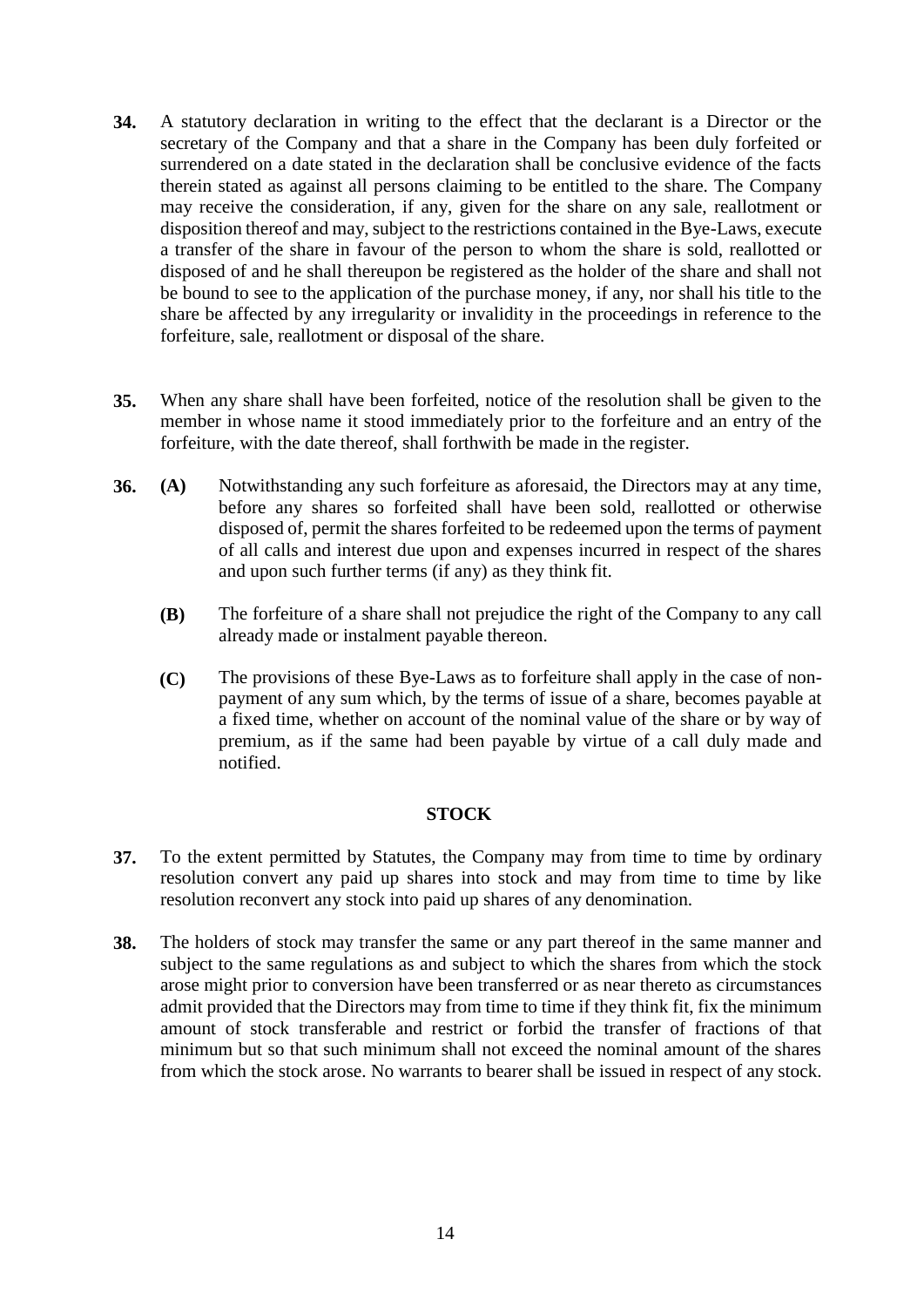- **39.** The holders of stock shall, according to the amount of the stock held by them, have the same rights, privileges and advantages as regards dividends, participation in assets on a winding up, voting at meetings and other matters as if they held the shares from which the stock arose but no such privilege or advantage (except participation in the dividends and profits of the company) shall be conferred by an amount of stock which would not, if existing in shares, have conferred such privilege or advantage.
- **40.** Such of the provisions of the Bye-Laws as are applicable to paid up shares shall apply to stock and the words "share" and "member" herein shall include "stock" and "stockholder".

# **TRANSFER OF SHARES**

- **41. (A)** All transfers of shares may be effected by transfer in writing in any usual or common form or in any other form acceptable to the Directors and may be under hand or by means of mechanically imprinted signatures.
	- **(B)** The instrument of transfer shall be executed by or on behalf of both the transferor and the transferee provided that the Directors may dispense with the execution of the instrument of transfer by the transferee in any case which they think fit in their discretion to do so.
	- **(C)** The transferor shall remain the holder of the shares concerned until the name of the transferee is entered in the register in respect thereof.
- **42.** Nothing in the Bye-Laws shall preclude the Directors from recognising a renunciation of the allotment or provisional allotment of any share by the allottee in favour of some other person. The Directors in their sole and absolute discretion and without assigning any reason therefor may decline to register any transfer of shares which are not fully paid up to a person of whom they do not approve and they may also refuse to register any transfer of share (not being a fully paid up share) on which the Company has a lien. The Directors shall not register a transfer to a person who is known to them to be an infant or a person of unsound mind or under any other legal disability but the Directors shall not be bound to enquire into the age or soundness of mind or legal ability of any transferee.
- **43.** Every instrument of transfer shall be left at the office or at such other place as the Directors may appoint for registration accompanied by the certificate of the shares to be transferred and such other evidence as the Directors may reasonably require to prove the title of the transferor or his right to transfer the shares. If the Directors refuse to register a transfer they shall within 2 months after the date on which the transfer was lodged with the Company send to each of the transferor and transferee notice of the refusal. All instruments of transfer which are registered shall be retained by the Company but any instrument of transfer which the Directors may decline to register shall (except in the case of fraud) be returned to the person depositing the same together with the share certificate and such other evidence as aforesaid within 2 months after the date on which the transfer was lodged with the Company.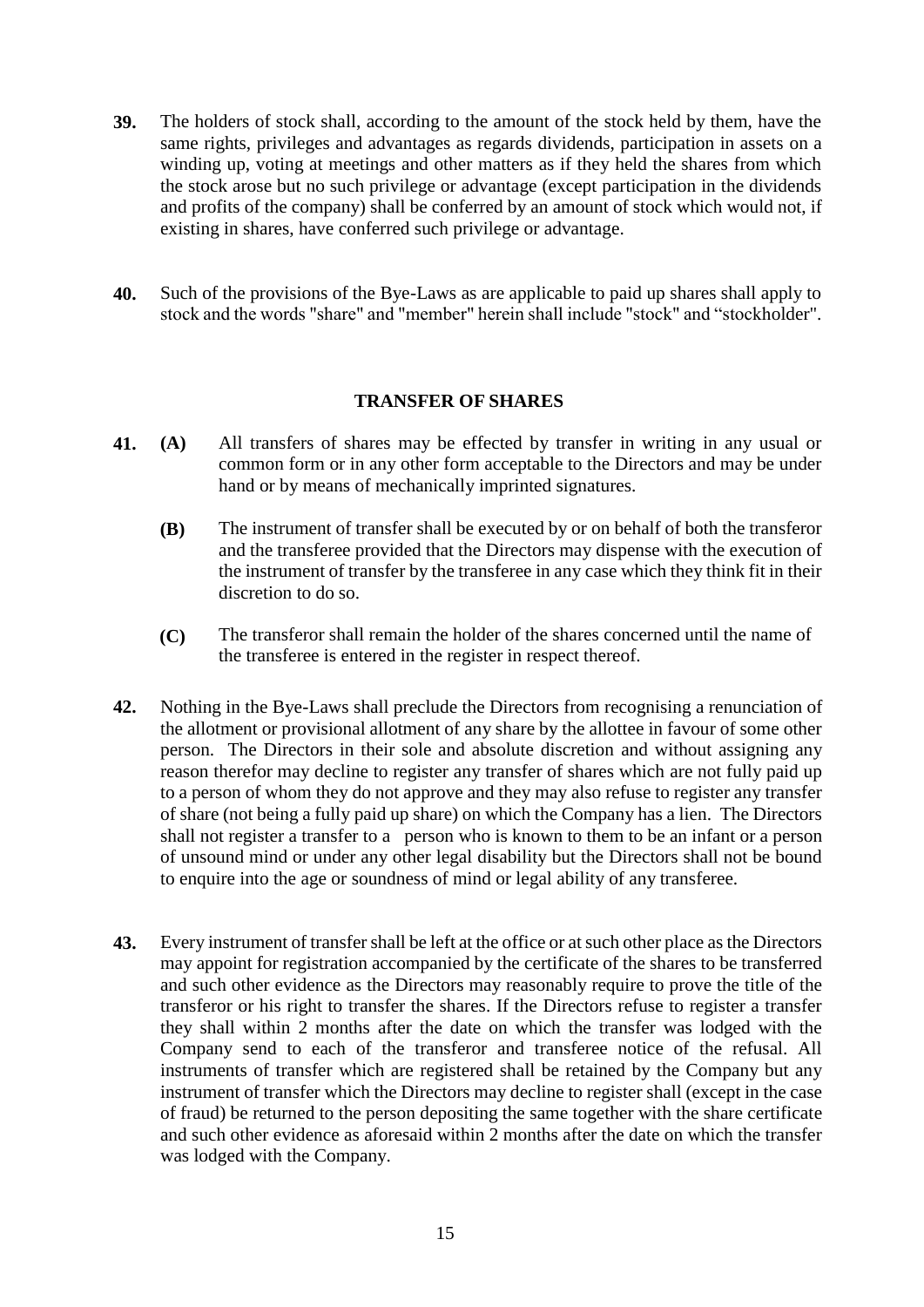- **44.** The Directors may also decline to recognise any instrument of transfer unless:
	- (i) such fee, if any, not exceeding the fee as for the time being approved by the Designated Stock Exchange is paid to the Company for registering any transfer or other document relating to or affecting the title to the shares involved or for otherwise making an entry in the register relating to such shares;
	- (ii) the instrument of transfer is in respect of only one class of shares;
	- (iii) if applicable, the instrument of transfer is properly stamped; and
	- (iv) in the case of a transfer to joint holders, the number of joint holders to whom the share is to be transferred does not exceed 4.
- **45.** Upon every transfer of shares the certificate relating to the shares to be transferred held by the transferor shall be given up to be cancelled and shall forthwith be cancelled accordingly and a new certificate shall be issued without charge to the transferee in respect of the shares transferred to him and if any of the shares included in the certificate so given up shall be retained by the transferor a new certificate in respect thereof shall be issued to him without charge.
- **46.** The registration of transfers, may on giving notice by advertisement published in the newspapers in accordance with the requirements of the Act and the Designated Stock Exchange or by any means in such manner as may be accepted by the Designated Stock Exchange, be suspended and the register closed at such times and for such periods as the Directors may from time to time determine provided always that such registration shall not be suspended or the register closed for more than 30 days in any year.

# **UNTRACED SHAREHOLDERS**

- **47. (A)** Without prejudice to the rights of the Company under paragraph (B) of this Bye-Law, the Company may cease sending dividend warrants by post if such warrants have been left uncashed on 2 consecutive occasions, provided however that the Company may exercise the power to cease sending dividend warrants by post after the first occasion on which such a warrant is returned undelivered.
	- **(B)** The Company shall have the power to sell, in such manner as the Directors think fit, any shares of a member who is untraceable, but no such sale shall be made unless:
		- (i) all cheques or warrants, being not less than 3 in total number, for any sum payable in cash to the holder of such shares in respect of them sent in the manner authorised by the Bye-Laws of the Company have remained uncashed for a period of 12 years;
		- (ii) the Company has not at any time during the 12 year period received any indication of the existence of the member or of any person who is entitled to such shares; and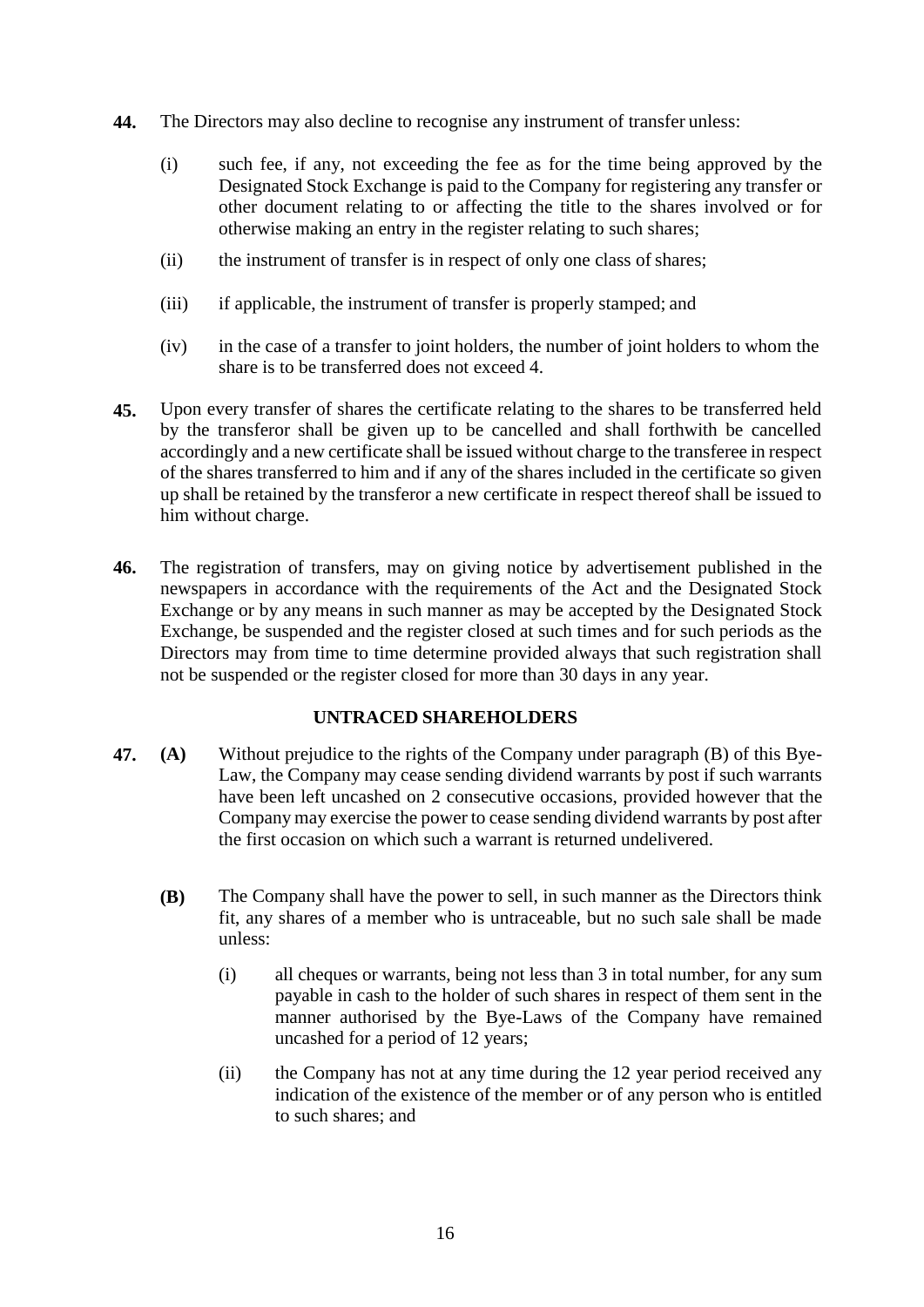(iii) upon expiry of the 12 year period, the Company has caused an advertisement to be published in the newspapers giving notice of its intention to sell such shares and a period of 3 months has elapsed since the date of such advertisement and the Company has notified the Designated Stock Exchange of such intention.

To give effect to any such sale the Directors may authorise any person to transfer the said shares and an instrument of transfer signed or otherwise executed by or on behalf of such person shall be as effective as if it had been executed by the registered holder or the person entitled by transmission to such shares, and the purchaser shall not be bound to see to the application of the purchase moneys nor shall his title to the shares be affected by any irregularity or invalidity in the proceedings relating to the sale. The net proceeds of the sale shall belong to the Company and upon receipt by the Company of such net proceeds it shall become indebted to the former member for an amount equal to such net proceeds. No trust shall be created in respect of such debt and no interest shall be payable in respect of it and the Company shall not be required to account for any moneys earned from the net proceeds which may be employed in the business of the Company or as it thinks fit. Any sale under this Bye-Law shall be valid and effective notwithstanding that the member holding the shares sold is dead, bankrupt or otherwise under any legal disability or incapacity.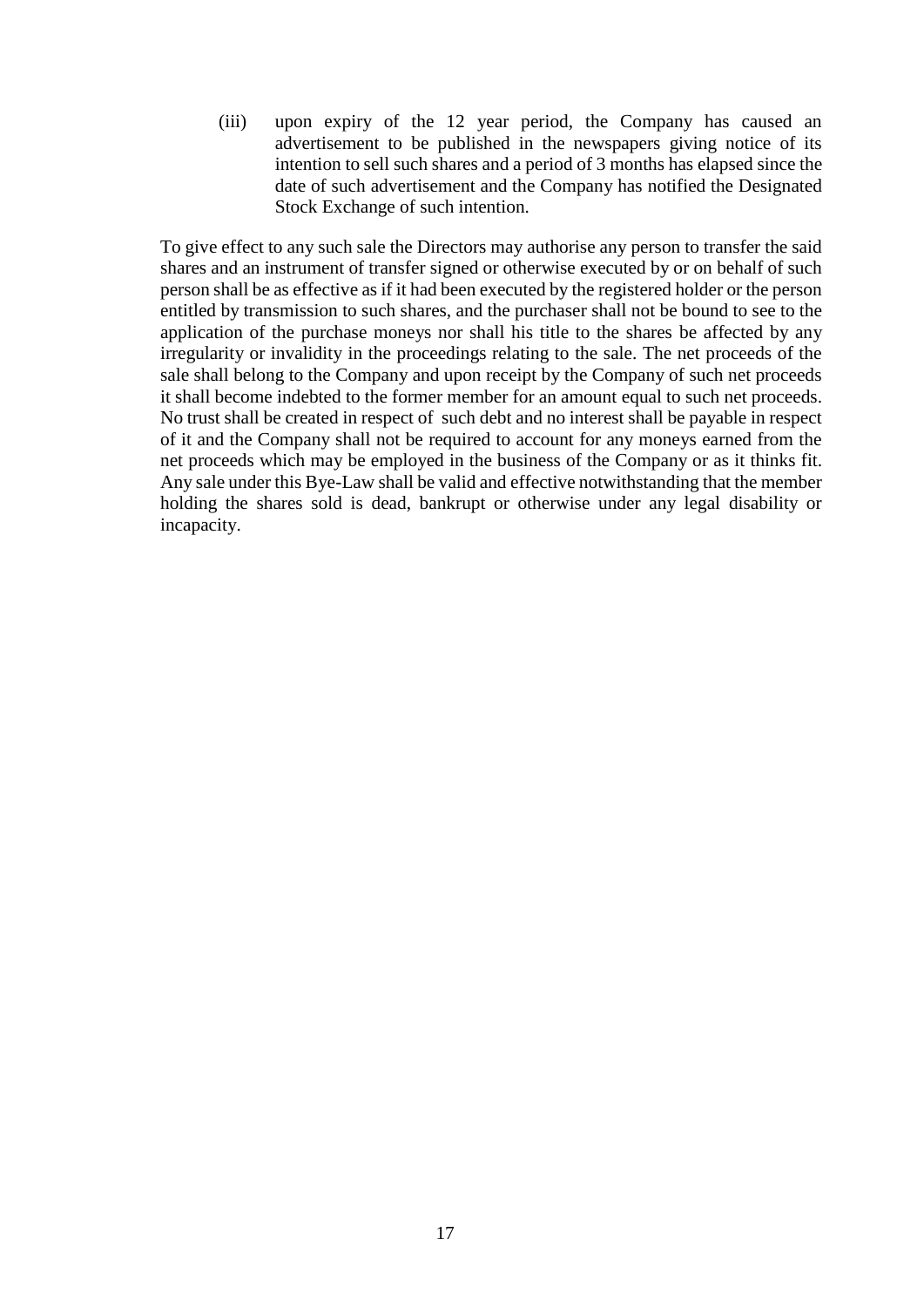# **TRANSMISSION OF SHARES**

- **48.** In the case of the death of a member, the survivor or survivors where the deceased was a joint holder and the legal personal representatives of the deceased where he was a sole holder shall be the only persons recognised by the Company as having any title to his interest in the share; but nothing herein contained shall release the estate of the deceased (whether sole or joint holder) from any liability in respect of any share which had been held by him jointly with other persons orsolely.
- **49.** Any person to whom the right to any share has been transmitted by death, bankruptcy or operation of law may, upon such evidence being produced as may from time to time properly be required by the Directors and subject as hereinafter provided, elect either to be registered himself as holder of the shares, whether in whole or part, or to have some person nominated by him registered as the transferee thereof, whether in whole or part, but the Directors shall, in either case, have the same right to decline or suspend registration as they would have had in the case of a transfer of the shares by the original member before the event giving rise to the transmission. The merger of any 2 or more corporations under the laws of one or more foreign countries or states shall constitute a transmission by operation of law for the purposes of this Bye-Law.
- **50.** If the person so becoming entitled shall elect to be registered himself, whether in whole or part in respect of the shares involved, he shall deliver or send to the Company a notice in writing signed by him stating that he so elects. If he shall elect to have another person registered in respect of the shares the right to which has been so transmitted, he shall testify his election by executing in favour of that person a transfer of the relevant shares. All the limitations, restrictions and provisions of the Bye-Laws relating to the right to transfer and the registration of transfers of shares shall be applicable to any such notice or transfer as aforesaid as if the transmission had not occurred and the notice or transfer were a transfer signed by the original registered holder.
- **51.** Any person to whom the right to any share has been transmitted by operation of law shall be entitled to the same dividends and other advantages to which he would be entitled if he were the registered holder of the share. Provided always that the Directors may at any time give notice requiring any such person to elect either to be registered himself or to transfer the share, and if the notice is not complied with within 90 days the Directors may thereafter withhold payment of all dividends, bonuses or other monies payable in respect of the share until the requirements of the notice have been complied with but, subject to the requirements of Bye-Law 75 being met, such person may vote at meetings of the Company.

# **ALTERATION OF CAPITAL**

**52.** The Company in general meeting may, from time to time, whether or not all the shares for the time being authorised shall have been issued and whether or not all the shares for the time being issued shall have been fully paid up, by ordinary resolution increase its share capital by the creation of new shares, such new capital to be of such amount and to be divided into shares of such respective amounts as the resolution shall prescribe.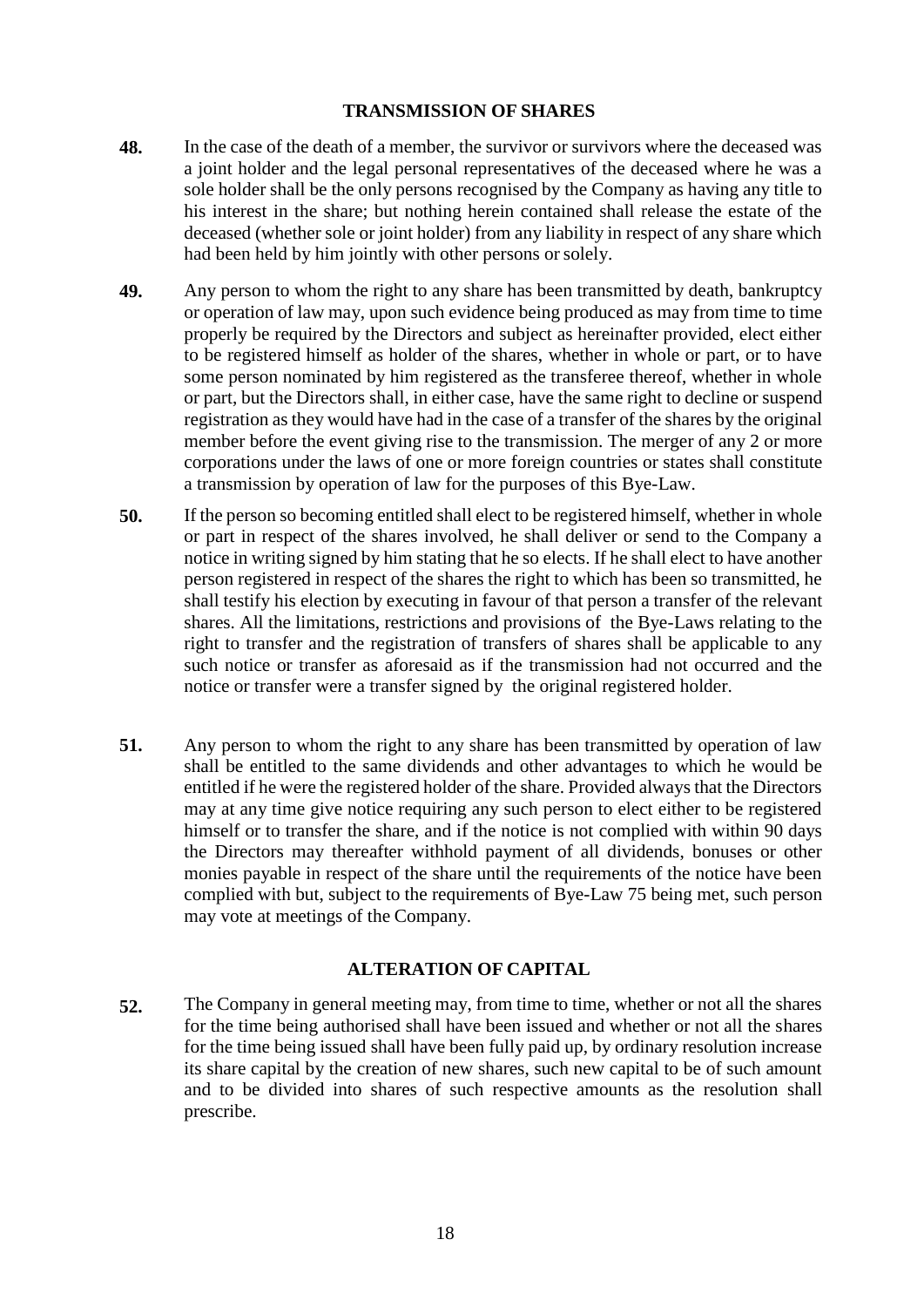- **53.** Except so far as otherwise provided by the conditions of issue or by the Bye-Laws, any new shares issued as a consequence of an alteration of capital shall be subject to the same provisions with reference to the payments of calls and instalments, liens, transfer, transmission, forfeiture, cancellation, surrender, voting and otherwise as the shares in the original capital.
- **54.** The Company may from time to time by ordinary resolution:
	- (i) consolidate and divide all or any of its capital into shares of larger amount than its existing shares; on any consolidation of fully paid shares into shares of larger amount, the Directors may settle any difficulty which may arise as they think expedient and in particular (but without prejudice to the generality of the foregoing) may as between the holders of the shares to be consolidated determine which particular shares are to be consolidated into each consolidated share and if it shall happen that any person shall become entitled to fractions of a consolidated share or shares, such fractions may be sold by some person appointed by the Directors for that purpose and the person so appointed may transfer the shares so sold to the purchaser thereof and the validity of such transfer shall not be questioned and so that the net proceeds of such sale (after deduction of the expenses of such sale) may either be distributed among the persons who would otherwise be entitled to a fraction or fractions of a consolidated share or shares rateably in accordance with their rights and interests or may be paid to the Company for the Company's benefit;
	- (ii) divide its shares into several classes and without prejudice to any special rights previously conferred on the holders of existing shares attach thereto respectively any preferential, deferred, qualified or special rights, privileges, conditions or such restrictions which in the absence of any such determination by the Company in general meeting, as the Directors may determine provided always that where the Company issues shares which do not carry voting rights, the words "non-voting" shall appear in the designation of such shares and where the equity capital included shares with different voting rights, the designation of each class of shares, other than those with the most favourable voting rights, must include the words "restricted voting" or "limited voting";
	- (iii) sub-divide its existing shares or any of them into shares of smaller amount than is fixed by the Memorandum of Association subject, nevertheless, to the provisions of the Act; and so that the resolution whereby any share is subdivided may determine that, as between the holders of the shares resulting from such sub-division, one or more of the shares may have any such preferred or other special rights over or may have such deferred rights or be subject to any such restrictions as compared with the others as the Company has power to attach to unissued or new shares;
	- (iv) cancel any shares which, at the date of the passing of the resolution, have not been taken or agreed to be taken by any person and diminish the amount of its capital by the amount of the shares so cancelled; and
	- (v) change the currency denomination of its share capital.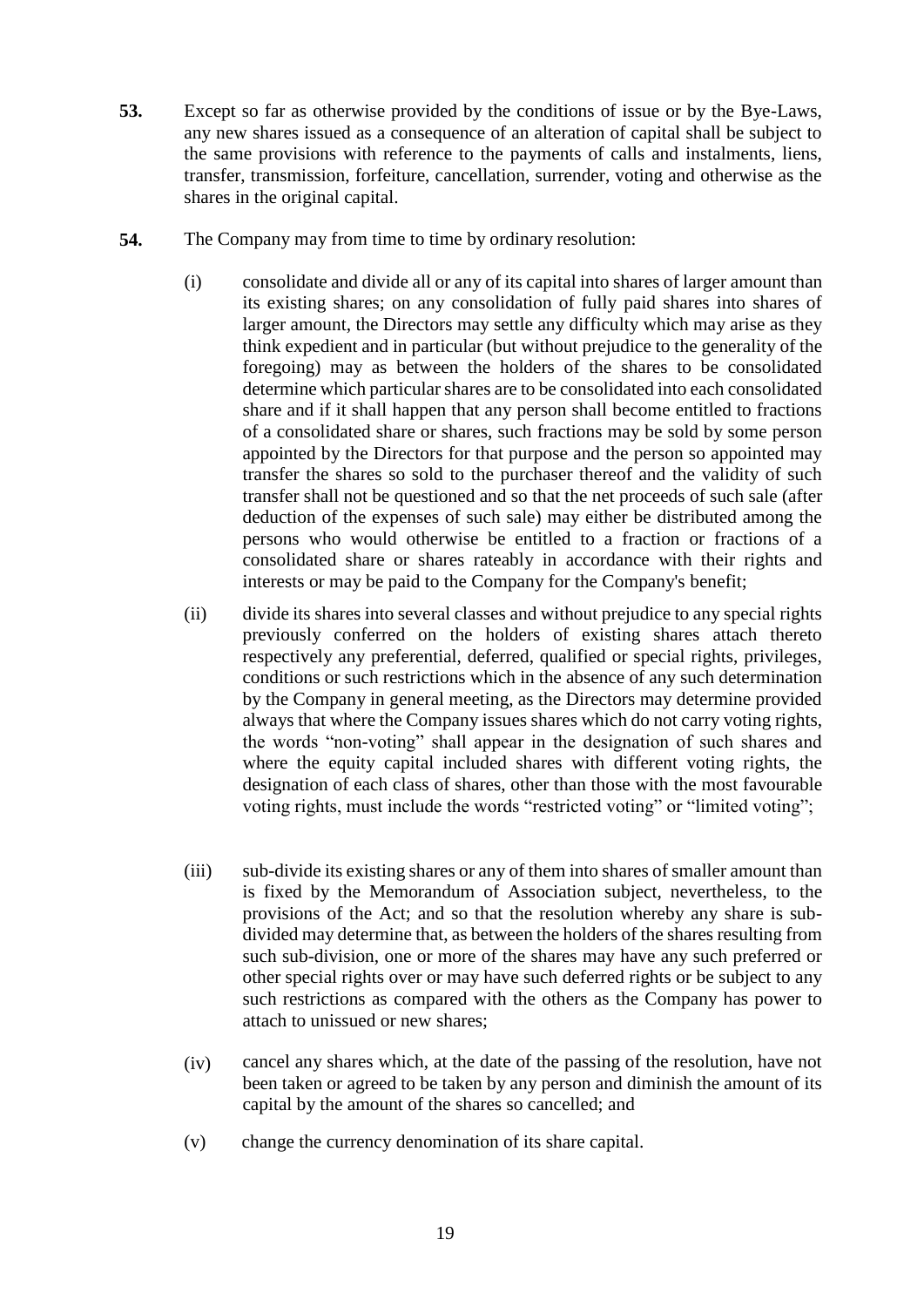**55.** The Company may by special resolution reduce its capital, any capital redemption reserve fund or any share premium account or other undistributable reserve in any manner prescribed by the Act.

# **GENERAL MEETINGS**

- **56.** The Company shall in each financial year hold a general meeting as its annual general meeting in addition to any other meetings in that financial year and shall specify the meeting as such in the notices calling it. The annual general meeting shall be held within six months after the end of the Company's financial year (unless a longer period would not infringe the Listing Rules or is otherwise allowed by the Designated Stock Exchange; and not more than 15 months shall elapse between the date of one annual general meeting of the Company and that of the next. The annual general meeting shall be held at such time and place as the directors shall appoint. All general meetings other than annual general meetings shall be called special general meetings. A meeting of the members or any class thereof may be held by means of such telephone, electronic or other communication facilities as permit all persons participating in the meeting to communicate with each other simultaneously and instantaneously, and participation in such a meeting shall constitute presence in person at such meeting. Each member who is entitled to attend and vote at a general meeting or at a meeting of the holders of any class of shares in the Company shall have the right to speak at that meeting.
- **57.** The Directors may, whenever they think fit, convene a special general meeting. A special general meeting shall also be convened on the written requisition of any one or more members holding at the date of the deposit of the requisition in aggregate not less than one-tenth of such of the paid up capital of the Company as at the date of the deposit carries the right of voting at general meetings of the Company for the transaction of any business or resolution specified in such requisition. Such requisition must state the objects of the meeting and must be signed by the requisitionist(s) and deposited at the office. If the Directors do not within 21 days from the date of the deposit of such requisition proceed duly to convene a special general meeting, the requisitionist(s) himself (themselves) or any of them representing more than one half of the total voting rights of all of them may convene the special general meeting in the same manner, as nearly as possible, as that in which meetings may be convened by the Directors, and all reasonable expenses incurred by the requisitionist(s) as a result of the failure of the Directors to convene such a meeting shall be reimbursed to them by the Company.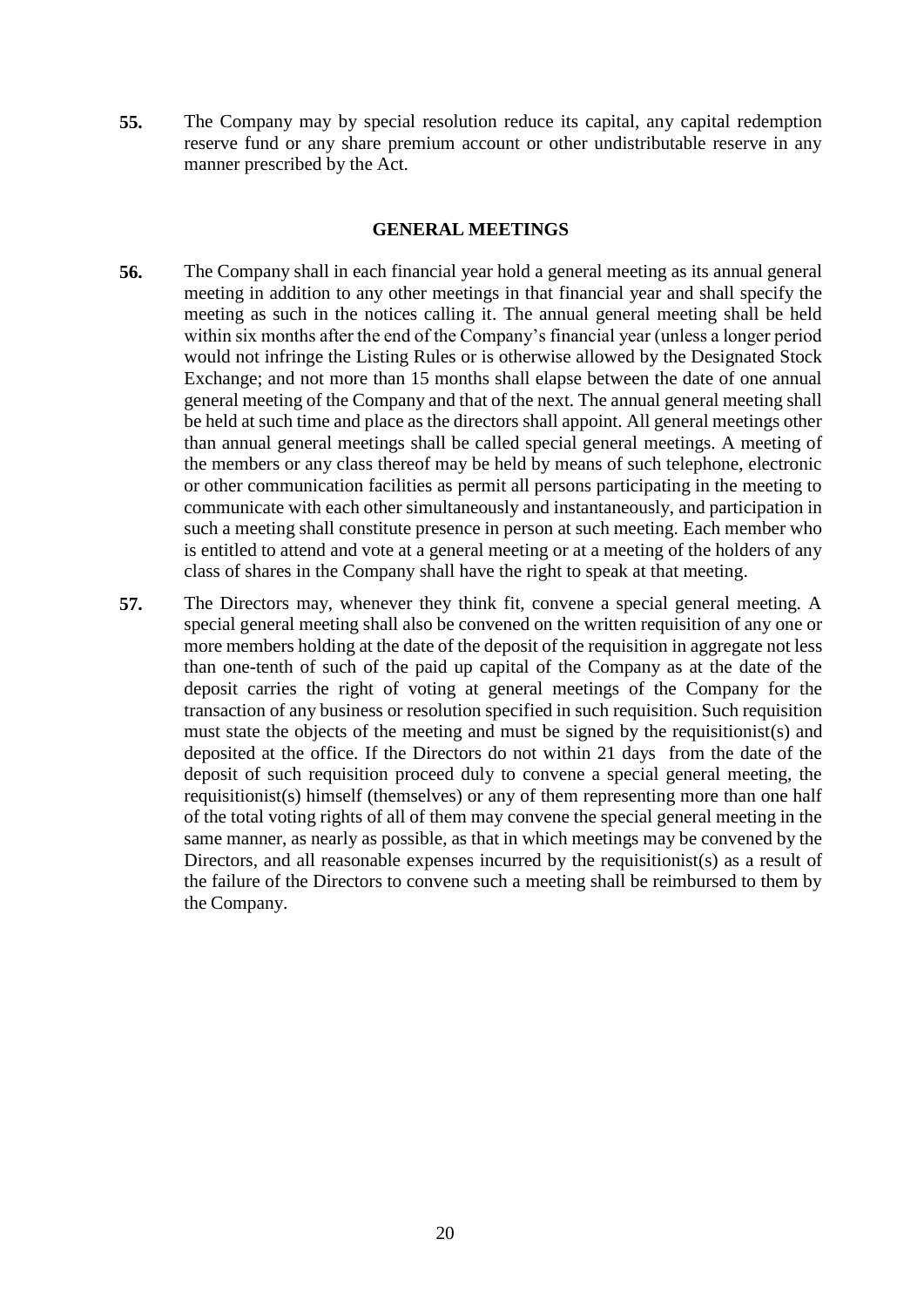# **NOTICE OF GENERAL MEETINGS**

- **58.** An annual general meeting shall be called by notice of not less than twenty-one (21) clear days. All other general meetings may be called by notice of not less than fourteen (14) clear days unless otherwise specified in these Bye-Laws. The notice shall be exclusive of the day on which it is served or deemed to be served and of the day for which it is given, and shall specify the place, the day and the hour of meeting and, in case of special business, the general nature of that business.
- **59.** Subject to the foregoing Bye-Law, the notice of every general meeting shall be given in manner hereinafter mentioned or in such other manner, if any, as may be prescribed by the Company in general meeting to such persons as are under the Bye-laws entitled to receive such notices from the Company. Provided that subject to the provisions of the Act and, if permitted by the Listing Rules, a meeting of the Company shall, notwithstanding that it is called by shorter notice than that specified in this Article, be deemed to have been duly called if it is so agreed:
	- (i) in the case of a meeting called as the annual general meeting, by all the members entitled to attend and vote thereat; and
	- (ii) in the case of any other meeting, by a majority in number of the members having a right to attend and vote at the meeting, being a majority together holding not less than 95 per cent of the total voting rights at the meeting of all the members.
- **60.** The accidental omission to give notice of a meeting to or the non-receipt of notice of a meeting by any person entitled to receive notice shall not invalidate any resolution passed or any proceedings at any meeting.
- **61.** In cases where instruments of proxy are or are to be sent out with notices, the accidental omission to send such instruments of proxy to or the non-receipt of such instruments of proxy by any person entitled to receive notice shall not invalidate any resolution passed or any proceedings at any such meeting.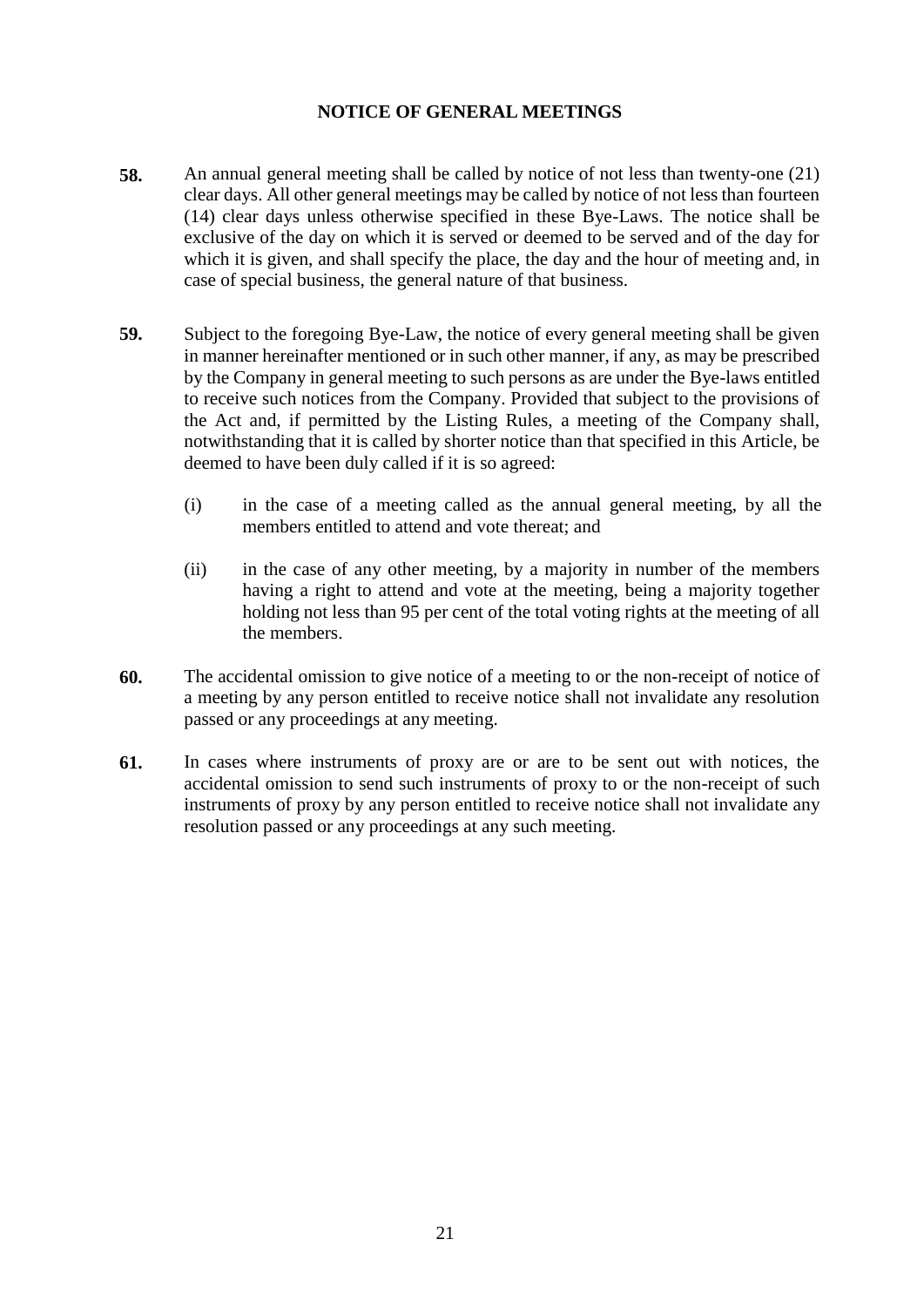# **PROCEEDINGS AT GENERAL MEETINGS**

- **62.** All business shall be deemed special that is transacted at a special general meeting and at an annual general meeting, with the exception of the declaration and sanctioning of a dividend, making a call in accordance with the provisions of the Bye-Laws, the reading, consideration and adoption of the accounts, balance sheet and the reports of the Directors and other documents required to be annexed to the balance sheet, the election of Directors in the place of those retiring at the meeting whether by rotation or otherwise, the appointment of the auditors (where special notice of the intention for such appointment is not required by the Act) and the fixing, or the determination of the method of fixing, of the remuneration of the Directors and of the auditors.
- **63.** Subject to Bye-law 7(A), unless otherwise specified, for all purposes the quorum for a general meeting shall be 2 members entitled to vote present in person or by separate proxy or by a duly authorised corporate representative. No business shall be transacted at any general meeting unless the requisite quorum shall be present at the commencement of the business and continues to be present until the conclusion of the meeting provided that the absence of a quorum shall not preclude the appointment, choice or election of a chairman which shall not be treated as part of the business of the meeting.
- **64.** If within 15 minutes from the time appointed for the meeting a quorum is not present, the meeting, if convened upon the requisition of members, shall be dissolved; in any other case it shall stand adjourned to the same day in the next week and at such time and place as shall be decided by the Directors.
- **65.** Each Director shall be entitled to attend and speak at any general meeting of the Company and at any separate meeting of the holders of any class of shares in the Company.
- **66.** The president of the Company if there be one or the chairman or, in his absence, the deputy chairman, if any, shall preside as chairman at every general meeting of the Company.
- **67.** If there is no such president, chairman or deputy chairman, as the case may be, or if at any meeting none of such persons is present within 15 minutes after the time appointed for holding the meeting or is willing to act as chairman, the Directors present shall choose one of their number as chairman and if only one Director shall be present he shall, if willing to act, preside as chairman. If no Director shall be present or if all the Directors present decline to take the chair or if the chairman chosen shall retire from the chair, then the members present shall choose one of their own number to be the chairman.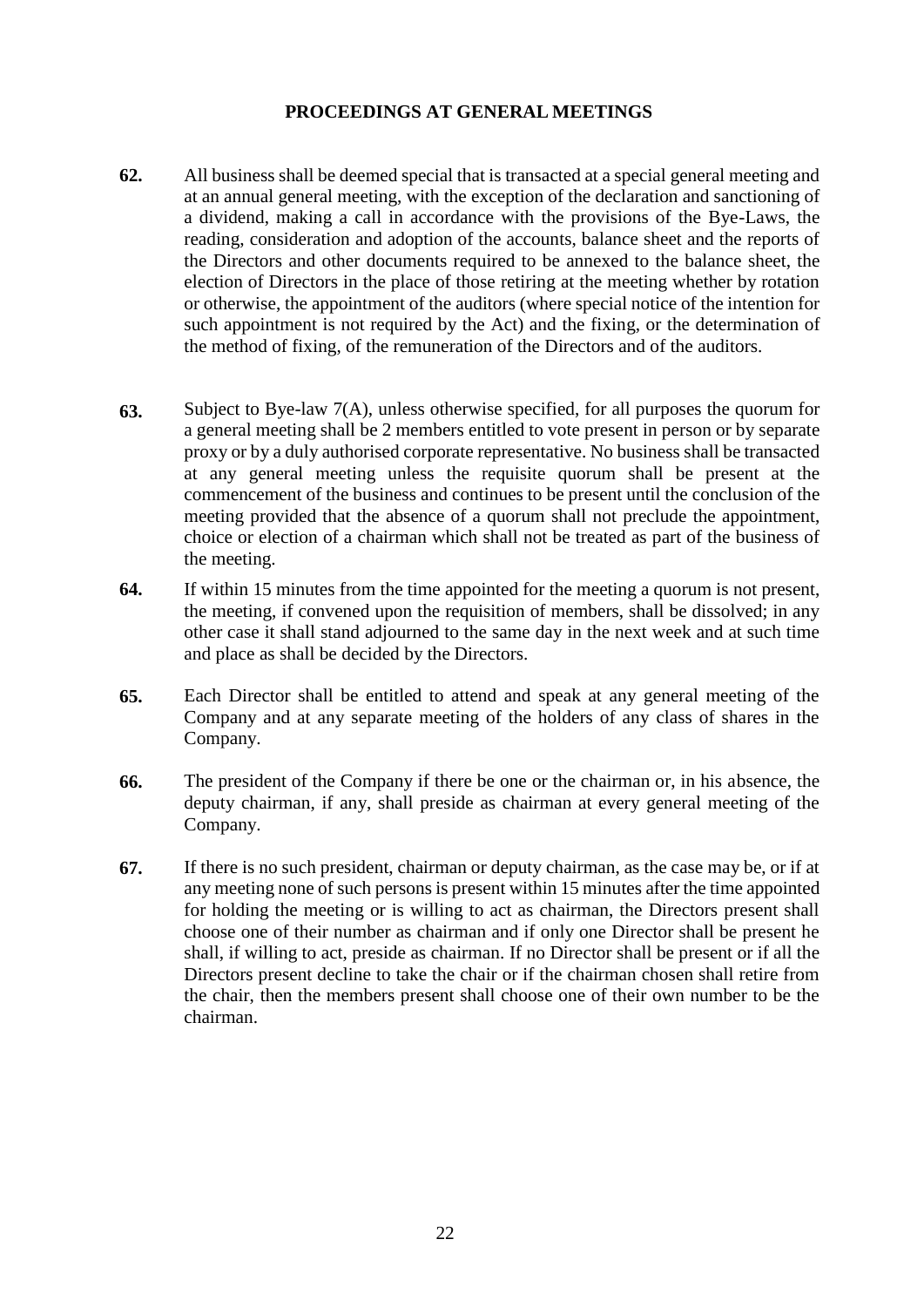- **68.** The chairman may, with the consent of any meeting at which a quorum is present and shall, if so directed by the meeting, adjourn the meeting from time to time and from place to place as the meeting shall determine, but no business shall be transacted at any adjourned meeting other than the business which might lawfully have been transacted at the meeting from which the adjournment took place. When a meeting is adjourned for 14 days or more, at least 7 clear days' written notice specifying the place, the day and the hour of the adjourned meeting shall be given as in the case of an original meeting but it shall not be necessary to specify in such notice the nature of the business to be transacted at the adjourned meeting. Save as aforesaid it shall not be necessary to give any notice of an adjournment or of the business to be transacted at an adjourned meeting.
- **69.** A resolution put to the vote of a general meeting shall be decided by way of a poll, save that the chairman of the meeting may, in good faith, allow a resolution which relates purely to a procedural or administrative matter to be voted on by a show of hands in which case every member present in person (or, in the case of a member being a corporation, by its duly authorised representative), or by proxy(ies) shall have one vote, provided that where more than one proxy is appointed by a member which is a clearing house (or its nominee(s)), each such proxy shall have one vote on a show of hands. For the purposes of this Bye-Law, procedural and administrative matters are those that: (i) are not on the agenda of the general meeting or in any supplementary circular that may be issued by the Company to the members; and (ii) relate to the chairman's duties to maintain the orderly conduct of the meeting and/or allow the business of the meeting to be properly and effectively dealt with, whilst allowing all members a reasonable opportunity to express their views.

Where a show of hands is allowed, before or on the declaration of the result of the show of hands, a poll may be demanded by:–

- (i) the chairman of the meeting; or
- (ii) at least two members present in person or by duly authorised corporate representative or by proxy for the time being entitled to vote at the meeting; or
- (iii) any member or members present in person or by duly authorised corporate representative or by proxy and representing not less than one-tenth of the total voting rights of all the members having the right to vote at the meeting; or
- (iv) any member or members present in person or by duly authorised corporate representative or by proxy and holding shares in the Company conferring a right to vote at the meeting being shares on which an aggregate sum has been paid up equal to not less than one-tenth of the total sum paid up on all the shares conferring that right.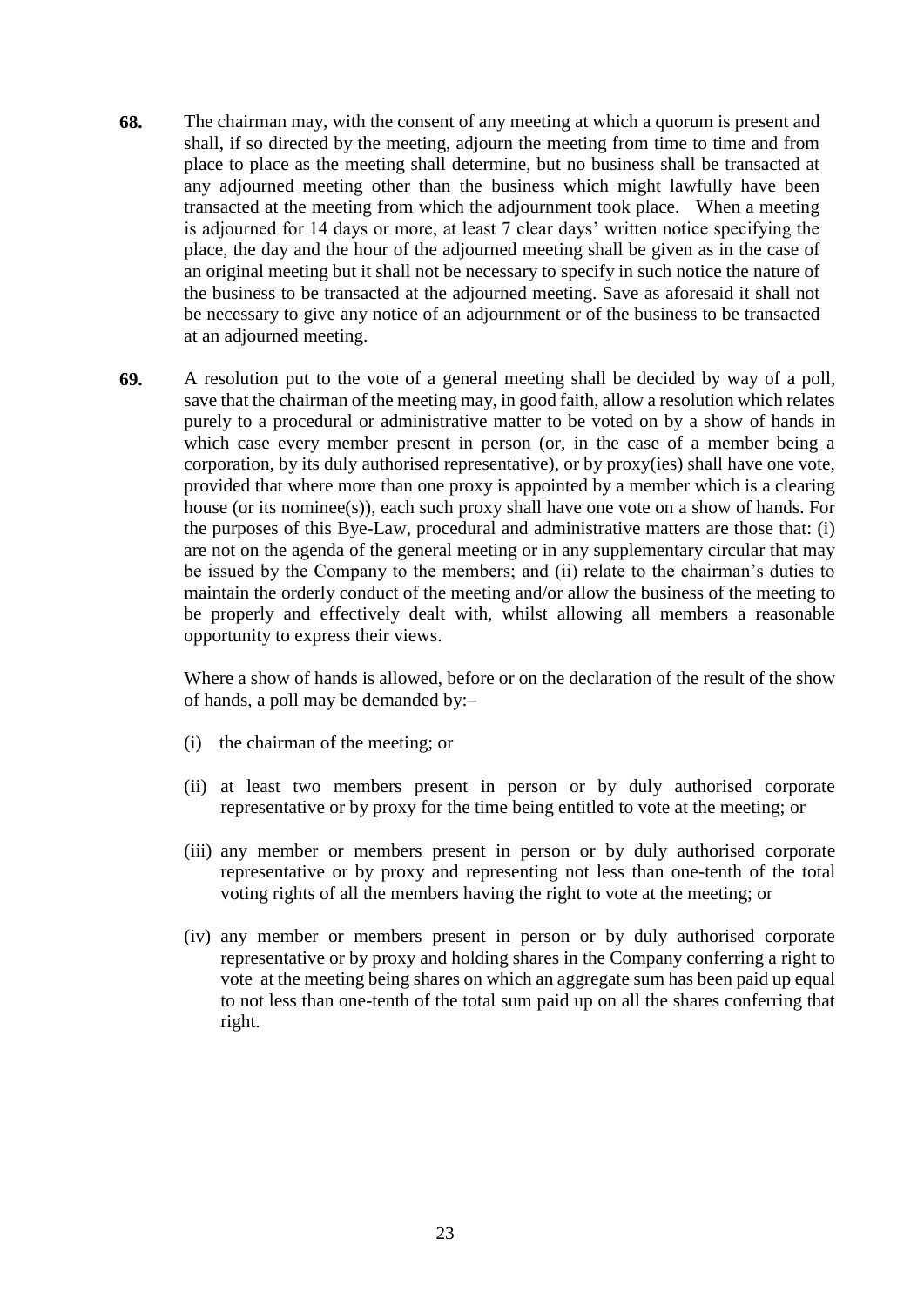- **70.** Where a resolution is voted on by a show of hands, a declaration by the chairman that a resolution has been carried or carried unanimously or by a particular majority, or not carried by a particular majority, or lost and an entry to that effect in the book of the proceedings of the Company shall be conclusive evidence of the fact, without proof of the number or proportion of the votes recorded in favour of or against that resolution. The result of the poll shall be deemed to be the resolution of the meeting. The Company shall only be required to disclose the voting figures on a poll if such disclosure is required by the rules of the Designed Stock Exchange.
- **71.** All questions submitted to a meeting shall be decided by a simple majority of votes except where a greater majority is required by the Bye-laws or by the Statutes. In the event of an equality of votes whether on a show of hands or on a poll, the chairman of the meeting shall be entitled to a second or casting vote.
- **72.** Intentionally deleted.
- **73.** Intentionally deleted.

# **VOTES OF MEMBERS**

- **74. (A)** Subject to any rights or restrictions for the time being attached to any class or classes of shares, at any general meeting on a show of hands every member present in person or by proxy or by authorised corporate representative shall have one vote, and on a poll every member present in person or by proxy or by authorised corporate representative shall have one vote of each share of which he is the holder and which is fully paid up or credited as fully paid up (but so that no amount paid up or credited as paid up on a share in advance of calls or instalments shall be treated for the purpose of this Bye-law as paid up on the share). A person entitled to cast more than one vote upon a poll need not use all his votes or cast all the votes he uses in the same way. Notwithstanding anything contained in these Bye-laws, where more than one proxy is appointed by a member which is a clearing house (or its nominee(s)), each such proxy shall have one vote on a show of hands.
	- **(B)** At a general meeting, each member has the right to speak and vote except where a member is required by the Listing Rules to abstain from voting to approve the matter under consideration. Where the Company has knowledge that any member is, under the Listing Rules, required to abstain from voting on any particular resolution or restricted to voting only for or only against any particular resolution, any votes cast by or on behalf of such member in contravention of such requirement or restriction shall not be counted.
	- **(C)** Any member or their appointed proxy attending any general meeting either in person or by telephonic or electronic means pursuant to Bye-law 56 may cast their vote by electronic means as may be provided for by these Bye-laws.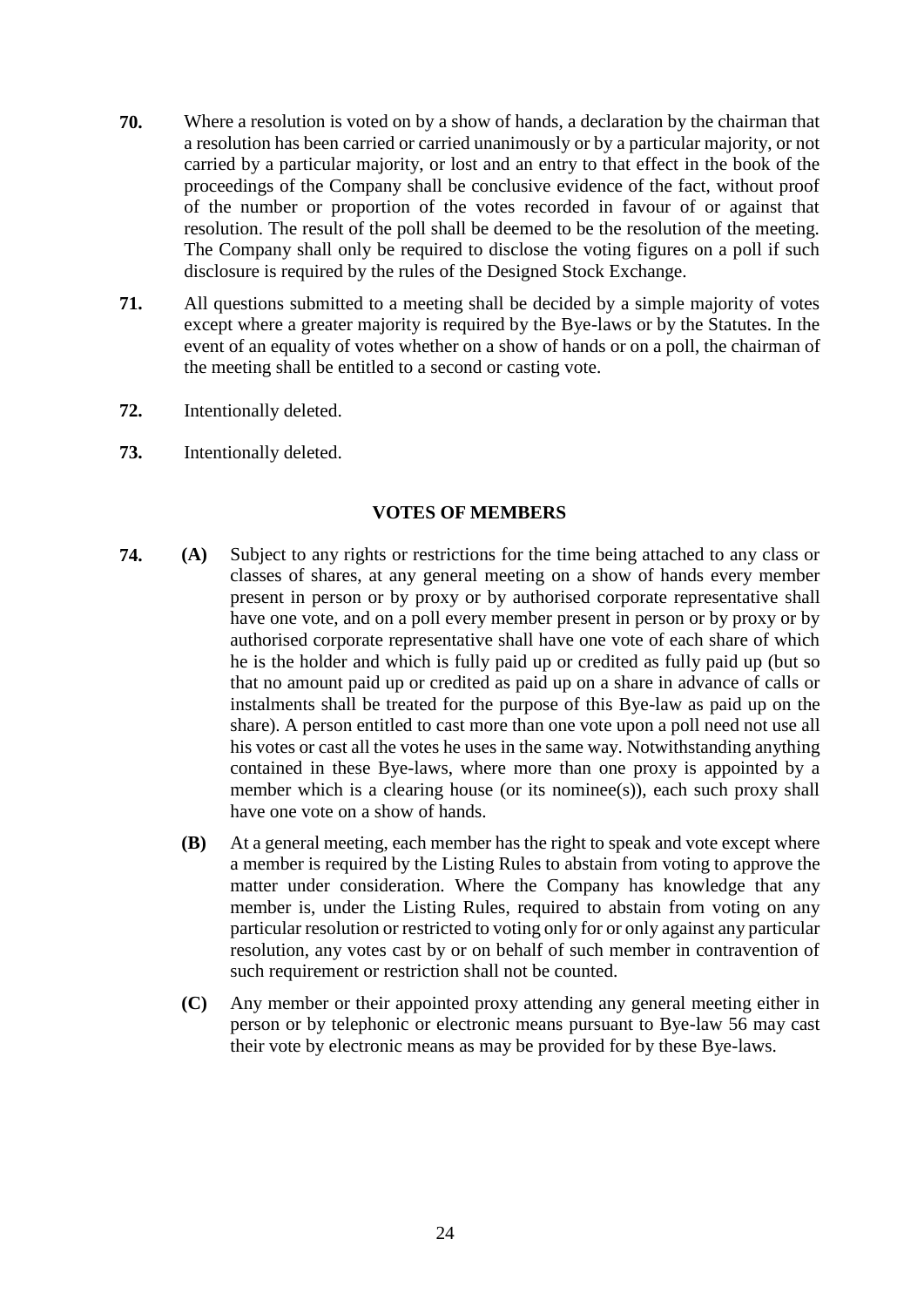- **75.** Any person entitled under Bye-Law 49 to be registered as a member may vote at any general meeting in respect thereof in the same manner as if he were the registered holder of such shares provided that at least 48 hours before the time of the holding of the meeting or adjourned meeting (as the case may be) at which he proposes to vote, he shall satisfy the Directors of his right to be registered as the holder of such shares or the Directors shall have previously admitted his right to vote at such meeting in respect thereof.
- **76.** In the case of joint holders the vote of the senior who tenders a vote, whether in person or by proxy or by a duly authorised corporate representative, shall be accepted to the exclusion of the votes of the other joint holders; and for this purpose seniority shall be determined by the order in which the names stand in the register. Several executors or administrators of a deceased member in whose name any share stands shall for the purposes of this Bye-Law be deemed joint holders thereof.
- **77.** A member of unsound mind or in respect of whom an order has been made by any court having jurisdiction in lunacy may vote by his committee, receiver, curator bonis or other person in the nature of a committee, receiver or curator bonis appointed by that court and any such committee, receiver, curator bonis or other person may vote by proxy.
- **78.** If (a) any objection shall be raised to the qualification of any voter or (b) any votes have been counted which ought not to have been counted or which might have been rejected or (c) any votes are not counted which ought to have been counted, the objection or error shall not vitiate the decision of the meeting or adjourned meeting on any resolution unless the same is raised or pointed out at the meeting or, as the case may be, the adjourned meeting at which the vote objected to is given or tendered or at which the error occurs. Any objection or error shall be referred to the chairman of the meeting and shall only vitiate the decision of the meeting on any resolution if the chairman decides that the same may have affected the decision of the meeting. The decision of the chairman on such matters shall be final and conclusive.
- 79. Any member, whether an individual or a corporation, entitled to attend and vote at a meeting of the Company or a meeting of the holders of any class of shares in the Company shall be entitled to appoint another person as his proxy to attend and vote instead of him. On a poll votes may be given either personally or by proxy or by a duly authorized corporate representative. A member who is the holder of two or more shares may appoint more than one proxy to attend and vote on the same occasion provided that, if more than one proxy is so appointed, the appointment shall specify the number and class of shares in respect of which each such proxy is so appointed. A proxy need not be a member. In addition, a proxy or proxies representing either an individual member or a member which is a corporation shall be entitled to speak and vote, and to exercise the same rights and powers on behalf of the member which he or they represent as such member could exercise. A corporation may execute a form of proxy under the hand of a duly authorised officer.
- **80.** Intentionally deleted.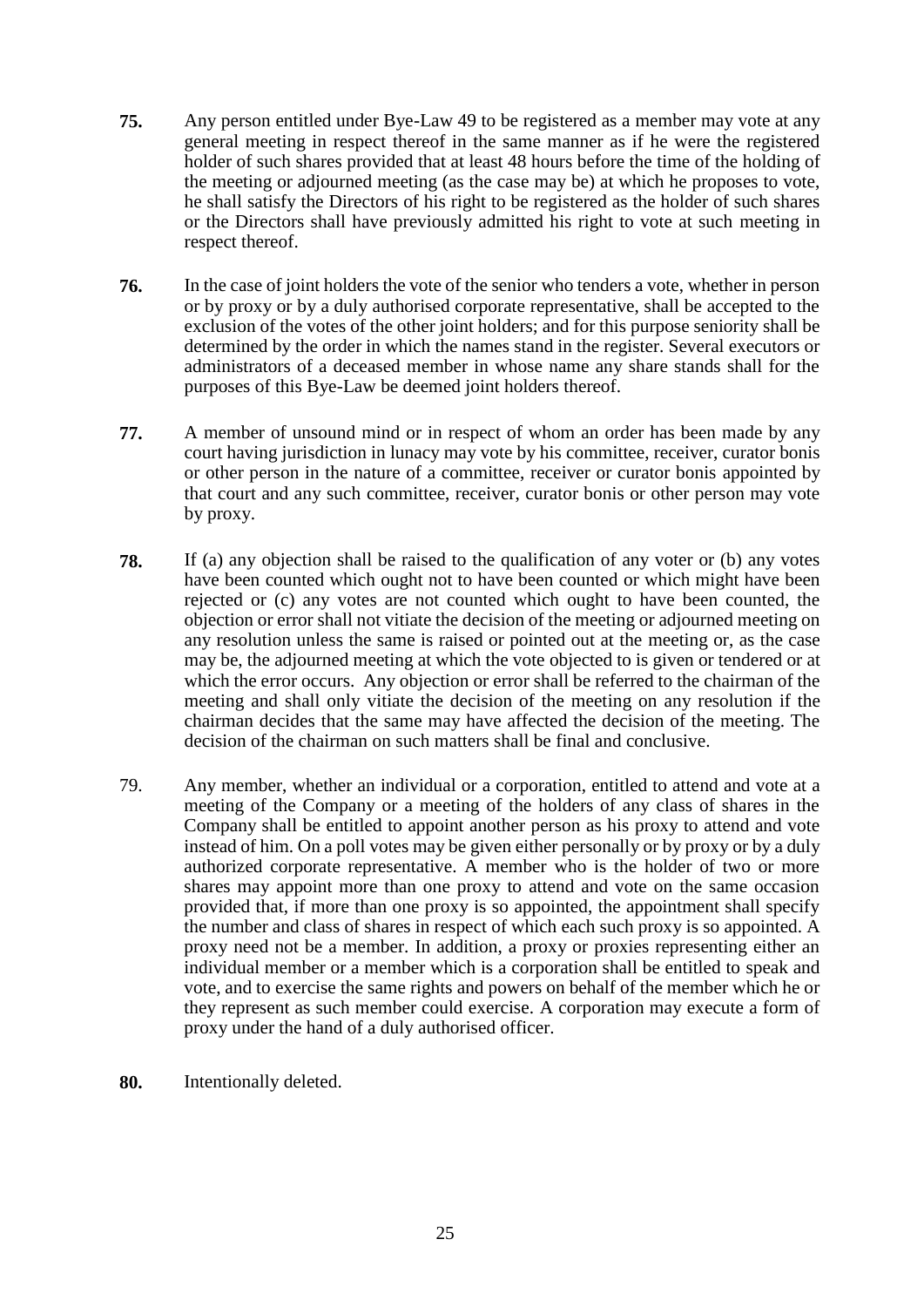- **81.** Intentionally deleted.
- **82.** No instrument appointing a proxy shall be valid after the expiration of 12 months from the date of its execution unless it states that it is valid for all meetings whatsoever until revoked with the exception that any instrument may be used at any adjournment of the meeting for which it was originally intended provided that in all these cases the meeting was originally held within 12 months from such date.
- **83.** The instrument appointing a proxy to vote at a general meeting shall be deemed to confer authority to vote on any amendment of a resolution put to the meeting for which it is given as the proxy thinks fit.
- **84.** A vote given in accordance with the terms of an instrument of proxy shall be valid notwithstanding the previous death or insanity of the principal or the revocation of the proxy or power of attorney or other authority under which the proxy was executed or transfer of the share in respect of which the proxy is given provided that no intimation in writing of the death, insanity, revocation or transfer has been received at the office or such other place as was specified for the deposit of instrument of proxy or by the chairman of the meeting at least 2 hours before the commencement of the meeting or adjourned meeting at which the instrument of proxy is used.
- **85.** An instrument appointing a proxy whether for a specified meeting or otherwise may be in any usual or common form or in any other form which the Directors may approve provided that no provision contained herein shall prohibit, and the Directors shall not prohibit, the use of a two-way proxy form and the Directors may, if they think fit, send out with the notice of any meeting forms of instruments of proxy for use at the meeting.
- **86.** Any corporation which is a member of the Company may, by resolution of its directors or other governing body or by power of attorney, authorize such person as it thinks fit to act as its corporate representative at any meeting of the Company or of any class of members of the Company and the person so authorized shall be entitled to speak and vote, and to exercise the same rights and powers on behalf of the corporation which he represents as that corporation could exercise if it were an individual member of the Company. References in these Bye-laws to a member present in person at a meeting shall, unless the context otherwise requires, include a corporation which is a member represented at the meeting by such duly authorized corporate representative or by one or more proxies. Nothing contained in this Bye-law shall prevent a corporation which is a member of the Company from appointing one or more proxies to represent its pursuant to Bye-law 79.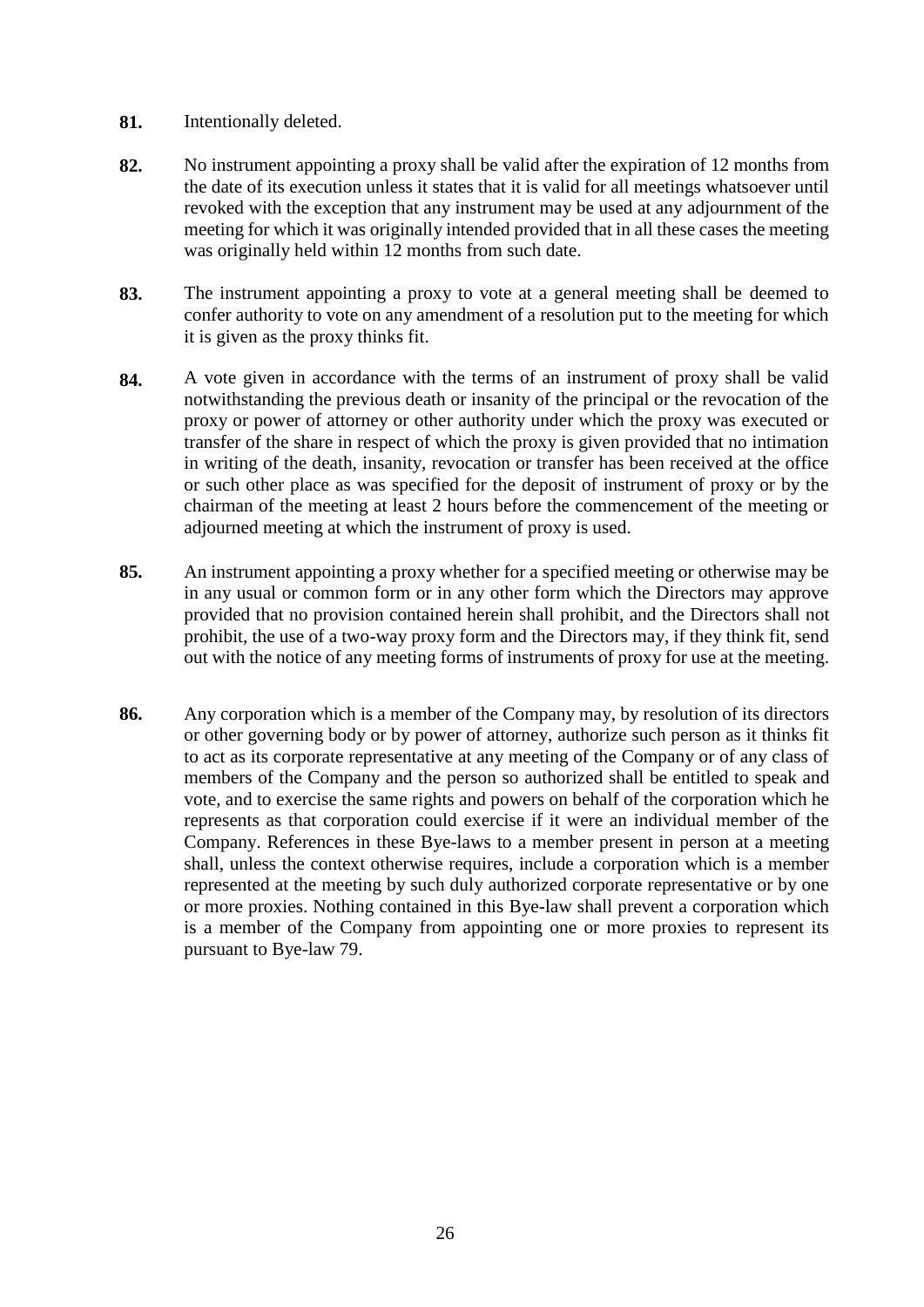**86A.** Where a member is a clearing house (or its nominee(s)), it may appoint or authorise such person or persons as it thinks fit to act as its proxy or proxies or as its corporate representative or representatives, in so far as the Act allows, at any meeting of the Company or at any meeting of any class of members or any meeting of creditors provided that, if more than one proxy or corporate representative is so appointed or authorised, the appointment or authorisation shall specify the number and class of shares in respect of which each such proxy or corporate representative is so appointed or authorised. A person so appointed or authorised under the provisions of this Bye-law shall be entitled to exercise the same powers on behalf of the clearing house (or its nominee(s)) which he represents as that clearing house (or its nominee(s)) could exercise as if it were an individual member, including without limitation, the right to speak and vote and, where a show of hands is allowed, the right to vote individually on a show of hands notwithstanding the provisions of Bye-law 74(A).

#### **OFFICE**

**87.** The office shall be at such place in Bermuda as the Directors shall from time to time appoint.

#### **DIRECTORS**

- **88.** Subject to the provisions of the Bye-Laws and the Act, the Company may by ordinary resolution elect any person to be a Director either to fill a casual vacancy or as an addition to the existing Directors. Any person so appointed shall be subject to retirement by rotation and re-election in accordance with Bye-law 99(B).
- **89.** No person other than a Director retiring at the meeting shall, unless recommended by the Directors for election, be eligible for election as a Director at any general meeting unless a notice signed by a Member (other than the person to be proposed) duly qualified to attend and vote at the meeting for which such notice is given of his intention to propose such person for election and also a notice signed by the person to be proposed of his willingness to be elected shall have been lodged at the head office or at the registered office provided that the minimum length of the period, during which such Notice(s) are given, shall be at least seven (7) days and that the period for lodgment of such notice(s) shall commence no earlier than the day after the dispatch of the notice of the general meeting appointed for such election and end no later than seven (7) days prior to the date of such general meeting.
- **90.** Members may at general meeting convened and held in accordance with these Byelaws, by ordinary resolution remove any Director (including any Director appointed to an office under Bye-law 107) before the expiration of his period of office (notwithstanding anything in the Bye-Laws or in any agreement between the Company and such Director but without prejudice to any claim which such Director may have against the Company for damages under any such agreement) and may by ordinary resolution elect another person in his stead provided that the notice of any such meeting convened for the purpose of removing a director shall contain a statement of the intention so to do and be served on such Director 14 days before the meeting and at such meeting, such director shall be entitled to be heard on the motion for his removal. Any person so elected shall hold office for such time only as the Director in whose place he is elected would have held the same if he had not been removed.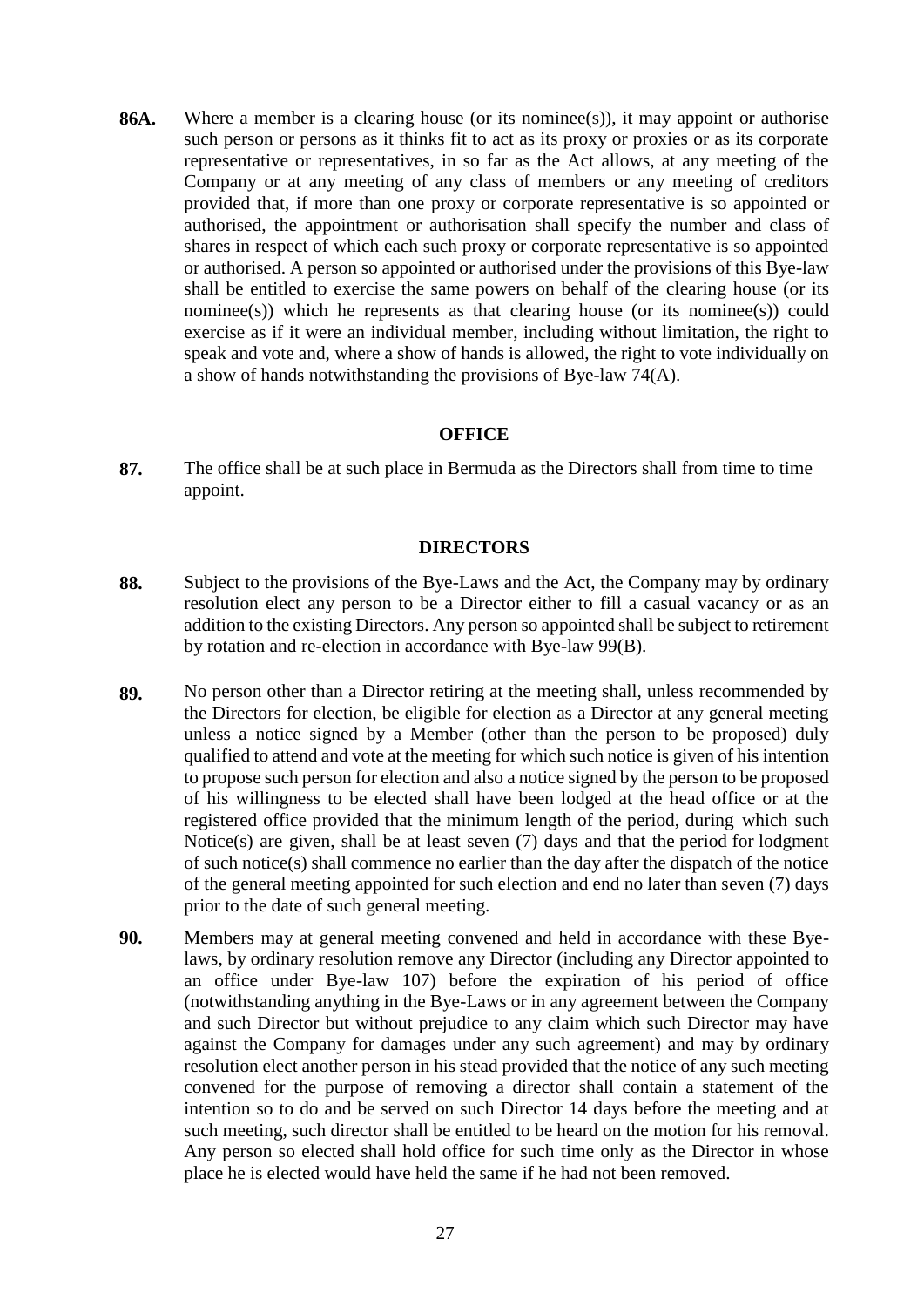- **91.** Without prejudice to the power of the Company in pursuance of the provisions of the Bye-laws of the Company to appoint any person to be a Director and subject to the provisions of the Act, the Directors may appoint any person to be a Director as an additional Director or to fill a casual vacancy but so that the maximum number of Directors so appointed shall not exceed the number determined from time to time by the members in general meeting. Any person so appointed shall hold office until the next following annual general meeting and shall then be eligible for re-election at the meeting but shall not be taken into account in determining the Directors or number of Directors who are to retire by rotation at any general meeting.
- **92.** A Director shall not be required to hold any qualification shares and a Director or alternate Director (as the case may be) who is not a member shall be entitled to receive notice of and to attend and speak at any general meeting of the Company and of all classes of shares of the Company.
- **93. (A)** The Directors shall be entitled to receive by way of remuneration for their services such sum as shall from time to time be determined by the Company in general meeting, such sum (unless otherwise directed by the resolution by which it is voted) to be divided amongst the Directors in such proportions and in such manner as the Directors may agree or, failing such agreement, equally, except that in such event any Director holding office for less than the whole of the relevant period in respect of which the remuneration is paid shall only rank in such division in proportion to the time during such period for which he has held office.
	- **(B)** The Directors shall obtain the approval of the Company in general meeting before making any payment to any Director or past Director by way of compensation for loss of office or as consideration for or in connection with his retirement from office (not being a payment to which the Director is contractually entitled).
- **94.** Any Director who, by request of the Directors or the Company, goes or resides outside the jurisdiction in which he normally resides for any purpose of the Company or holds any executive office or who serves on any committee or who otherwise performs services which in the opinion of the Directors are outside the scope of the ordinary duties of a Director may be paid such extra remuneration by way of salary, commission, participation in profits or otherwise as the Directors may determine.
- **95.** The Directors shall also be entitled to be repaid all travelling, hotel and other expenses reasonably incurred by them respectively in or about the performance of their duties as Directors including their expenses of travelling to and from board meetings, committee meetings or general meetings or otherwise incurred whilst engaged on, in or about the business of the Company.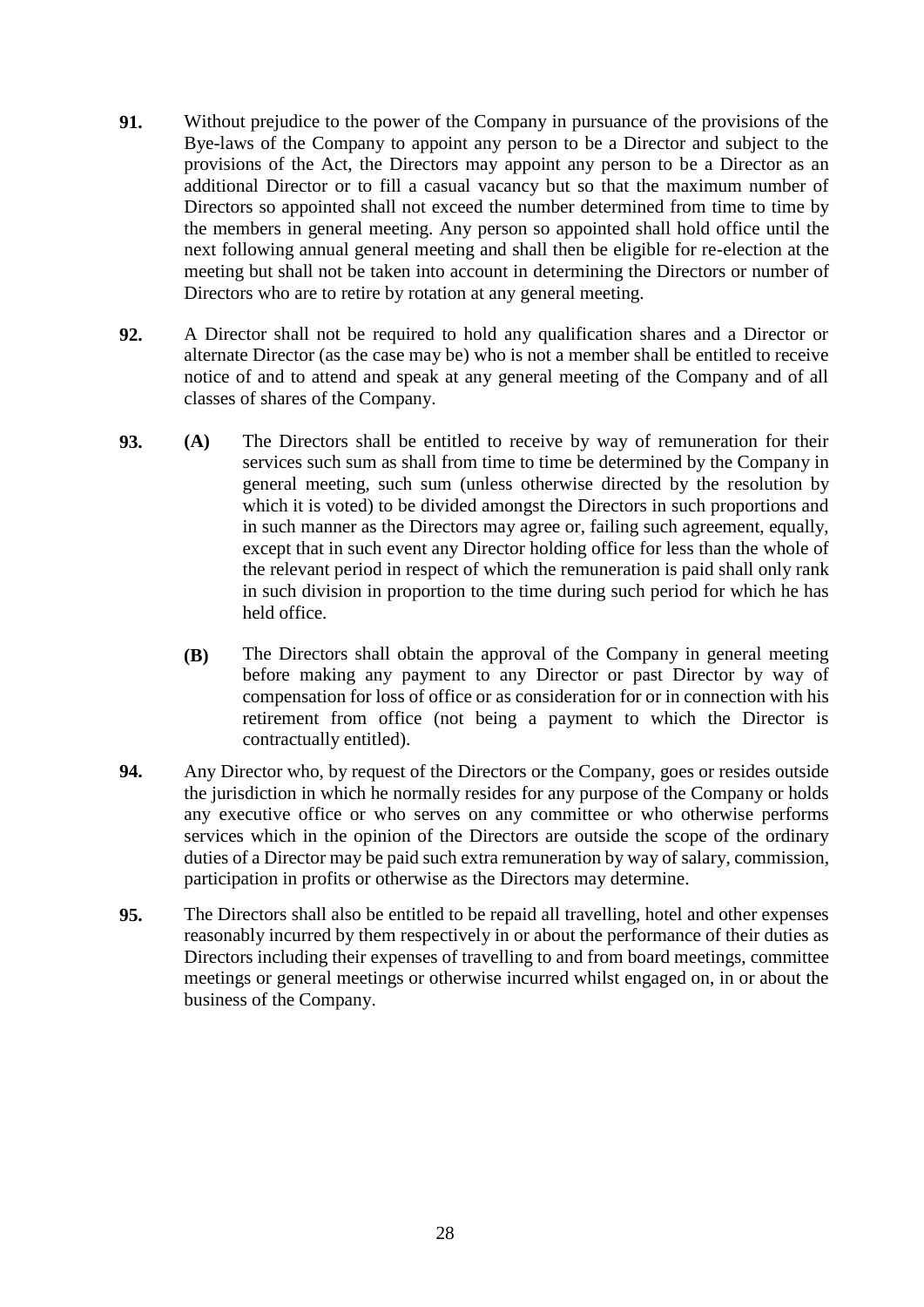- **96.** The Directors may establish and maintain or procure the establishment and maintenance of any contributory or non-contributory pension or superannuation funds or death or disability benefits for the benefit of, or give or procure the giving of donations, gratuities, pensions, allowances or emoluments to, any persons who are or were at any time in the employment or service of the Company or of any company which is a subsidiary of the Company or is allied or associated with the Company or with any such subsidiary company or who are or were at any time Directors or officers of the Company or any such other company as aforesaid and holding or who have held any salaried employment or office in the Company or such other company and the wives, widows, families and dependants of any such persons. The Directors may also establish and subsidise or subscribe to any institutions, associations, clubs or funds calculated to be for the benefit of or to advance the interests and well-being of the Company or of any such other company as aforesaid or of any such persons as aforesaid and may make payments for or towards the insurance of any such persons as aforesaid and subscribe or guarantee money for charitable or benevolent objects or for any exhibition or for any public, general or useful object. The Directors may do all or any of the matters aforesaid, either alone or in conjunction with any such other company as aforesaid. Any Director holding any such employment or office shall be entitled to participate in and retain for his own benefit any such donation, gratuity, pension, allowance or emolument.
- **97.** Without prejudice to the provisions for retirement by rotation herein contained, the office of a Director shall be vacated if the Director:
	- (i) becomes bankrupt or has a receiving order made against him or suspends payment or makes any arrangement or composition with his creditors generally;
	- (ii) becomes a lunatic or of unsound mind or a patient for any purpose of any statute relating to mental health and the Directors resolve that his office be vacated;
	- (iii) (not being a Director appointed to an office in the management or business of the Company under Bye-Law 108 whose contract precludes resignation) resigns his office by notice in writing to the Company;
	- (iv) is convicted of an indictable offence;
	- (v) has his office vacated or becomes prohibited from being a Director under any of the provisions of the Act or any order made under the Act;
	- (vi) absents himself from the meetings of the Directors during a continuous period of 6 months, without special leave of absence from the Directors and his alternate Director (if any) shall not during such period have attended in his stead and the Directors pass a resolution that his office be vacated by reason of such absence;
	- (vii) shall be removed from office by an ordinary resolution of the Company under Bye-Law 90; or
	- (viii) becomes prohibited from being a director by any provisions of the Statutes.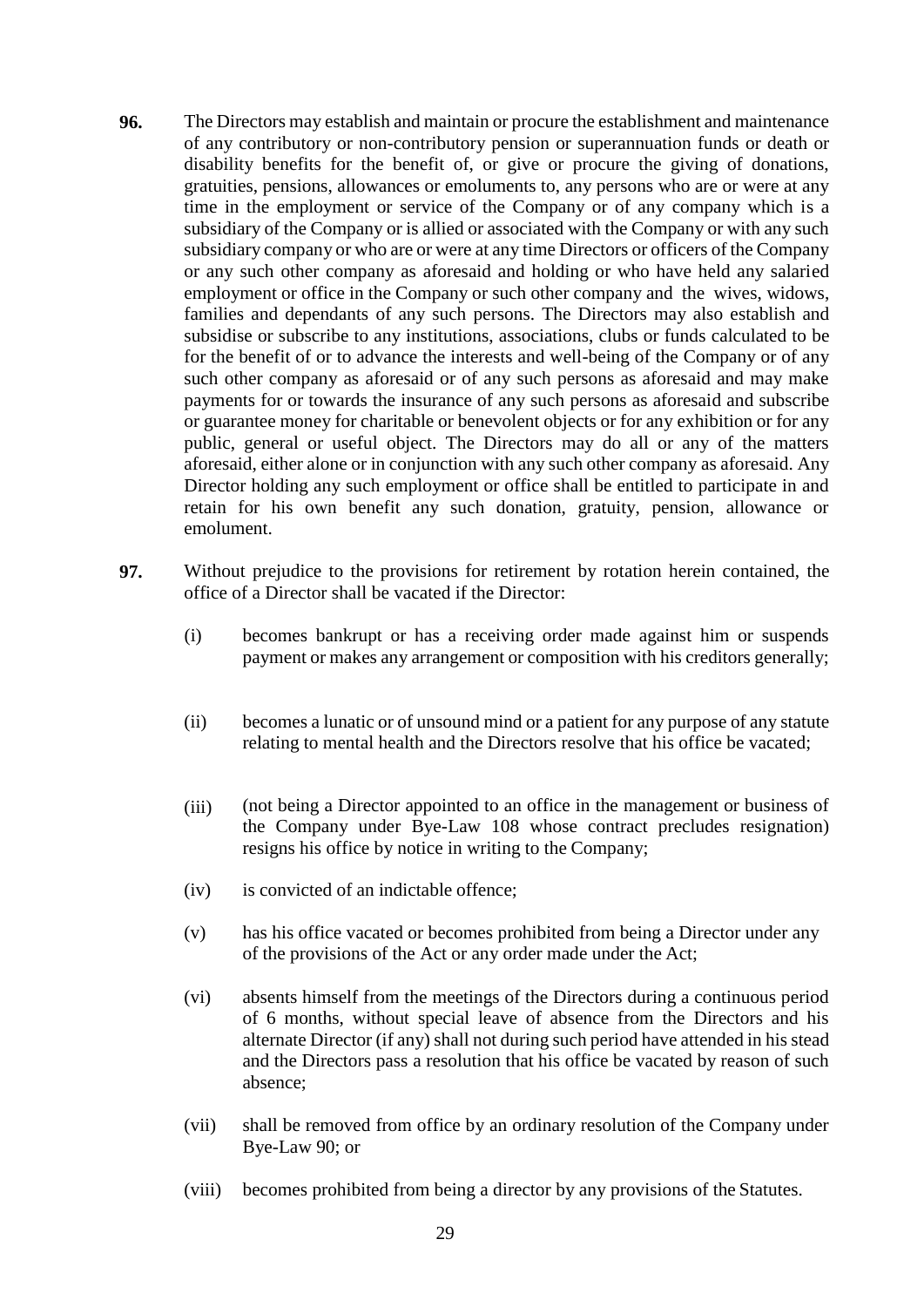**98.** No Director shall be required to vacate office or be ineligible for re-election or reappointment as a Director and no person shall be ineligible for appointment as a Director by reason only of his having attained any particular age.

# **RETIREMENT BY ROTATION AND RE-ELECTION OF DIRECTORS**

- **99. (A)** The Directors shall be elected or appointed in the first place at the statutory meeting of members and thereafter in accordance with Bye-Law 99(B) herein unless the Statutes otherwise require in which case at each annual general meeting and shall hold office until the next appointment of Directors or until their successors are elected or appointed.
	- **(B)** Notwithstanding any other provisions in the Bye-laws, at each annual general meeting one-third of the Directors for the time being, or if the number is not three or a multiple of three, then the number nearest to but not less than onethird shall retire from office by rotation provided that every Director shall be subject to retirement at least once every three years or within such other period as the Listing Rules may from time to time prescribe. A retiring Director shall be eligible for re-election at the annual general meeting at which the retiring Director retires. A Director retiring at a meeting shall retain office until the close of the meeting.
- **100.** The Company at any general meeting at which any Directors retire in manner aforesaid may fill the vacated office by electing a like number of persons to be Directors.
- **101.** If at any general meeting at which an election of Directors ought to take place, the places of the retiring Directors are not filled, the retiring Directors or such of them as have not had their places filled shall if willing, continue in office until the next annual general meeting and so on from year to year until their places are filled, unless:
	- (i) it shall be determined at such meeting to reduce the number of Directors;
	- (ii) it is expressly resolved at such meeting not to fill up such vacated offices; or
	- (iii) in any such case the resolution for re-election of a Director is put to the meeting and lost.
- **102.** The Company may from time to time in general meeting by ordinary resolution fix, increase or reduce the maximum and minimum number of Directors but so that the number of Directors shall never be less than 2.
- **103.** The Company shall keep at its office a register of its Directors and officers.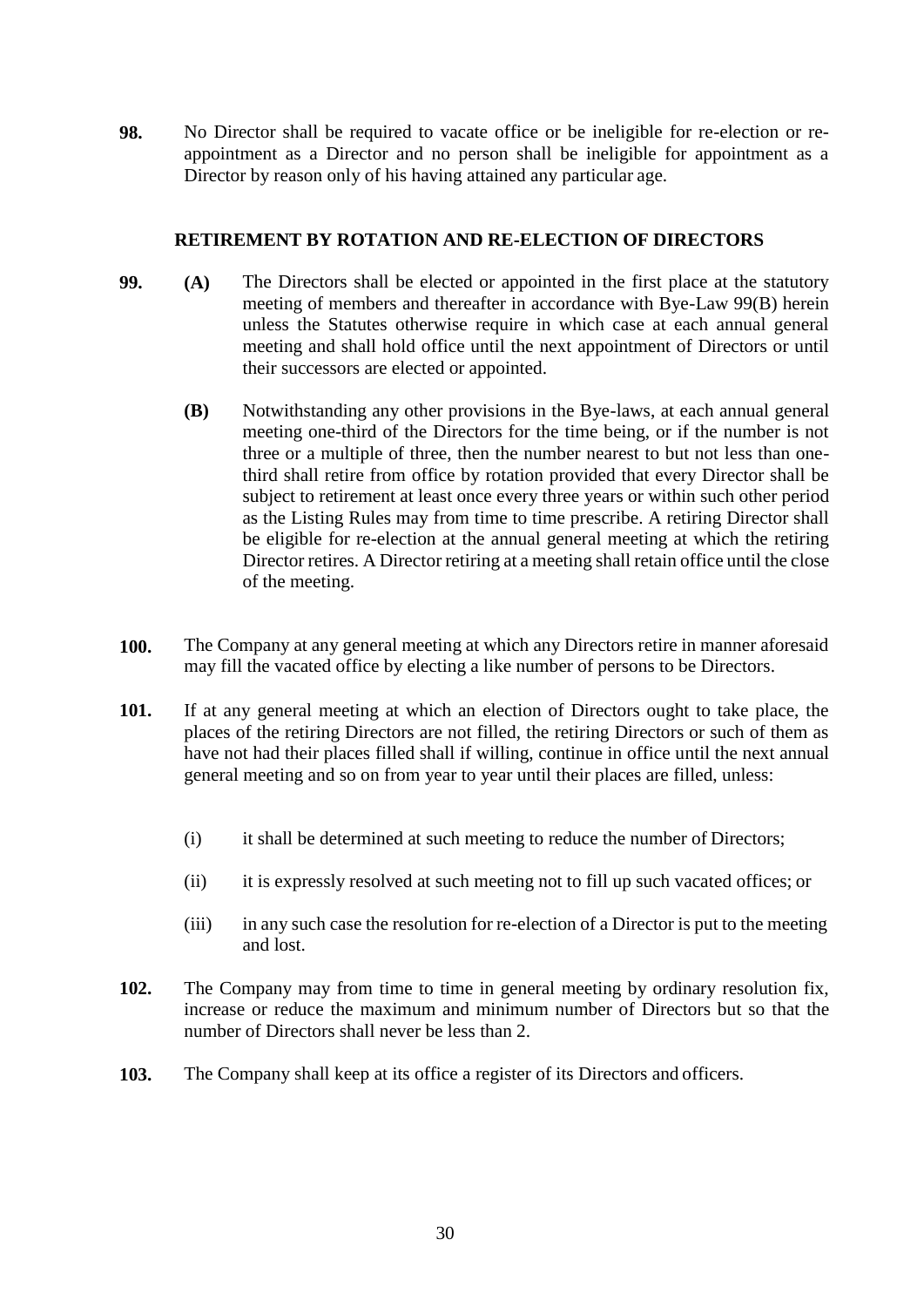# **POWERS AND DUTIES OF DIRECTORS**

- **104. (A)** The business of the Company shall be managed by the Directors who, without limiting the generality of the foregoing, may pay all expenses incurred in setting up and registering the Company and may exercise all such powers of the Company as are not required, by the Statutes or Bye-Laws, to be exercised by the Company in general meeting subject, nevertheless, to such regulations as may be prescribed by the Company in general meeting being not inconsistent with any of the provisions of the Statutes or Bye-Laws; but no regulation made by the Company in general meeting shall invalidate any prior act of the Directors which would have been valid if that regulation had not been made. The general powers given by this Bye-Law shall not be limited or restricted by any special authority or power given to the Directors by any other Bye-Law.
	- **(B)** Without prejudice to the general powers conferred by the Bye-Laws, it is hereby expressly declared that the Directors shall have the following powers:
		- (i) To give to any person the right or option of requiring at a future date that an allotment shall be made to him of any share at par or at such premium as may be agreed; and
		- (ii) To give to any Directors, officers or servants of the Company an interest in any particular business or transaction or participation in the profits thereof or in the general profits of the Company either in addition to or in substitution for a salary or other remuneration.
- **105.** The Directors may from time to time and at any time by power of attorney or otherwise appoint any company, firm or person or any fluctuating body of persons, whether nominated directly or indirectly by the Directors, to be the attorney or attorneys of the Company for such purposes and with such powers, authorities and discretions (not exceeding those vested in or exercisable by the Directors under the Bye-Laws) and for such period and subject to such conditions as they may think fit and any such power of attorney may contain such provisions for the protection and convenience of persons dealing with any such attorney as the Directors may think fit and may also authorise such attorney to sub-delegate all or any of the powers, authorities and discretions vested in him.
- **106.** The Directors may establish any local committees, boards or agencies for managing any of the affairs of the Company, either in Bermuda, Hong Kong or elsewhere, and may appoint any persons to be members of such committees, boards or agencies and may appoint any manager or agents (and in particular, but without limitation, may appoint any company, firm or person to be the Company's investment manager) and may in each case fix their remuneration and may delegate to any local committee, board or agency any of the powers, authorities and discretions vested in the Directors (other than their powers to make calls and forfeit shares) with power to sub-delegate and may authorise the members of any local committee, board or agency or any of them to fill any vacancies therein and to act notwithstanding vacancies and any such appointment or delegation may be upon such terms and subject to such conditions as the Directors may think fit and the Directors may remove any person so appointed and may annul or vary any such delegation but no person dealing in good faith and without notice of any such annulment or variation shall be affected thereby.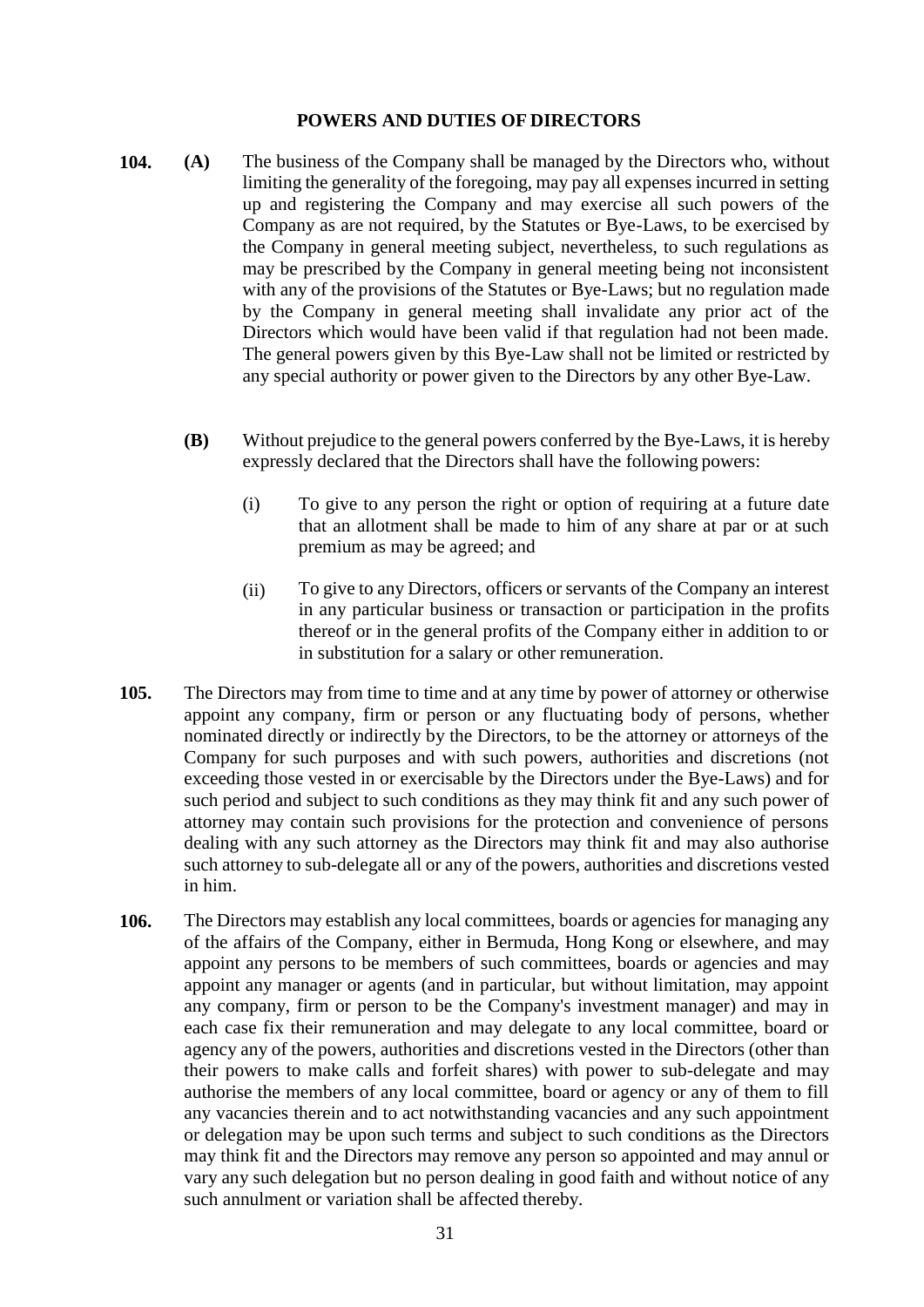- **107.** The Directors shall as soon as possible after the statutory meeting and, subject to the Statutes, after each annual general meeting elect one of their number to be Chairman of the company and another of their number to be Vice-Chairman. In addition, the Directors may from time to time appoint one or more of their body to the office of Managing Director, Joint Managing Director, Deputy Managing Director or other Executive Director, General Manager, Joint General Manager and/or such other office in the management or business of the Company on such terms and for such period as they may determine and, without prejudice to the terms of any contract entered into in any particular case, may at any time revoke any such appointment.
- **108.** A Director appointed to an office under Bye-Law 107 shall be subject to the same provisions as to removal as the other Directors of the Company and he shall (subject to the provisions of any contract between him and the Company) ipso facto and immediately cease to hold such office if he shall cease to hold the office of Director for any cause.
- **109.** The Directors may from time to time entrust to and confer upon a Managing Director, Joint Managing Director, Deputy Managing Director, Executive Director, General Manager or Joint General Manager or a Director appointed to any other office in the management or business of the Company any of the powers exercisable by them as Directors upon such terms and conditions and with such restrictions as they think fit and either collaterally with or to the exclusion of their own powers and may from time to time revoke, withdraw, alter or vary all or any of such powers but no person dealing in good faith and without notice of such revocation, withdrawal, alteration or variation shall be affected thereby.
- **110.** Notwithstanding Bye-Laws 93, 94, 95 and 96, the remuneration of a Managing Director, Joint Managing Director, Deputy Managing Director or other Executive Director or a Director appointed to any other office in the management of the business of the Company shall from time to time be fixed by the Directors and may be by way of salary, commission, participation in profits or otherwise or by all or any of those modes and with such other benefits (including pension and/or gratuity and/or other benefits on retirement) and allowances as the Directors may from time to time decide. Such remuneration shall be in addition to his remuneration as a Director.
- **111.** The Directors shall cause minutes to be duly entered in books provided for the purpose:-
	- (i) of all appointments of officers made by the Directors;
	- (ii) of the names of the Directors present at each meeting of the Directors and of any committee of Directors;
	- (iii) of all declarations made or notices given by any Director (either generally or specially) of his interest in any contract or proposed contract or of his holding of any office or property whereby any conflict of duty or interest may arise; and
	- (iv) of all resolutions and proceedings of general meetings of the Company and of meetings of the Directors and any committee of Directors;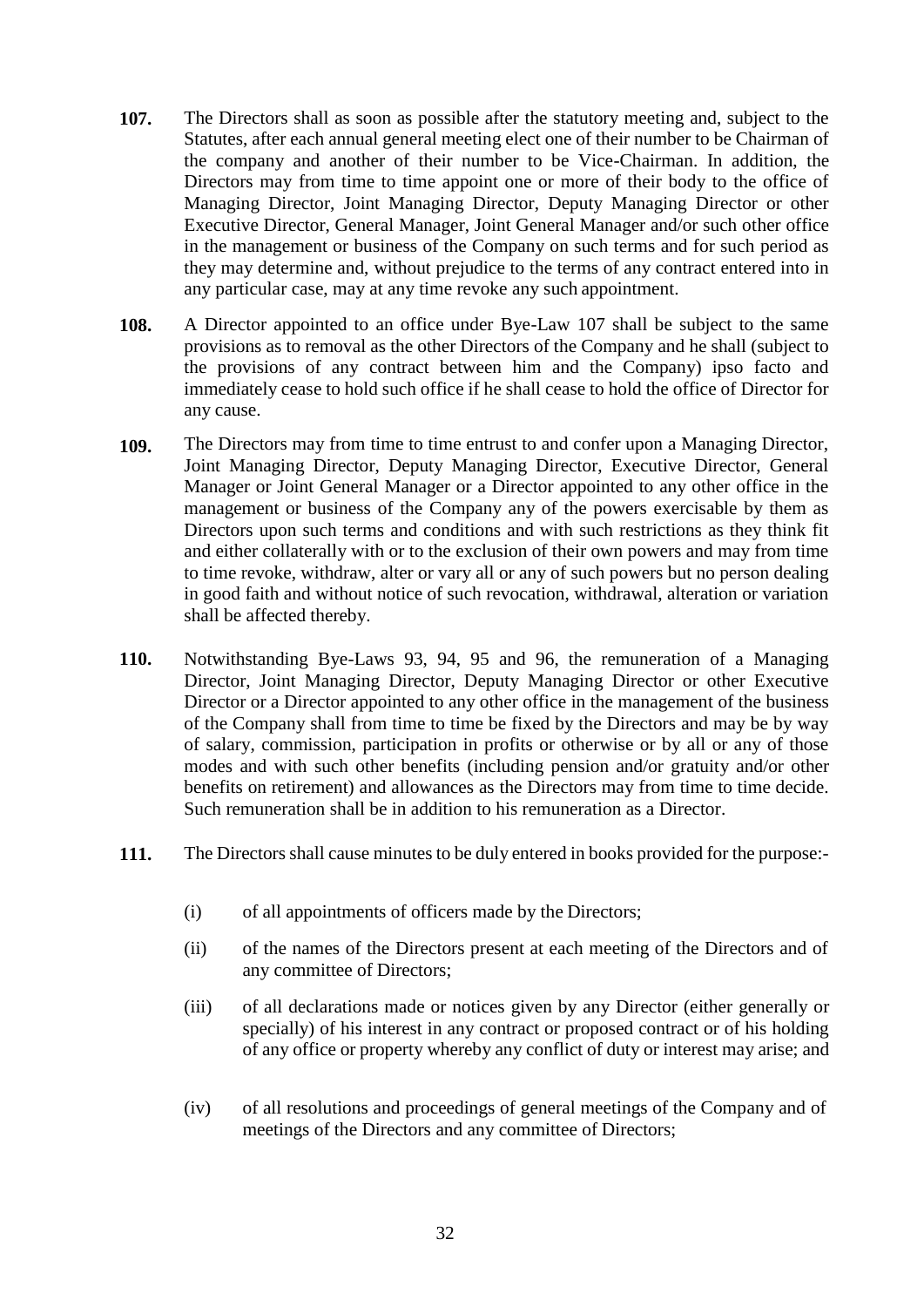and any such minutes of any general meeting of the Company or any meeting of the Directors or of any committee of Directors shall be signed by the chairman of such meeting or by the chairman of the next succeeding meeting and if so signed shall be receivable as conclusive evidence of the matters stated therein.

#### **DIRECTORS' INTERESTS**

- **112. (A)** Subject to the provisions of the Act, a Director may be or become a director or other officer of, or otherwise interested in, any company promoted by the Company or in which the Company may be interested as vendor, shareholder or otherwise and, subject to the Act, no such Director shall be accountable to the Company for any remuneration or benefits received by him as a director or officer of, or from his interest in, such other company unless the Company otherwise directs.
	- **(B)** A Director may hold any other office or place of profit under the Company (other than the office of auditor) in conjunction with his office of Director for such period and on such terms as to remuneration (whether by way of salary, commission, participation in profits or otherwise) as the Directors may determine and no Director or intending Director shall be disqualified by his office from contracting with the Company either with regard to his tenure of any such office or place of profit or as vendor, purchaser or otherwise nor shall any such contract or any contract or arrangement entered into by or on behalf of the Company in which any Director is in any way interested (whether or not such contract or arrangement is with any person, company or partnership of or in which any Director shall be a member) be liable to be avoided on that account nor shall any Director so contracting or being so interested be liable to account to the Company for any profit realised by any such contract or arrangement by reason of such Director holding that office or of the fiduciary relationship thereby established provided that such Director shall forthwith disclose the nature of his interest in any contract or arrangement in which he is interested at the earliest meeting of the Directors at which it is practicable for him to do so notwithstanding that the question of entering into such contract or arrangement is not taken into consideration at that meeting as required by and subject to the provisions of the Act and the Bye-Laws. A Director shall not vote or be counted in the quorum in respect of any resolution concerning his own appointment as the holder of any office or place of profit with the Company (including the arrangement or variation of the terms thereof or the termination thereof).
	- **(C)** A general notice to the Directors by a Director that he is to be regarded as interested in any contract or arrangement which may be made with a specified person, firm or corporation after the date of such notice shall be a sufficient declaration of interest in relation to any contract or arrangement so made, provided that no such notice shall be of effect unless either it is given at a meeting of the Directors or the Director takes reasonable steps to ensure that it is brought up and read at the next meeting of the Directors after it is given.
	- **(D)** Any Director may act by himself or his firm in a professional capacity for the Company and he or his firm shall be entitled to remuneration for professional services as if he were not a Director; provided that a Director or his firm shall not act as auditors to the Company.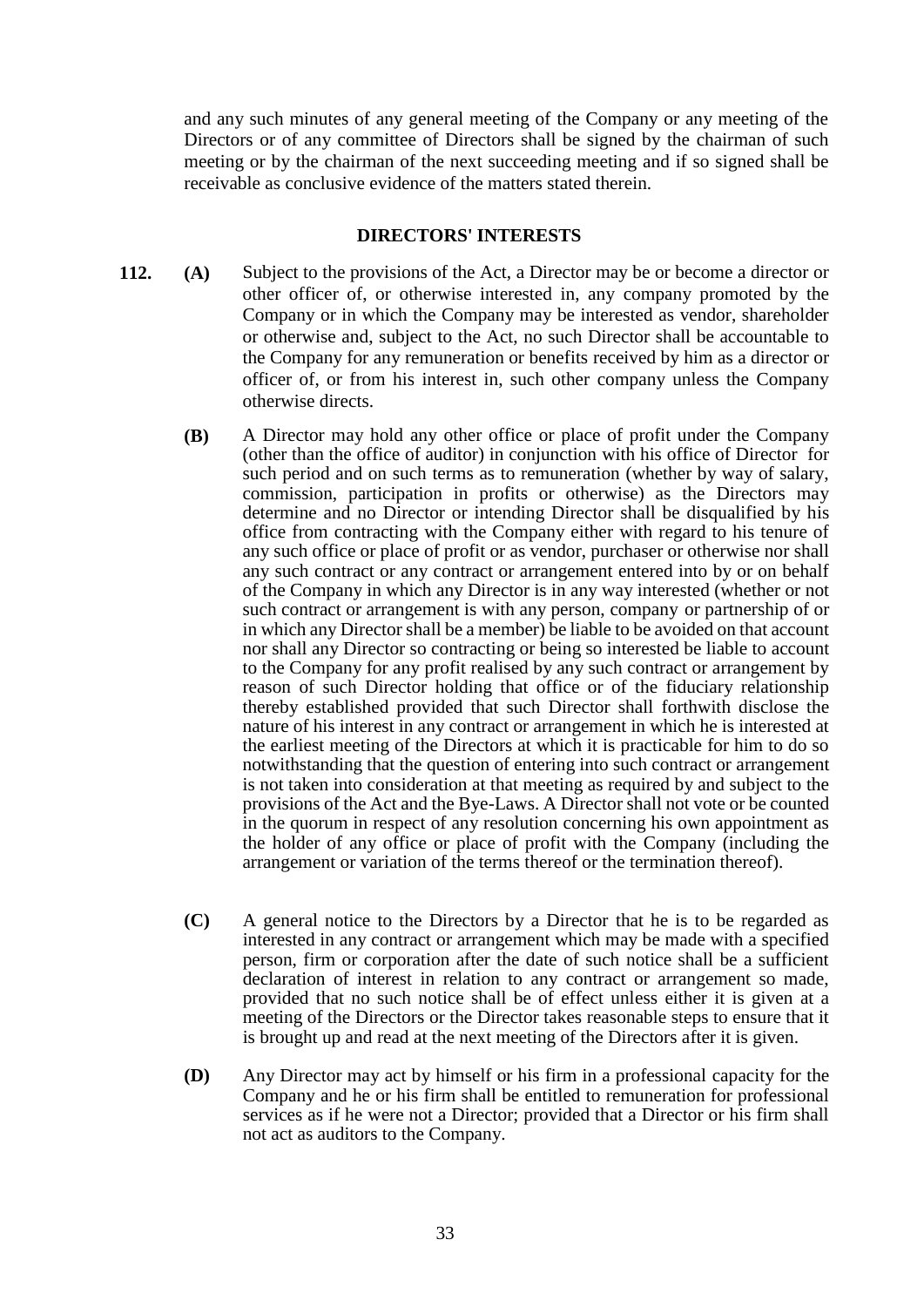- **(E)** (i) A Director shall not vote (nor be counted in the quorum) on any resolution of the Board approving any contract or arrangement or any other proposal in which he or any of his Close Associates is materially interested, and if he shall do so his vote shall not be counted (nor is he to be counted in the quorum for the resolution) but this prohibition shall not apply to any of the following matters namely:-
	- (1) the giving of any security or indemnity either:-
		- (a) to the Director or his Close Associate(s) in respect of money lent or obligations incurred or undertaken by him or any of them at the request of or for the benefit of the Company or any of its subsidiaries; or
		- (b) to a third party in respect of a debt or obligation of the Company or any of its subsidiaries for which the Director or his Close Associate(s) has himself/themselves assumed responsibility in whole or in part and whether alone or jointly under a guarantee or indemnity or by the giving of security;
	- (2) any proposal concerning an offer of shares or debentures or other securities of or by the Company or any other company which the Company may promote or be interested in for subscription or purchase where the Director or his Close Associate(s) is/are or is/are to be interested as a participant in the underwriting or sub-underwriting of the offer;
	- (3) any proposal or arrangement concerning the benefit of employees of the Company or its subsidiaries including:
		- (a) the adoption, modification or operation of any employees' share scheme or any share incentive or share option scheme under which the Director or his Close Associate(s) may benefit; or
		- (b) the adoption, modification or operation of a pension fund or retirement, death or disability benefits scheme which relates to the Director, his Close Associate(s) and employee(s) of the Company or any of its subsidiaries and does not provide in respect of any Director, or his Close Associate(s), as such any privilege or advantage not generally accorded to the class of persons to which such scheme or fund relates; and;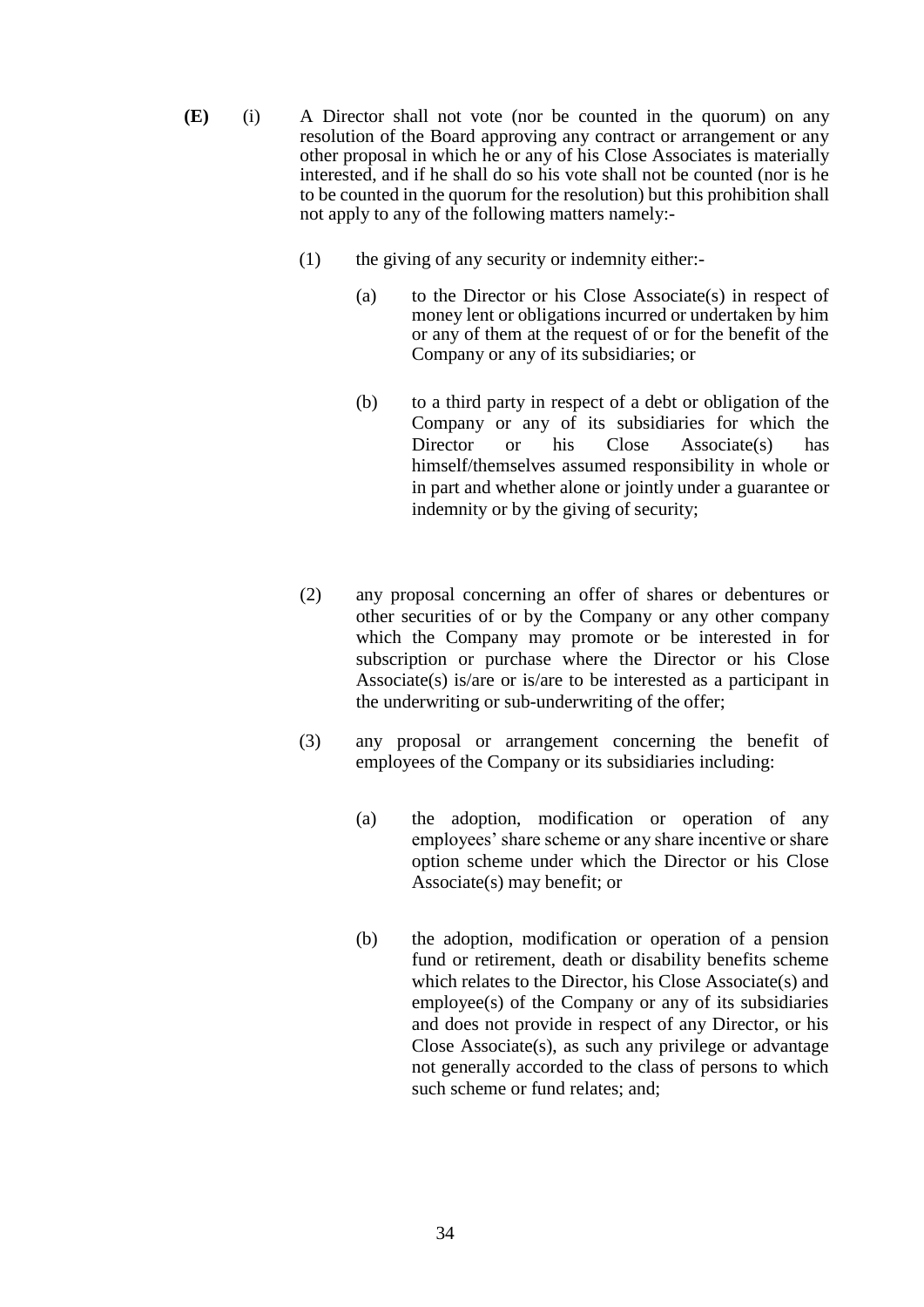- (4) any contract or arrangement in which the Director or his Close Associate(s) is/are interested in the same manner as other holders of shares or debentures or other securities of the Company by virtue only of his/their interest in shares or debentures or other securities of the Company.
- (ii) If any question shall arise at any meeting of the Board as to the materiality of the interest of a Director (other than the chairman of the meeting) or his Close Associate(s) as to the entitlement of any Director (other than such chairman) to vote or be counted in quorum and such question is not resolved by his voluntarily agreeing to abstain from voting or not to be counted in the quorum, such question shall be referred to the chairman of the meeting and his ruling in relation to such other Director shall be final and conclusive except in a case where the nature or extent of the interest of the Director and/or his Close Associate(s) concerned as known to such Director has not been fairly disclosed to the Board.

If any question as aforesaid shall arise in respect of the chairman of the meeting such question shall be decided by a resolution of the Board (for which purpose such chairman shall not vote thereon) and such resolution shall be final and conclusive except in a case where the nature or extent of the interest of such chairman as known to such chairman has not been fairly disclosed to the Board.

- (iii) The Company may by ordinary resolution ratify any transaction not duly authorized by reason of a contravention of this Bye-Law provided that no Director and/or his Close Associate(s) who is/are materially interested in such transaction shall vote upon such ordinary resolution in respect of any shares in the Company in which they are interested.
- **(F)** Where proposals are under consideration concerning the appointment (including fixing or varying the terms of or terminating the appointment) of two or more Directors to offices or employments with the Company or any company in which the Company is interested, such proposals shall be divided and considered in relation to each Director separately and in such case each of the Directors concerned (if not prohibited from voting under paragraph (E)) shall be entitled to vote (and be counted in the quorum) in respect of each resolution except that concerning his own appointment.
- **(G)** For the avoidance of doubt, each reference to "Close Associate(s)" in this Bye-Law above shall be deemed to be a reference to "associate(s)" (as defined in the Listing Rules from time to time) where the proposal, transaction, contract or arrangement concerned is a connected transaction referred to in the Listing Rules.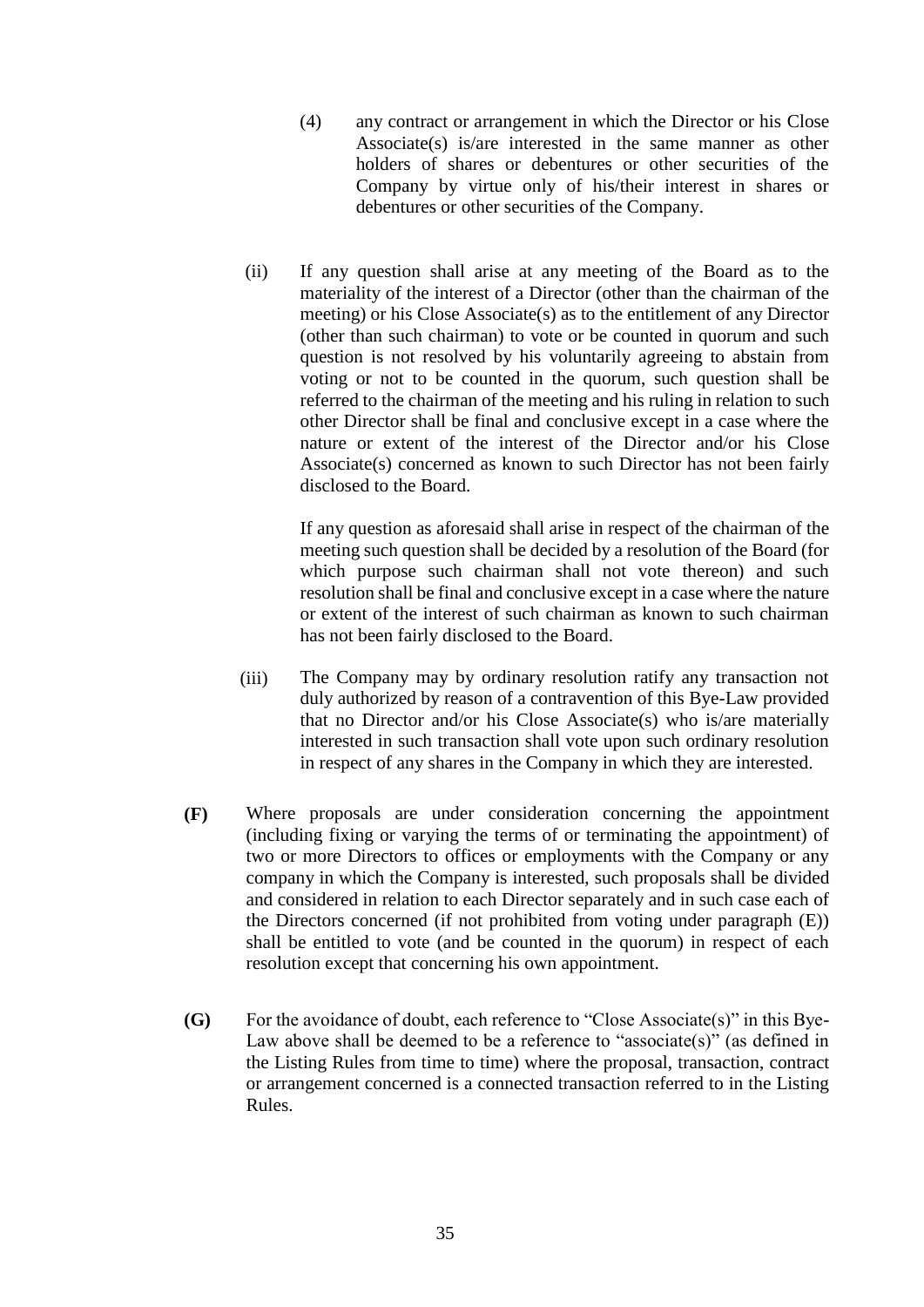#### **PROCEEDINGS OF DIRECTORS**

- **113.** The Directors may meet together for the dispatch of business, adjourn and otherwise regulate their meetings and proceedings as they think fit. Questions arising at any meeting shall be decided by a majority of votes and in the case of an equality of votes the chairman shall have a second or casting vote. A Director may, and the Secretary on the requisition of a Director shall, at any time summon a meeting of the Directors. Notice thereof shall be given to each Director and alternate Director either in writing or by telephone or by telex or telegram at the address from time to time notified to the Company by such Director or alternate Director or in such other manner as the Directors may from time to time determine provided that notice need not be given to any Director or alternate Director for the time being absent from Hong Kong. A Director may waive notice of any meeting either prospectively or retrospectively. A meeting of the Directors or any Committee may be held by means of such telephone, electronic or other communication facilities as permit all persons participating in the meeting to communicate with each other simultaneously and instantaneously, and participation in such a meeting shall constitute presence in person at such meeting.
- **114.** A resolution in writing signed by all the Directors present in Hong Kong except such as are temporarily unable to act through ill-health or disability and all the alternate Directors present in Hong Kong whose appointors are absent from Hong Kong or temporarily unable to act as aforesaid and in either case who are entitled to receive notice of a meeting of the Directors shall (so long as they constitute a quorum as provided in Bye-Law 116 for the time being and provided that a copy of such resolution has been given or the contents thereof communicated to all the Directors for the time being entitled to receive notices of board meeting) be as valid and effectual as if it had been passed at a meeting of the Directors duly convened and held. Any such resolution may consist of several documents in like form each signed by one or more of the Directors or alternate Directors.
- **115.** A meeting of the Directors for the time being at which a quorum is present shall be competent to exercise all or any of the authorities, powers and discretions by or under the Bye-Laws for the time being vested in or exercisable by the Directors generally.
- **116.** Unless otherwise determined by the Directors, the quorum of a Directors' Meeting shall be 2. Any Director who ceases to be a Director at a Directors' meeting may continue to be present and to act as a Director and be counted in the quorum until the termination of the Directors' meeting if no other Director objects and if otherwise a quorum of Directors would not be present. For the purpose of this Bye-Law an alternate Director shall be counted in a quorum but, notwithstanding that an alternate Director is an alternate for more than one Director, he shall for quorum purposes be counted only as one Director.
- **117.** The continuing Directors may act notwithstanding any vacancy in their body but, if and so long as their number if is reduced below the number fixed by or pursuant to the Bye-Laws as the necessary quorum of Directors, the continuing Directors may act for the purpose of increasing the number of Directors to that number or of summoning a general meeting of the Company but for no other purpose.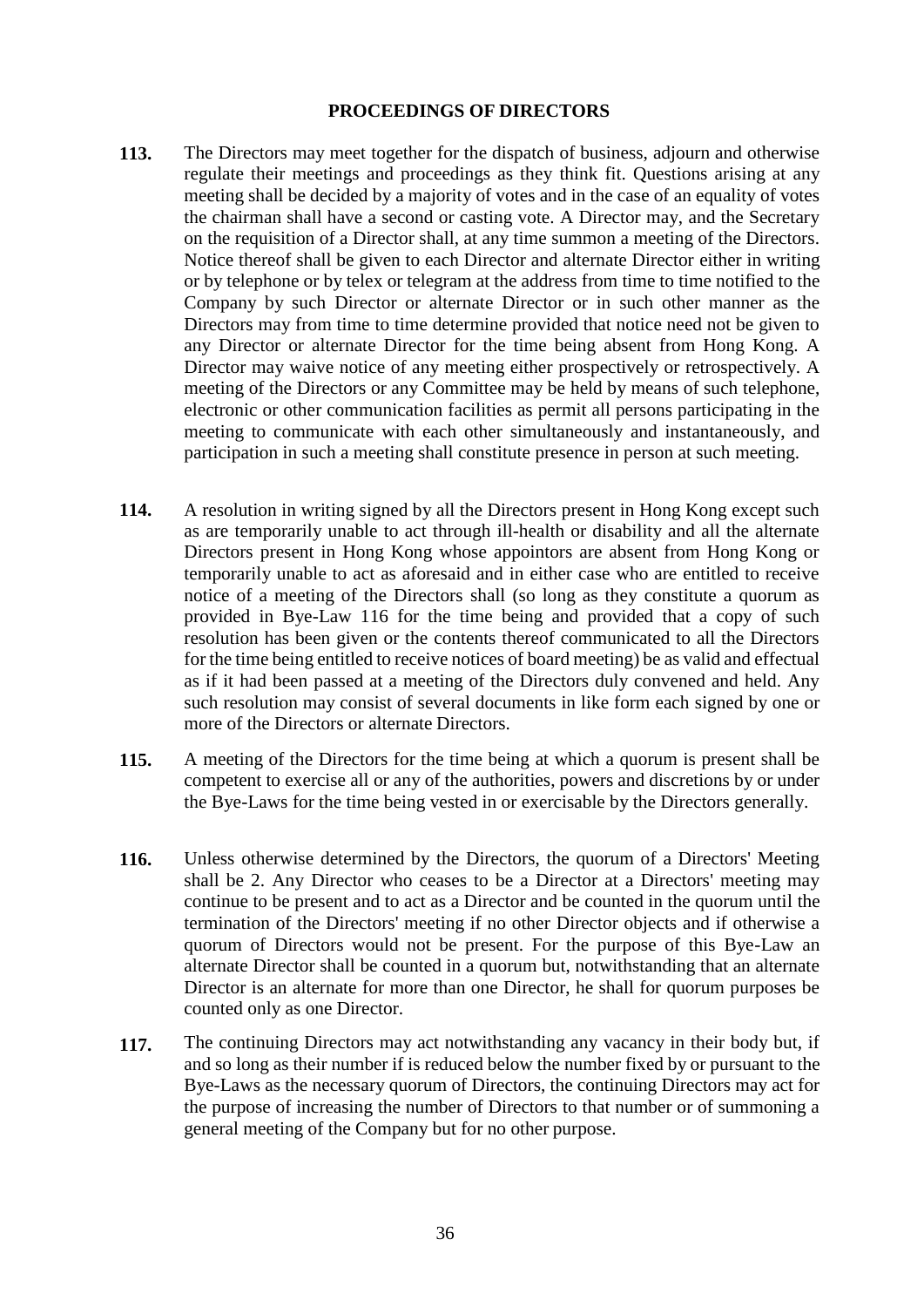- **118.** Subject to the Statutes, the Directors may from time to time elect or otherwise appoint a Director to be Chairman or Deputy Chairman and determine the period for which each of them is to hold office. The Chairman or, in his absence, the Deputy Chairman shall preside at meetings of the Directors; but if no such Chairman or Deputy Chairman is elected or appointed or if at any meeting the Chairman or Deputy Chairman is not present within 5 minutes after the time appointed for holding the same, the Directors present shall choose one of their number to be chairman of the meeting.
- **119.** The Directors may delegate, and impose regulations in respect of such delegation of, any of their powers, authorities and discretions to committees consisting of such member or members of their body and such other persons as they think fit provided that the majority of the members of any such committee are Directors of the Company and that no meeting of any such committee shall be qualified as a quorum for the purpose of exercising any of such powers, authorities or discretions unless a majority of those present are Directors of the Company. The Directors may from time to time revoke such delegation or revoke the appointment of and discharge any such committees either wholly or in part and either as to persons or purposes, and every committee so formed shall in the exercise of the powers so delegated conform to any regulations that may from time to time be imposed on it by the Directors.
- **120.** All acts done by any such committee in conformity with such regulations and in fulfilment of the purposes for which it is appointed, but not otherwise, shall have the like force and effect as if done by the Directors and the Directors shall have power, with the consent of the Company in general meeting, to remunerate the members of any special committee and charge such remuneration to the current expenses of the Company.
- **121.** The meetings and proceedings of any such committee consisting of 2 or more members shall be governed by the provisions herein contained for regulating the meetings and proceedings of the Directors including Bye-Law 114 so far as the same are applicable thereto and are not replaced by any regulations imposed by the Directors pursuant to Bye-Law 119.
- **122.** All acts bona fide done by any meeting of the Directors or of a committee of Directors or by any person acting as a Director shall, notwithstanding that it be afterwards discovered that there was some defect in the appointment of any such Director or person acting as aforesaid or that they or any of them were or was disqualified, be as valid as if every such person had been duly appointed and was qualified to be a Director or member of such committee.

# **ALTERNATE DIRECTORS**

**123. (A)** The Company may in general meeting elect or authorise the Directors to elect or appoint on its behalf a person or persons qualified to be Directors to act as Directors in the alternative to any of the Directors of the Company and subject to the Statutes, any Director may at any time by notice in writing delivered to the office or at a meeting of the Directors appoint any person (including another Director) to be an alternate Director in his place. Any person so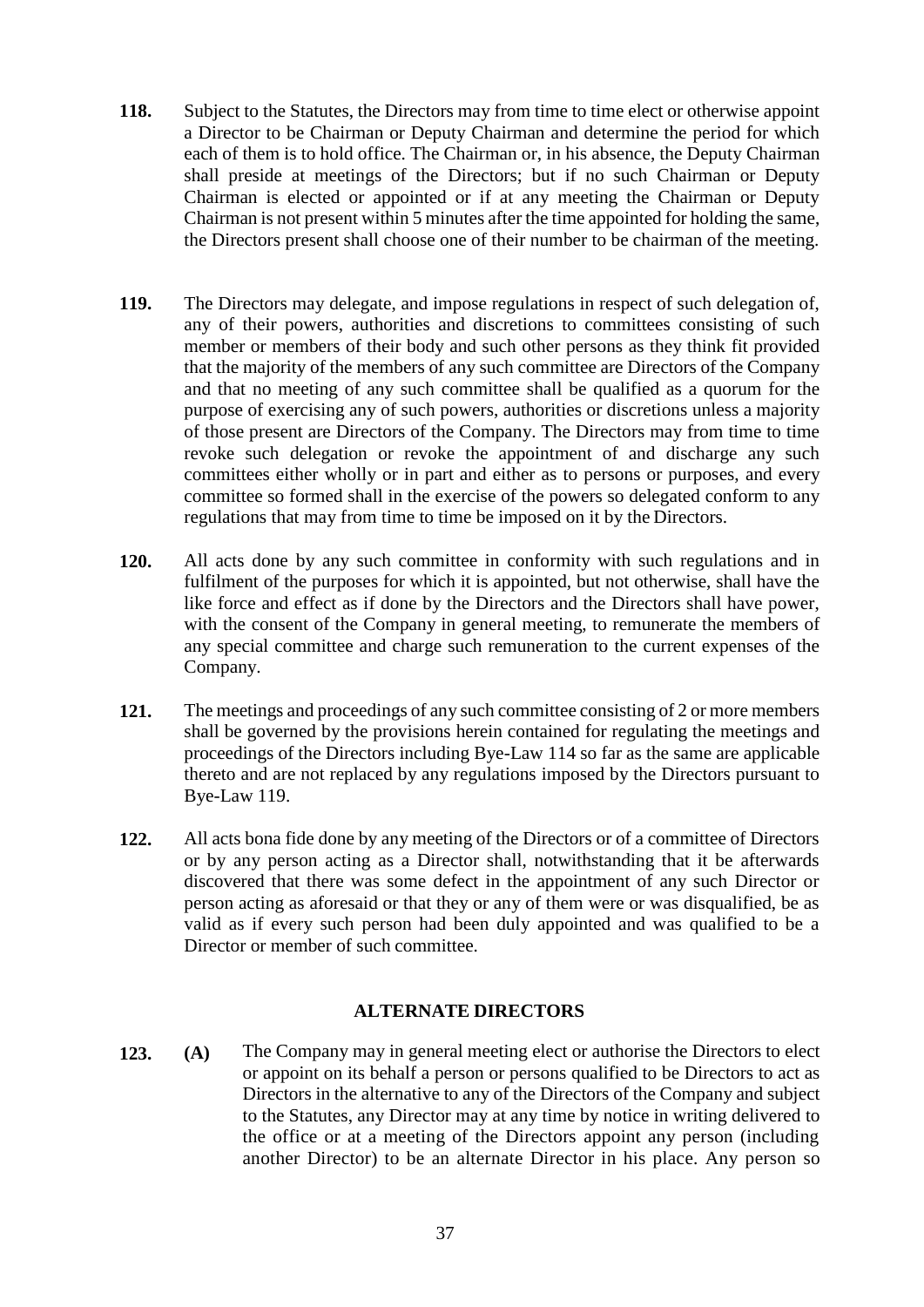appointed shall (except when absent from Hong Kong) be entitled to receive notices of and to attend and vote at meetings of the Directors and be counted towards a quorum and generally at such meetings to perform all the functions of his appointor as a Director and shall automatically vacate his office on the expiration of the term for or the happening of the event until which he is by the terms of his appointment to hold office or which, were he a Director, would cause him to vacate such office or if the appointor in writing revokes the appointment or himself ceases for any reason to hold office as a Director provided that, if at any meeting any Director retires by rotation or otherwise but is re-elected at the same meeting, any appointment made by him pursuant to this Bye-Law which was in force immediately before his retirement shall remain in force as though he had not retired. Any alternate director may be removed by the Company in general meeting and, if appointed by the Directors, may be removed by the Directors. An appointment of an alternate Director under this Bye-Law shall not prejudice the right of the appointor to receive notices of and to attend and vote at meetings of the Directors and the powers of the alternate Director shall automatically be suspended during such time as the Director appointing him is himself present in person at a meeting of the Directors. An Alternate Director may also be a Director in his own right and may act as alternate to more than one Director.

- **(B)** For the purposes of the proceedings at Directors' meetings the provisions of the Bye-Laws shall apply as if an alternate Director (instead of his appointor) were a Director. If he shall be himself a Director or shall attend any such meeting as an alternate for more than one Director his voting rights shall be cumulative. If his appointor is for the time being absent from Hong Kong or otherwise not available or unable to act, his signature to any resolution in writing of the Directors shall be as effective as the signature of his appointor. To such extent as the Directors may from time to time determine in relation to any committee of the Directors, the foregoing provisions of this paragraph shall also apply mutatis mutandis to any meeting of any such committee of which his appointor is a member. An alternate Director shall not, save as aforesaid, have power to act as a Director nor shall he be deemed to be a Director for the purposes of the Bye-Laws.
- **(C)** An alternate Director shall be entitled to contract and be interested in and benefit from contracts or arrangements or transactions and to be repaid expenses and to be indemnified to the same extent mutatis mutandis as if he were a Director but he shall not be entitled to receive from the Company in respect of his appointment as alternate Director any remuneration except only such part (if any) of the remuneration otherwise payable to his appointor as such appointor may be notice in writing to the Company from time to time direct. An Alternate Director shall alone be responsible to the Company for his acts and defaults and shall not be deemed to be the agent of or for any Director for whom he is alternate.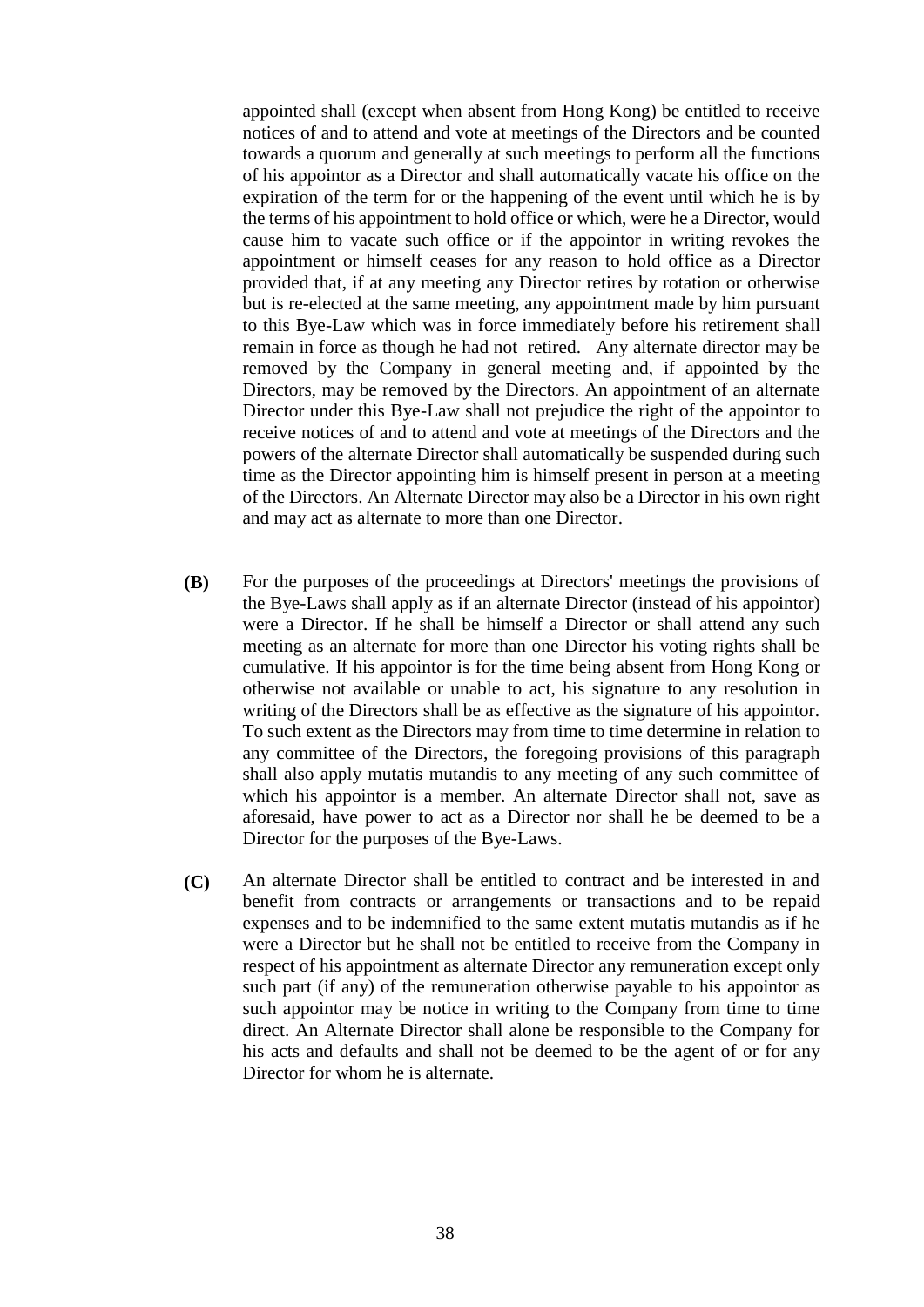# **MANAGERS**

- **124.** The Directors may from time to time appoint a manager or managers of the business of the Company and may fix his or their remuneration either by way of salary or commission or by conferring the right to participation in the profits of the Company or by a combination of two or more of these modes and pay the working expenses of any of the staff of the manager or managers who may be employed by him or them in the business of the Company.
- **125.** The appointment of such manager or managers may be for such period as the Directors may decide and the Directors may confer upon him or them all or any of the powers of the Directors and such title or titles as they may think fit.
- **126.** The Directors may enter into such agreement or agreements with any such manager or managers upon such terms and conditions in all respects as the Directors may in their absolute discretion think fit, including a power for such manager or managers to appoint an assistant manager or managers or other employees whatsoever under them for the purpose of carrying on the business of the Company.

# **SECRETARY**

- **127.** The secretary shall be appointed by the Directors for such term, at such remuneration and upon such conditions as they may think fit; and any secretary so appointed may be removed by them. Anything by the Act or the Bye-Laws required or authorised to be done by or to the secretary, if the office is vacant or there is for any other reason no secretary capable of acting, may be done by or to any assistant, acting or deputy secretary or if there is no assistant, acting or deputy secretary capable of acting, by or to any officer of the Company authorised generally or specially in that behalf by the Directors.
- **128.** Any provision of the Act or the Bye-Laws requiring or authorising a thing to be done by or to a Director and the secretary shall not be satisfied by its being done by or to the same person acting both as Director and as, or in place of, the secretary.

# **BORROWING POWERS**

- **129.** The Directors may exercise all the powers of the Company to borrow money, give guarantees and mortgage or charge its undertaking, property and uncalled capital, or any part thereof, and to issue debentures and other securities, whether outright or as collateral security for any debt, liability or obligation of the Company or of any third party.
- **130.** Where any uncalled capital of the Company is charged, all persons taking any subsequent charge thereon shall take the same subject to such prior charge and shall not be entitled, by notice to the members or otherwise, to obtain priority over such prior charge.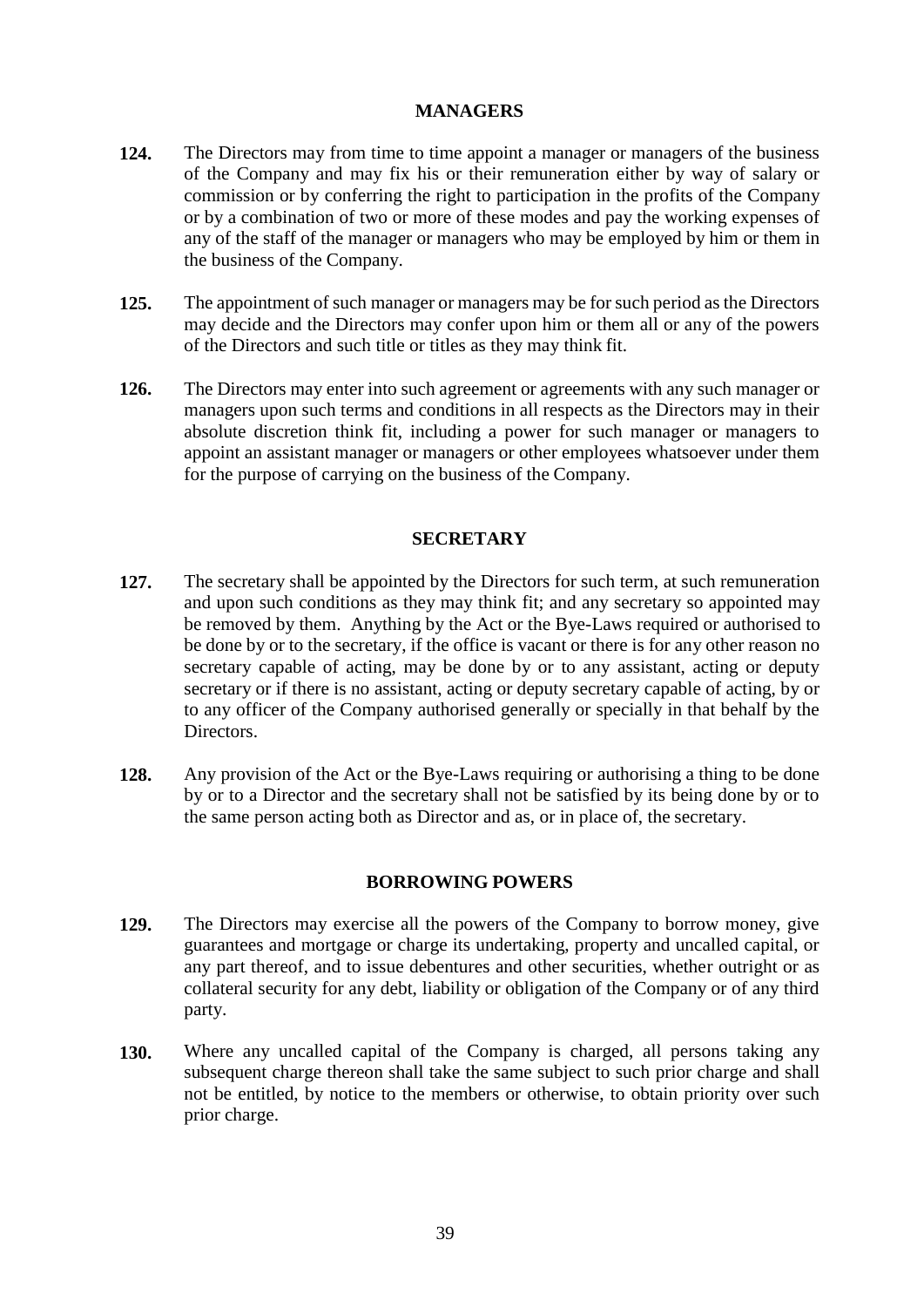- **131.** Debentures, debenture stock, bonds and other securities may be made assignable free from any equities between the Company and the person to whom the same may be issued.
- **132.** Any debentures, debenture stock, bonds or other securities may be issued at a discount, premium or otherwise and with any special privileges as to redemption, surrender, drawings, allotment of shares, attending and voting at general meetings of the Company, appointment of Directors and otherwise, but so that no shares shall be issued at a discount to their nominal value.
- **133.** The Directors shall cause a proper register to be kept, in accordance with the provisions of the Act, of all mortgages and charges specifically affecting the property of the Company and shall duly comply with the requirements of the Act in regard to the registration of mortgages and charges therein specified and otherwise.
- **134.** If the Company issues a series of debentures or debenture stock not transferable by delivery, the Directors shall cause a proper register to be kept of the holders of such debentures or debenture stock in accordance with the provisions of the Act.

# **CHEQUES**

**135.** All cheques, promissory notes, drafts, bills of exchange and other negotiable or transferable instruments and all receipts for moneys paid to the Company shall be signed, drawn, accepted, endorsed or otherwise executed, as the case may be, in such manner as the Directors shall from time to time by resolution determine. The Company's banking accounts shall be kept with such bankers as the Directors shall from time to time determine.

# **THE SEAL**

**136. (A)** The Directors shall provide for safe custody of the seal which shall only be used with the authority of the Directors or of a committee authorised by the Directors in that behalf; and every instrument to which the seal shall be affixed shall be signed by one Director and the Secretary or some other person appointed by the Directors for the purpose or by two Directors Provided that the Directors may either generally or in any particular case resolve (subject to such restrictions as to the manner in which the seal may be affixed as the Directors may determine) that such signature may be affixed to certificates for shares or debentures or representing any other form of security by some mechanical means other than autographic to be specified in such resolution or that such certificates need not be signed by any person. Every instrument executed in the manner provided by this Bye-Law shall be deemed to be sealed and executed with the authority of the Directors previously given.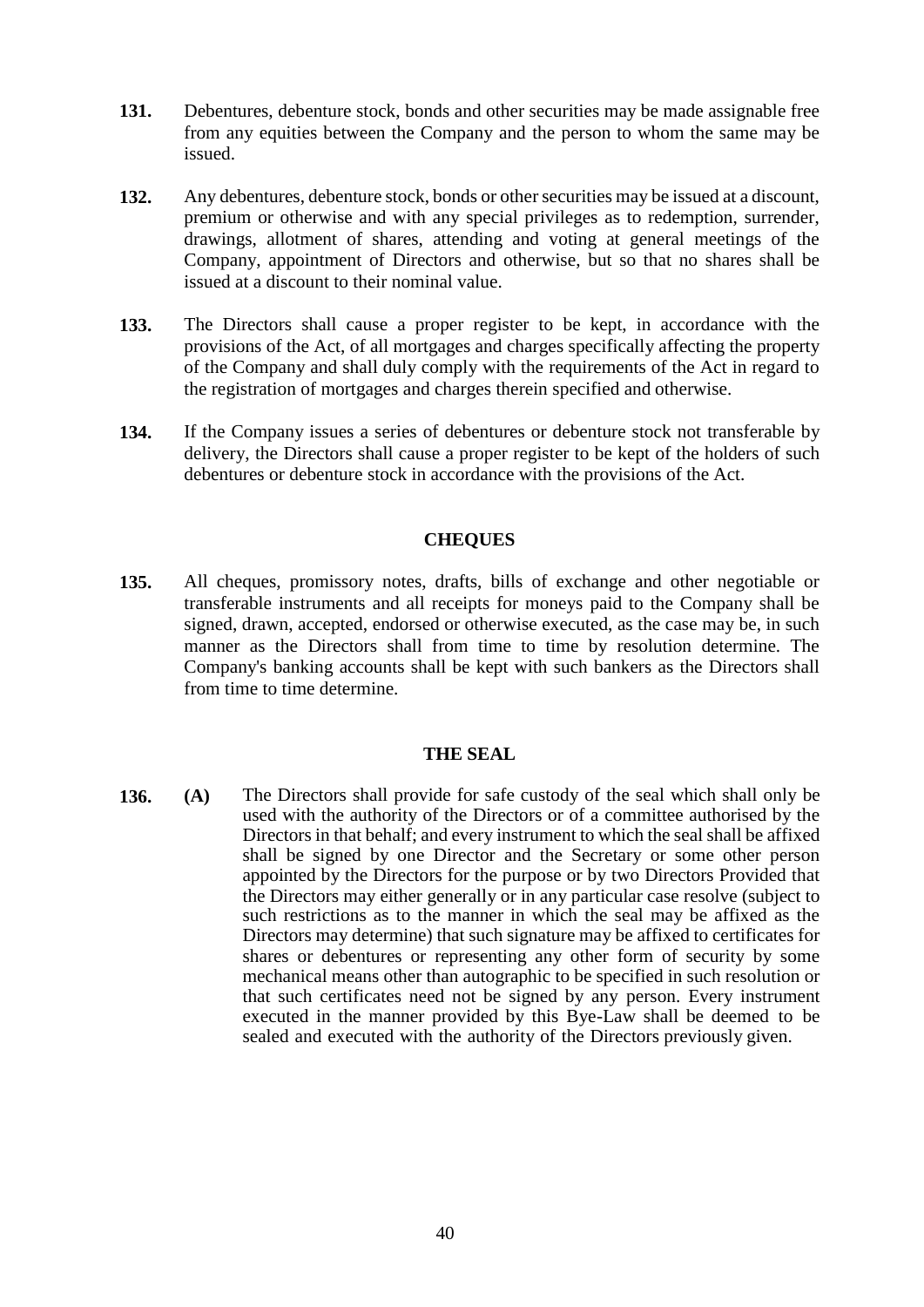**(B)** The Company may have a duplicate seal for use in such state, country or territory outside Bermuda as the Directors shall determine and the Company may by writing under the seal appoint any agent or committee outside Bermuda to be the duly authorized agent of the Company for the purpose of affixing and using such duplicate seal and the agent may impose such restrictions on the use thereof as may be thought fit. The Company may also have, for the purpose of sealing securities issued by the Company, and for the purpose of sealing documents representing or evidencing the securities so issued, a duplicate seal which is a facsimile of the seal with the addition on its face of the words "Securities Seal". Wherever in the Bye-Laws reference is made to the seal, the reference shall, so far as may be applicable, be deemed to include such duplicate seals as aforesaid.

#### **DIVIDENDS AND RESERVES**

- **137.** Subject to the Act and as hereinafter set out, the Company in general meeting may declare dividends, in any currency, to be paid to the members according to their rights and privileges in the profits available for distribution but no dividend shall exceed the amount recommended by the Directors. No dividend shall be declared or paid and no distribution of contributed surplus made otherwise than in accordance with the Statutes. No dividend shall be paid otherwise than out of profits available for distribution.
- **138. (A)** The Directors may from time to time pay to the members such interim dividends as appear to the Directors to be justified by the position of the Company and, in particular (but without prejudice to the generality of the foregoing), if at any time the capital of the Company is divided into different classes, the Directors may pay such interim dividends in respect of those shares in the capital of the Company which confer on the holders thereof deferred or non-preferential rights as well as in respect of those shares which confer on the holders thereof preferential rights with regard to dividend but no interim dividend shall be paid on shares carrying deferred or non-preferential rights if, at the time of payment, any preferential dividend is in arrear provided that if the Directors act bona fide the Directors shall not incur any responsibility to the holders of shares conferring any preference for any damage that they may suffer by reason of the lawful payment of an interim dividend on any shares having deferred or non-preferential rights.
	- **(B)** The Directors may also pay half-yearly or at other suitable intervals to be settled by them any dividend which may be payable at a fixed rate if the Directors are of the opinion that the position of the Company justifies the payment.
- **139.** No dividend or other moneys payable by the Company on or in respect of any share shall bear interest against the Company.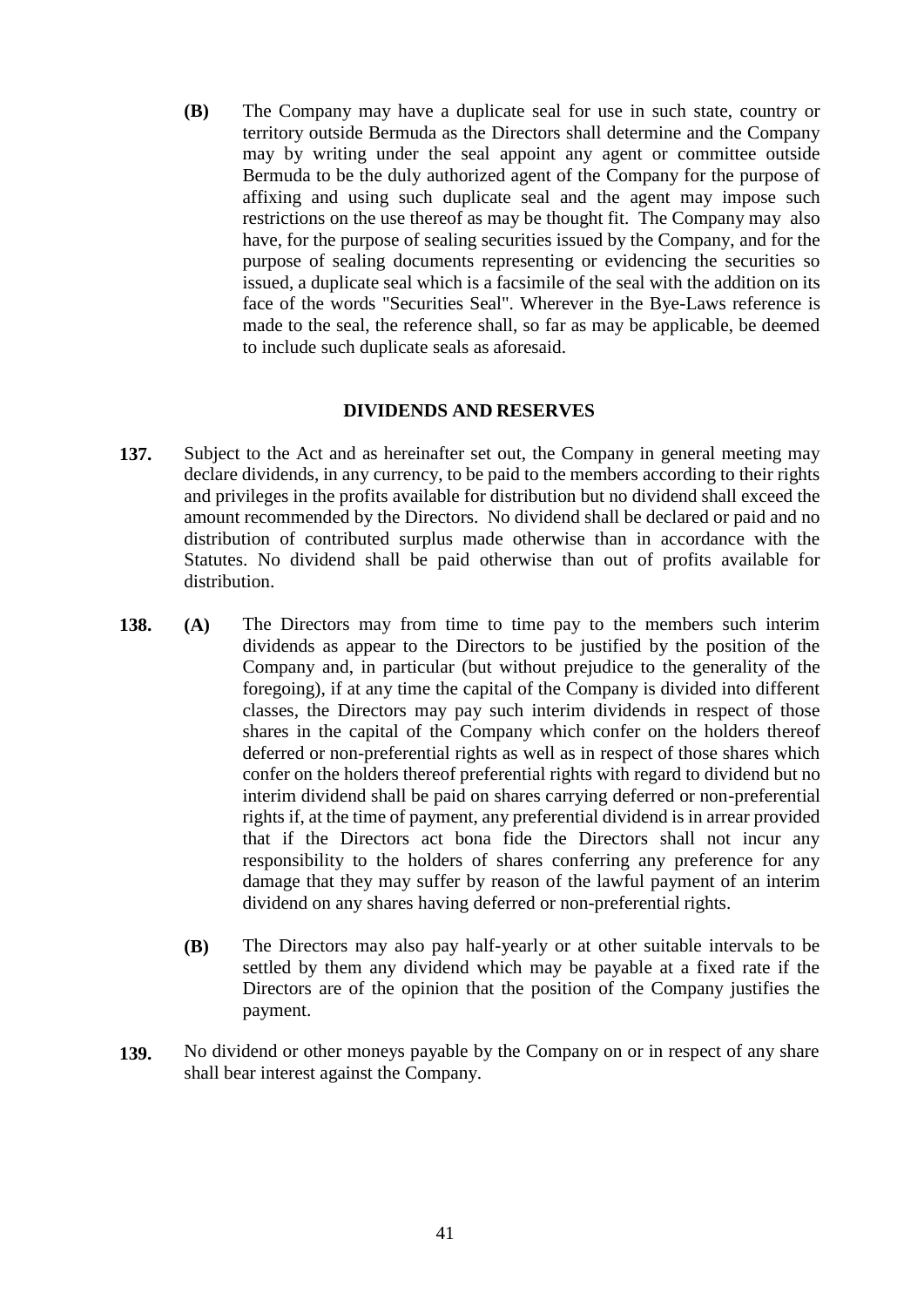- **140.** Whenever the Directors or the Company in general meeting have resolved that a dividend be paid or declared, the Directors may further resolve that such dividend be satisfied wholly or in part by the distribution of specific assets of any kind and in particular of paid up shares, debentures or warrants to subscribe for securities of the Company or other company or in any one or more of such ways and where any difficulty arises in regard to such distribution, the Directors may settle the same as they think expedient and in particular may issue fractional certificates, disregard fractional entitlements or round the same up or down and may fix the value for distribution of such specific assets or any part thereof and may determine that cash payments shall be made to any members upon the footing of the value so fixed in order to adjust the rights of all parties and may vest any such specific assets in trustees as may seem expedient to the Directors and may appoint any person to sign any requisite instruments of transfer and other documents on behalf of the persons entitled to the dividend and such appointment shall be effective. The Directors may appoint any person to sign such contract on behalf of the persons entitled to the dividend and such appointment shall be effective.
- **141. (A)** Whenever the Directors or the Company in general meeting have resolved that a dividend be paid or declared, the Directors may further resolve:
	- either (i) that such dividend be satisfied wholly or in part in the form of an allotment of shares credited as fully paid provided that the members entitled thereto will be entitled to elect to receive such dividend (or part thereof) in cash in lieu of such allotment. In such case, the following provisions shall apply:
		- (a) the basis of any such allotment shall be determined by the Directors;
		- (b) the Directors, after determining the basis of allotment, shall give not less than 2 weeks' notice in writing to the members of the right of election accorded to them and shall send with such notice forms of election and specify the procedure to be followed and the place at which and the latest date and time by which duly completed forms of election must be lodged in order to be effective;
		- (c) the right of election may be exercised in respect of the whole or part of that portion of the dividend in respect of which the right of election has been accorded;
		- (d) the dividend (or that part of the dividend to be satisfied by the allotment of shares as aforesaid) shall not be payable in cash on shares in respect whereof the cash election has not been duly exercised ("the non-elected shares") and in lieu and in satisfaction thereof shares shall be allotted credited as fully paid to the members who have not duly exercised the said cash election on the basis of allotment determined as aforesaid and for such purpose the Directors shall capitalise and apply out of any part of the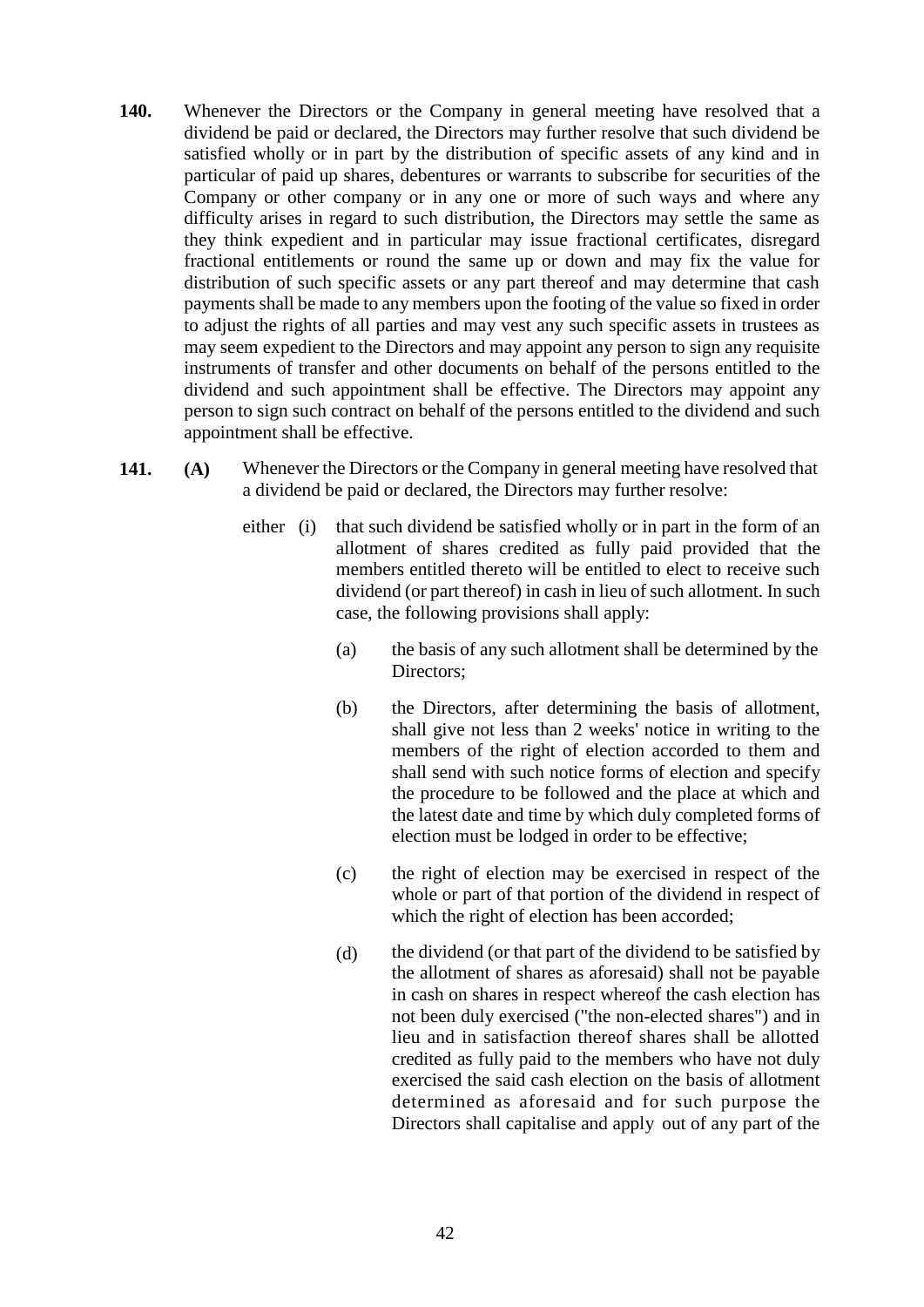profits of the Company available for distribution or any part of any of the Company's reserve accounts (including any special account, share premium account and capital redemption reserve fund) as the Directors may determine, a sum equal to the aggregate nominal amount of the shares to be allotted on such basis and apply the same in paying up in full the appropriate number of shares for allotment and distribution to and amongst the allottees of the nonelected shares on such basis;

- or (ii) that the members entitled to such dividend shall be entitled to elect to receive an allotment of shares credited as fully paid in lieu of the whole or such part of the dividend as the Directors may think fit. In such case, the following provisions shall apply :
	- (a) the basis of any such allotment shall be determined by the Directors;
	- (b) the Directors after determining the basis of allotment, shall give not less than 2 weeks' notice in writing to the members of the right of election accorded to them and shall send with such notice forms of election and specify the procedure to be followed and the place at which and the latest date and time by which duly completed forms of election must be lodged in order to be effective;
	- (c) the right of election may be exercised in respect of the whole or part of that portion of the dividend in respect of which the right of election has been accorded;
	- (d) the dividend (or that part of the dividend in respect of which a right of election has been accorded) shall not be payable on shares in respect whereof the share election has been duly exercised ("the elected shares") and in lieu and in satisfaction thereof shares shall be allotted credited as fully paid to the members who have duly exercised the said share election on the basis of allotment determined as aforesaid and for such purpose the Directors shall capitalise and apply out of any part of the profits of the Company available for distribution or any part of any of the Company's reserve accounts (including any special account, share premium account and capital redemption reserve fund) as the Directors may determine, a sum equal to the aggregate nominal amount of the shares to be allotted on such basis and apply the same in paying up in full the appropriate number of shares for allotment and distribution to and amongst the allottees of the elected shares on such basis.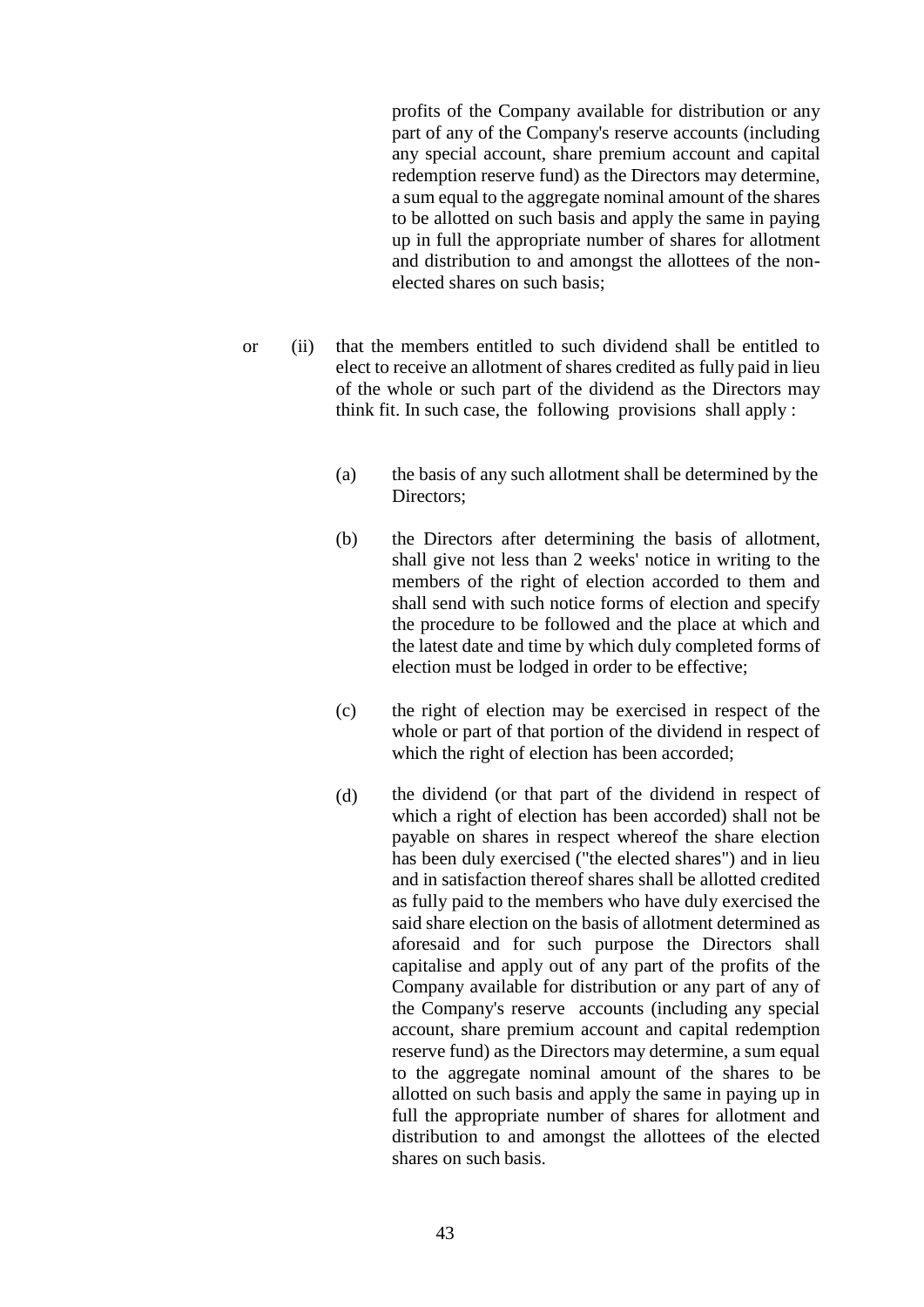- **(B)** The shares allotted pursuant to the provisions of paragraph (A) of this Bye-Law shall rank pari passu in all respects with the shares then in issue save only as regards participation:
	- (i) in the relevant dividend (or the right to receive or to elect to receive an allotment of shares in lieu and in satisfaction thereof as aforesaid); or
	- (ii) In any other distributions, bonuses or rights paid, made, declared or announced prior to or contemporaneously with the payment or declaration of the relevant dividend,

unless, contemporaneously with the announcement by the Directors of their proposal to apply the provisions of sub-paragraph (i) or (ii) of paragraph (A) of this Bye-Law in relation to the relevant dividend or contemporaneously with their announcement of the distribution, bonus or rights in question, the Directors shall specify that the shares to be allotted pursuant to the provisions of paragraph (A) of this Bye-Law shall rank for participation in such dividend, distribution, bonus or rights.

- **(C)** The Directors may do all acts and things considered necessary or expedient to give effect to any capitalization pursuant to the provisions of paragraph (A) of this Bye-Law with full power to the Directors to make such provisions as they think fit in the case of shares becoming distributable in fractions (including provisions whereby, in whole or in part, fractional entitlements are aggregated and sold and the net proceeds distributed to those entitled or are disregarded or rounded up or down or whereby the benefit of fractional entitlements accrues to the Company rather than to the members concerned). The Directors may authorize any person to enter into, on behalf of all members interested, an agreement with the Company providing for such capitalisation and matters incidental thereto and any agreement made pursuant to such authority shall be effective and binding on all concerned.
- **(D)** The Company may, upon the recommendation of the Directors, by special resolution resolve in respect of any one particular dividend of the Company that notwithstanding the provisions of paragraph (A) of this Bye-Law a dividend may be satisfied wholly in the form of an allotment of shares credited as fully paid without offering any right to members to elect to receive such dividend in cash in lieu of such allotment.
- **(E)** The Directors may on any occasion determine that rights of election and the allotment of shares under paragraph (A) of this Bye-Law shall not be made available or made to any members with registered addresses in any territory where in the absence of a registration statement or other special formalities the circulation of an offer of such rights of election or the allotment of shares would or might be unlawful and in such event the provisions aforesaid shall be read and construed subject to such determination.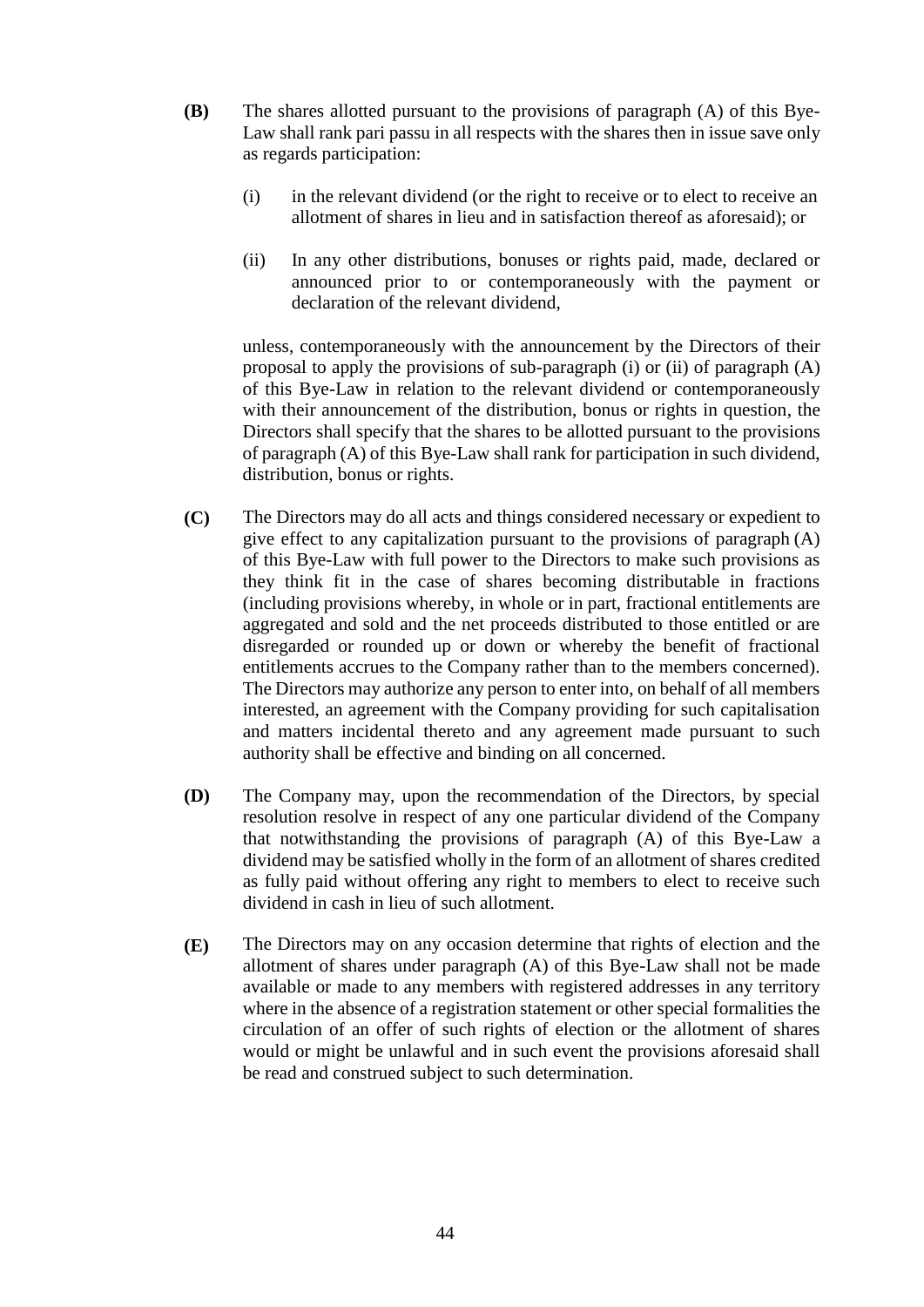- **142.** Subject to the rights of persons, if any, entitled to shares with special rights as to dividends, all dividends shall be declared and paid according to the amounts paid or credited as paid on the shares in respect whereof the dividend is paid but no amount paid or credited as paid on a share in advance of calls shall be treated for the purposes of this Bye-Law as paid on the share. All dividends shall be apportioned and paid proportionately to the amounts paid or credited as paid on the shares during any portion or portions of the period in respect of which the dividend is paid; but if any share is issued on terms providing that it shall rank for dividend as from a particular date such share shall rank for dividend accordingly. The Directors may deduct from any dividend, bonus or distribution payable to any member all sums of money (if any) presently payable by him to the Company on account of calls, instalments or otherwise in relation to the shares of the Company.
- **143.** The Directors may retain any dividends or other moneys payable on or in respect of a share upon which the Company has a lien and may apply the same in or towards satisfaction of the debts, liabilities or engagements in respect of which the lien exists.
- **144.** The Directors may, before recommending any dividend, set aside out of the profits of the Company such sums as they think proper as a reserve or reserves which shall, at the discretion of the Directors, be applicable for meeting claims on or liabilities of the Company or contingencies or for paying off any loan capital or for equalising dividends or for any other purpose to which the profits of the Company may be lawfully applied and pending such application may, at the like discretion, either be employed in the business of the Company or be invested in such investments (other than shares or warrants of the Company) as the Directors may from time to time think fit and so that it shall not be necessary to keep any investments constituting the reserve or reserves separate or distinct from any other investments of the Company. The Directors may also without placing the same to reserve carry forward any profits which they may think prudent not to distribute by way of dividend.
- **145.** Any general meeting sanctioning a dividend may make a call on the members of such amount as the meeting fixes but so that the call on each member shall not exceed the dividend payable to him and so that the call shall be made payable at the same time as the dividend and the dividend may, if so arranged between the Company and the member, be set off against the call.
- **146.** A transfer of shares shall not pass the right to any dividend or bonus declared thereon before the registration of the transfer.
- **147.** Notwithstanding anything herein contained, if two or more persons are registered as joint holders of any share, any one of them may give an effectual receipt for any dividends, interim dividends or bonuses or other moneys payable on or in respect of such shares.
- **148.** Unless otherwise directed by the Directors, any dividend, interest, bonus or other sum payable in cash to the members may be paid by cheque or warrant sent through the post to the registered address of the member or person entitled thereto or to such person at such address as the member or person entitled (as the case may be) may direct. Every such cheque or warrant shall be made payable to the order of the person to whom it is sent or to the order of such other person as the member or person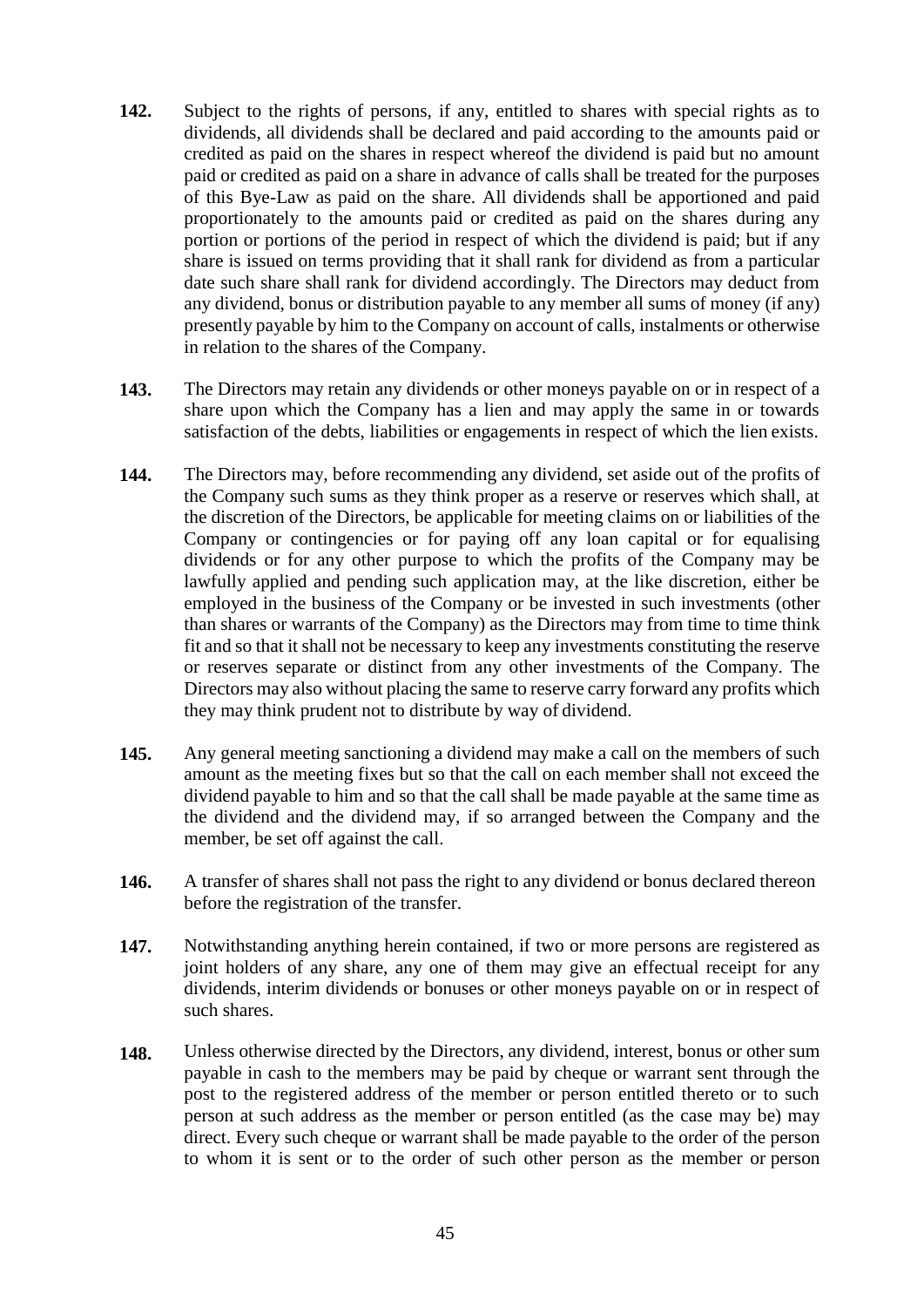entitled (as the case may be) may direct and shall be sent at his own risk and the payment of any such cheque or warrant shall operate as a good discharge to the Company in respect of the dividend, interest, bonus or other sum represented thereby, notwithstanding that it may subsequently appear that the same has been stolen or that any endorsement thereon has been forged.

- **149.** All dividends or bonuses unclaimed for one year after having been declared may be invested or otherwise made use of by the Directors for the benefit of the Company until claimed and the Company shall not be constituted a trustee in respect thereof or any profit or benefit derived therefrom. All dividends or bonuses unclaimed for 6 years after having been declared shall be forfeited by the Directors and shall revert to the Company.
- **150. (A)** The Directors may, with the sanction of an ordinary resolution of the Company, capitalize any sum standing to the credit of any of the Company's reserve accounts (including share premium account and capital redemption reserve fund) or any sum standing to the credit of any profit and loss account or otherwise available for distribution (and not required for the payment or provisions of the dividend on any shares with a preferential right to dividend) by appropriating such sum to the holders of shares in the proportions which such sum would have been divisible amongst them had the same been a distribution of profits by way of dividend and applying such sum on their behalf in or towards paying up any amounts for the time being unpaid on any shares held by them respectively or in paying up in full unissued shares (or, subject to any special rights previously conferred on any shares or class of shares or class of shares for the time being issued, unissued shares of any other class not being redeemable shares), debentures or other obligations of the Company for allotment and distribution credited as fully paid up to and amongst them in the proportion aforesaid, or partly in the one way and partly in the other: Provided that a share premium account and a capital redemption reserve fund and any reserve or fund representing unrealised profits may, for the purposes of this Bye-Law, only be applied in paying up unissued shares to be allotted to members as fully paid bonus shares.
	- **(B)** Whenever such a resolution as aforesaid shall have been passed the Directors shall make all appropriations and applications of the undivided profits resolved to be capitalised thereby and all allotments and issues of fully paid up shares or debentures, if any, and generally shall do all acts and things considered necessary or expedient to give effect to any such capitalisation. In particular where any difficulty arises in regard to any distribution under paragraph (A) of this Bye-Law the Directors may settle the same as they think expedient and in particular may issue fractional certificates or authorise any person to sell and transfer any fractions or may resolve that the distribution should be as nearly as may be practicable in the correct proportion but not exactly so or may ignore fractions altogether and may determine that cash payments shall be made to any members in order to adjust the rights of all parties, as may seem expedient to the Directors. The Directors may authorise any person to enter on behalf of all the members entitled thereto into an agreement with the Company providing for any such capitalisation and matters incidental thereto including the allotment to them respectively, credited as fully paid up, of any further shares or debentures to which they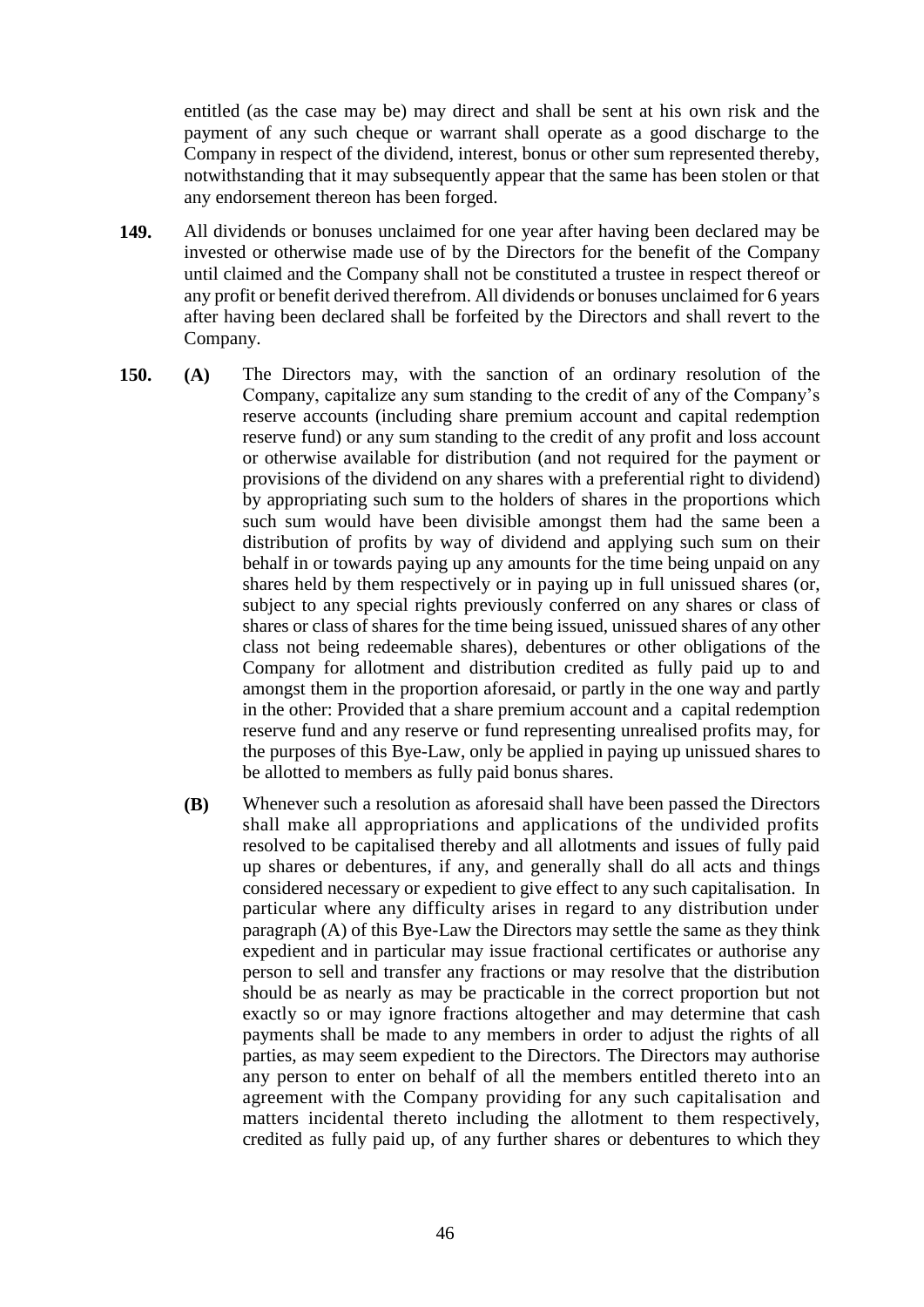may be entitled upon such capitalisation or, as the case may require, the payment up by the Company on their behalf, by the application thereto of their respective proportions of the profits resolved to be capitalised, of the amounts or any part of the amounts remaining unpaid on their existing shares and any agreement made under such authority shall be effective and binding on all concerned.

- **151.** The following provisions shall have effect at any time and from time to time in so far as they are not prohibited by or inconsistent with the Statutes:
	- **(A)** If, so long as any of the rights attached to any warrants issued by the Company to subscribe for shares of the Company shall remain exercisable, the Company does any act or engages in any transaction which, as a result of any adjustments to the subscription price in accordance with the provisions of the conditions of the warrants, would reduce the subscription price to below the par value of a share then the following provisions shall apply:
		- (i) as from the date of such act or transaction the Company shall establish and thereafter (subject as provided in this Bye-Law) maintain in accordance with the provisions of this Bye-Law a reserve (the "Subscription Right Reserve") the amount of which shall at no time be less than the sum which for the time being would be required to be capitalised and applied in paying up in full the nominal amount of the additional shares required to be issued and allotted credited as fully paid pursuant to sub-paragraph (iii) of this paragraph (A) on the exercise in full of all the subscription rights outstanding and shall apply the Subscription Right Reserve in paying up such additional shares in full as and when the same are allotted;
		- (ii) the Subscription Right Reserve will not be used for any purpose other than that specified above until all other reserves of the Company (other than share premium account and capital redemption reserve fund) have been used and will then only be used to make good losses of the Company if and so far as is required by law;
		- (iii) upon the exercise of all or any of the subscription rights represented by any warrant, the relevant subscription rights shall be exercisable in respect of a nominal amount of shares equal to the amount in cash which the holder of such warrant is required to pay on exercise of the subscription rights represented thereby (or as the case may be, the relevant portion thereof in the event of a partial exercise of the subscription rights) and, in addition, there shall be allotted in respect of such subscription rights to the exercising warrantholder, credited as fully paid, such additional nominal amount of shares as is equal to the difference between:
			- (a) the said amount in cash which the holder of such warrant is required to pay on exercise of the subscription rights represented thereby (or, as the case may be, the relevant portion thereof in the event of a partial exercise of the subscription rights); and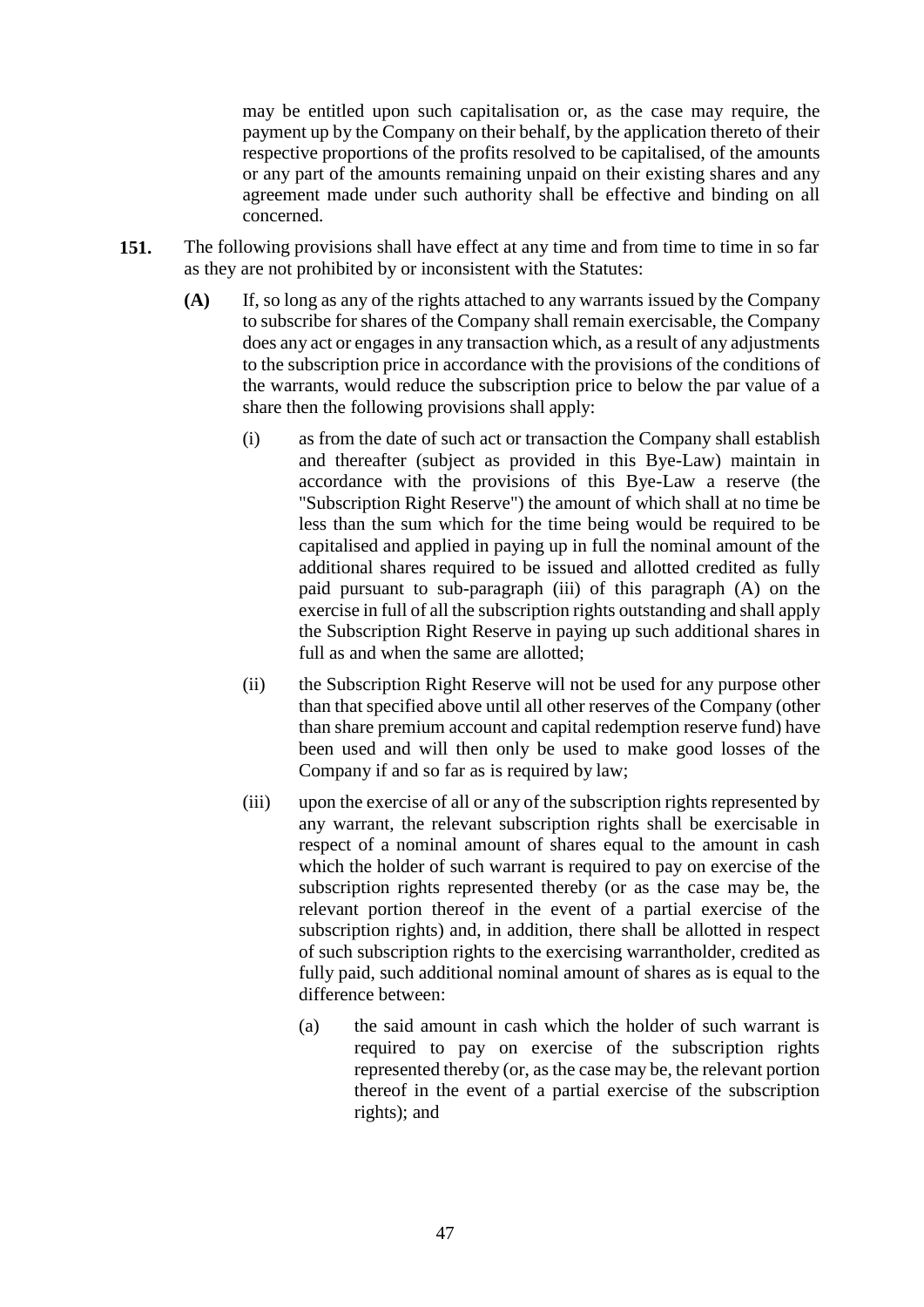(b) the nominal amount of shares in respect of which such subscription rights would have been exercisable having regard to the provisions of the conditions of the warrants, had it been possible for such subscription rights to represent the right to subscribe for shares at less than par.

and immediately upon such exercise so much of the sum standing to the credit of the Subscription Right Reserve as is required to pay up in full such additional nominal amount of shares shall be capitalized and applied in paying up in full such additional nominal amount of shares which shall forthwith be allotted credited as fully paid to the exercising warrantholder;

- (iv) if upon the exercise of the subscription rights represented by any warrant the amount standing to the credit of the Subscription Right Reserve is not sufficient to pay up in full such additional nominal amount of shares equal to such difference as aforesaid to which the exercising warrantholder is entitled, the Directors shall apply any profits or reserves then or thereafter becoming available (including to the extent permitted by law, share premium account and capital redemption reserve fund) for such purpose until such additional nominal amount of shares is paid up and allotted as aforesaid and until such time no dividend or other distribution shall be paid or made on the shares. Pending such payment up and allotment the exercising warrantholder shall be issued by the Company with a certificate evidencing his right to the allotment of such additional nominal amount of shares. The rights represented by any such certificate shall be in registered form and shall be transferable it whole or in part in units of one share in the like manner as the shares for the time being transferable, and the Company shall make such arrangements in relation to the maintenance of a register therefore and other matters in relation thereto as the Directors may think fit and adequate particulars thereof shall be made known to each relevant exercising warrantholder upon the issue of such certificate.
- **(B)** Shares allotted pursuant to the provisions of this Bye-Law shall rank pari passu in all respects with the other shares allotted on the relevant exercise of the subscription rights represented by the warrant concerned.
- **(C)** Notwithstanding anything contained in paragraph (A) of this Bye-Law no fraction of a share shall be allotted on exercise of the subscription rights.
- **(D)** The provisions of this Bye-Law as to the establishment and maintenance of the Subscription Right Reserve shall not be altered or added to in any way which would vary or abrogate, or which would have the effect of varying or abrogating, the provisions for, the benefit of any warrantholder or class of warrantholders under this Bye-Law without the sanction of a special resolution of such warrantholders or class of warrantholders.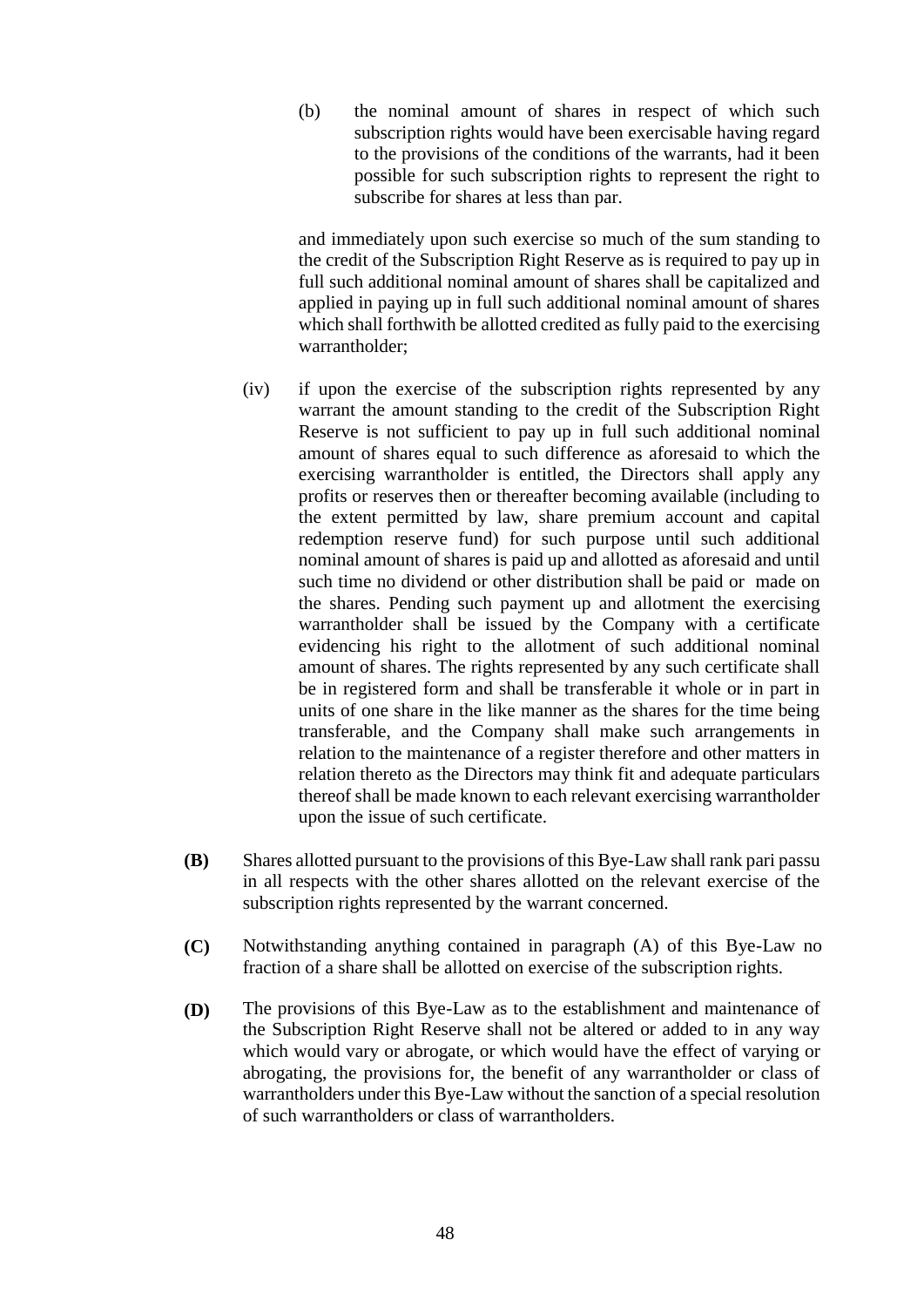**(E)** A certificate or report by the auditors for the time being of the Company as to whether or not the Subscription Right Reserve is required to be established and maintained and if so the amount thereof so required to be established and maintained, as to the purposes for which the Subscription Right Reserve has been used, as to the extent to which it has been used to make good losses of the Company, as to the additional nominal amount of shares required to be allotted to an exercising warrantholder credited as fully paid and as to any other matter concerning the Subscription Right Reserve shall (in the absence of manifest error) be conclusive and binding upon the Company and all warrantholders.

#### **RECORD DATES**

**152.** Subject to the Listing Rules and notwithstanding any other provision of these presents the Company or the Directors may fix any date as the record date for: (i) determining the members entitled to receive any dividend, distribution allotment or issue; and (ii) determining the members entitled to receive notice of and vote at any general meeting of the Company.

#### **ANNUAL RETURNS**

**153.** The Directors shall file the requisite annual declaration and pay the annual government fee in Bermuda in accordance with the Statutes.

# **ACCOUNTS**

- **154.** The Directors shall cause proper books of account to be kept with respect to:
	- (i) all sums of money received and expended by the Company and the matters in respect of which the receipt and expenditure took place;
	- (ii) all sales and purchases of goods by the Company; and
	- (iii) the properties, assets, credits and liabilities of the Company and of all other matters required by the Act.

Proper books shall not be deemed to be kept if there are not kept such books of account as are necessary to give a true and fair view of the state of the Company's affairs and to explain its transactions.

**155.** The books of account shall be kept at the Company's principal place of business in Hong Kong or at such other place as the Directors think fit and shall always be open to inspection by the Directors, provided that if the books of account shall be kept outside Bermuda, there shall be kept at the office such records as will enable the Directors to ascertain with reasonable accuracy the financial position of the Company at the end of each 3 month period.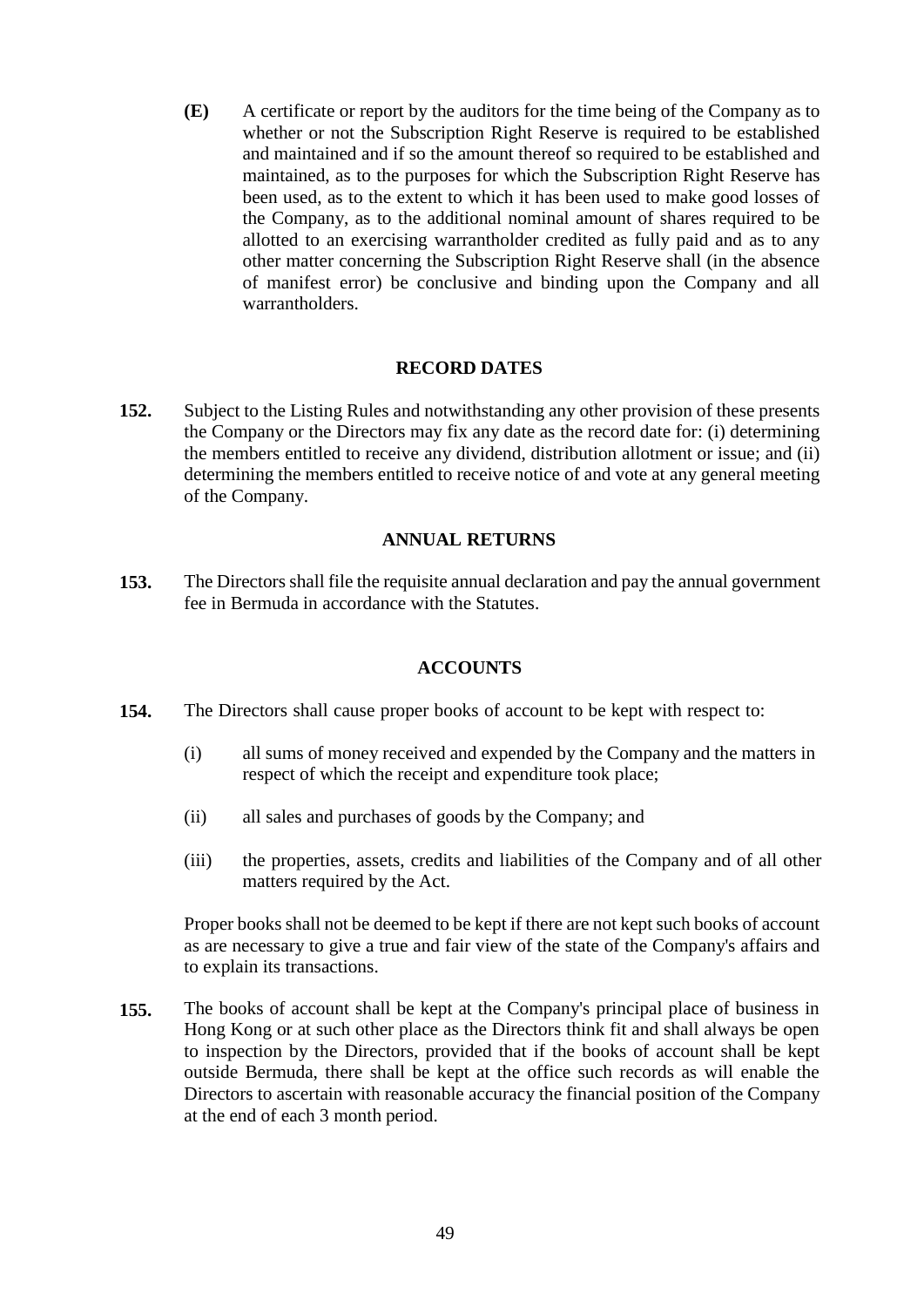- **156.** The Directors shall from time to time determine whether and to what extent and at what times and places and under what conditions or regulations the account and books of the Company or any of them shall be open to the inspection of members not being Directors and no member (not being a Director) shall have any right of inspecting any account or book or document of the Company except as conferred by law or authorised by the Directors or by the Company in general meeting.
- **157.** The Directors shall from time to time, in accordance with the relevant provisions of the Act, cause to be prepared and audited by the auditors for the time being of the Company such profit and loss accounts, balance sheets and group accounts (if any) as are referred to in those provisions. Such profit and loss accounts, balance sheets and group accounts (if any) as shall have been audited by the auditors for the time being of the Company and such other reports as are referred to in the relevant provisions of the Act shall be laid before the Company at the annual general meeting which must be held in accordance with the provisions of Bye-Law 56.
- **158.** Every balance sheet of the Company shall be signed pursuant to the relevant provisions of the Act and, subject to those provisions, a copy of every balance sheet (including every document required by law to be annexed thereto) and profit and loss account which is to be laid before the Company at the annual general meeting, together with a copy of the Directors' report and a copy of the auditors' report, shall be sent to every member of, and every holder of debentures of, the Company and every person registered under Bye-Law 49 and to all persons other than members or holders of debentures of the Company, being persons entitled to receive notices of general meetings of the Company, at the same time as (or before) the notice of the meeting is being sent: provided that this Bye-Law shall not require a copy of those documents to be sent to any person of whose address the Company is not aware or to more than one of the joint holders of any shares or debentures. Copies of each of the said documents shall also be forwarded in appropriate number to the Designated Stock Exchange on which the shares of the Company shall be listed or the relevant committee thereof in accordance with the terms of any listing agreement for the time being binding on the Company or with the continuing obligation binding on the Company by virtue of any listing.

# **BRANCH REGISTERS**

**159.** Subject to the provisions of the Act, if the Directors consider it necessary or appropriate, the Company may establish and maintain a branch register of members at such location within or outside Bermuda as the Directors think fit. The Directors may, subject to the Act, make or vary from time to time such provisions as they think fit in respect of the keeping of any such branch register and the transfer of shares to, on or from any such branch register and may comply with the requirements of any local law.

The Board in so far as permitted by any applicable law may, in its absolute discretion, at any time and from time to time transfer any share upon the Principal Register to any branch register or any share on any branch register to the Principal Register or any other branch register. In the event of any such transfer, the shareholder requesting such transfer shall bear the cost of effecting the transfer.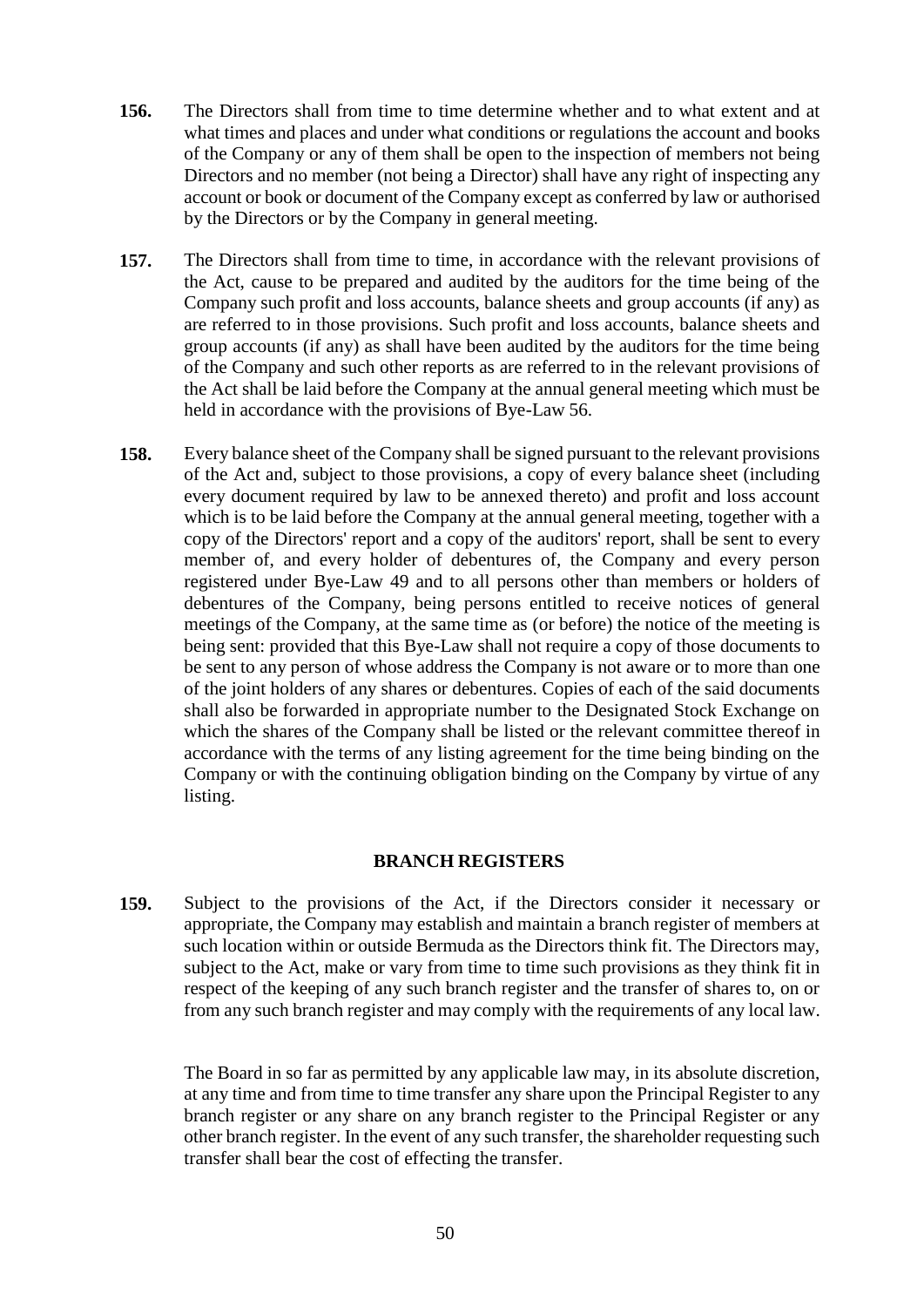Unless the Board otherwise agrees (which agreement may be on such terms and subject to such conditions as the Board in its absolute discretion may from time to time determine, and which agreement it shall, without giving any reason therefor, be entitled in its absolute discretion to give or withhold), no shares upon the Principal Register shall be transferred to any branch register nor shall shares on any branch register be transferred to the Principal Register or any other branch register and all transfers and other documents of title shall be lodged for registration, and registered, in the case of any shares on a branch register, at the relevant registration office, appointed by the Directors and, in the case of any shares on the Principal Register, at the office or such other place in Bermuda at which the Principal Register is kept in accordance with the Act.

#### **AUDITORS**

- **160.** Auditors shall be appointed and their duties regulated in accordance with the Bye-Laws and the provisions of the Act.
- **161. (A)** At the annual general meeting or at a subsequent special general meeting in each year, members shall, by ordinary resolution, appoint one or more firms of auditors to hold office until the conclusion of the next annual general meeting, but if an appointment is not made, the auditors in office shall continue in office until a successor is appointed. A Director, officer or employee of the Company or of any of its subsidiaries or a partner, officer or employee of any such Director, officer or employee shall not be capable of being appointed auditors of the Company.
	- **(B)** Subject as otherwise provided by the Act, the remuneration of the auditors shall be fixed by the Company in general meeting by ordinary resolution provided always that in respect of any particular year the Company in general meeting may, by ordinary resolution, delegate the fixing of such remuneration to the Directors.
	- **(C)** The members may, by a resolution passed by at least two-thirds of the votes cast at a general meeting of which notice specifying the intention to pass such resolution was given, remove any auditor before the expiration of their term of office, and shall by ordinary resolution appoint a replacement auditor for the remainder of the term provided that at least twenty-one days before the date of the meeting, notice in writing of the proposed resolution is given to the incumbent auditor and to the auditor proposed to be appointed.
	- **(D)** The Board may fill any casual vacancy in the office of auditors, but while any such vacancy continues the surviving or continuing auditors (if any) may act. The remuneration of any auditor appointed by the Board under this Bye-law may be fixed by the Board. Subject to Bye-law 161(B), an auditor appointed under this Bye-law shall hold office until the next following annual general meeting of the Company and shall then be subject to appointment by the members under Bye-law 161(A) with such remuneration to be determined by the members under Bye-law 161(B).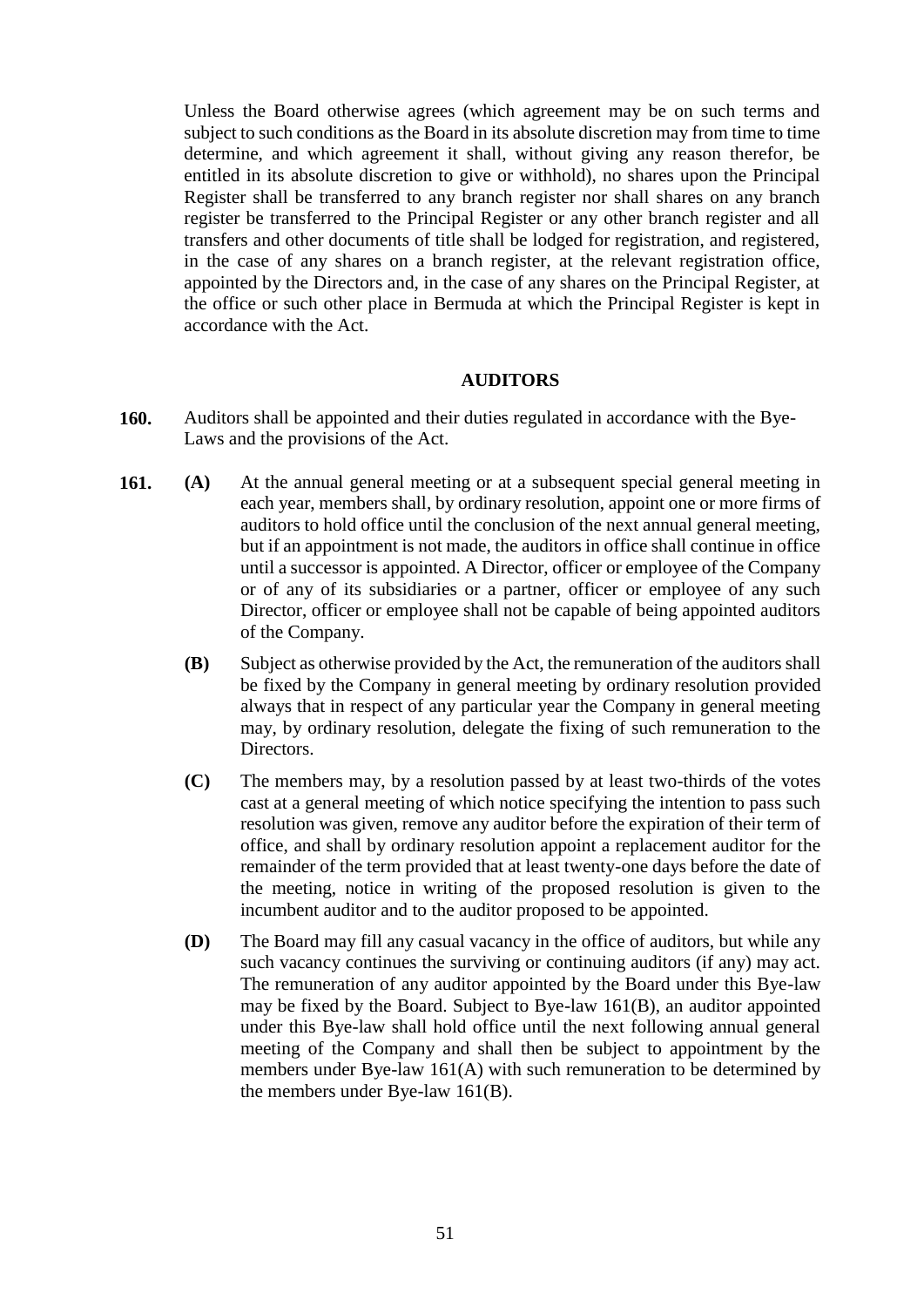**162.** Every statement of account audited by the Company's auditors and presented by the Directors at a general meeting shall after approval at such meeting be conclusive as to the contents thereof except as regards any error discovered therein within 3 months of the approval thereof. Whenever any such error is discovered within that period, it shall forthwith be corrected and the statement of account amended in respect of the error shall be conclusive as aforesaid.

# **NOTICES**

- **163. (A)** Except where otherwise expressly stated, any notice to be given to or by any person pursuant to these Bye-laws shall be in writing or, to the extent permitted by the Statutes and any applicable rules prescribed by the Designated Stock Exchange from time to time and subject to this Bye-law, contained in an electronic communication. A notice calling a meeting of the Directors need not be in writing.
	- **(B)** A notice or document (including a share certificate) may be served on or delivered to any member of the Company either personally or by sending it through the post in a prepaid envelope or wrapper addressed to such member at his registered address as appearing in the register or by leaving it at that address addressed to the member or by any other means authorised in writing by the member concerned or by publishing it by way of advertisement in at least one English language newspaper and one Chinese language newspaper circulating generally in Hong Kong. Without limiting the generality of the foregoing but subject to the Statutes and any rules prescribed by the Designated Stock Exchange from time to time, a notice or document may be served or delivered by the Company to any member by electronic means to such address as may from time to time be authorised by the member concerned or by publishing it on a computer network and notifying the member concerned, in such manner as he may from time to time authorise, that it has been so published.
		- **(C)** Any such notice or document may be served or delivered by the Company by reference to the register as it stands at any time not more than fifteen days before the date of service or delivery. No change in the register after that time shall invalidate that service or delivery. Where any notice or document is served or delivered to any person in respect of a share in accordance with these Bye-laws, no person deriving any title or interest in that share shall be entitled to any further service or delivery of that notice or document.
		- **(D)** Any notice or document required to be sent to or served upon the Company, or upon any officer of the Company may be sent or served by leaving the same or sending it through the post in a prepaid envelope or wrapper addressed to the Company or to such officer at the Company's head office or registered office.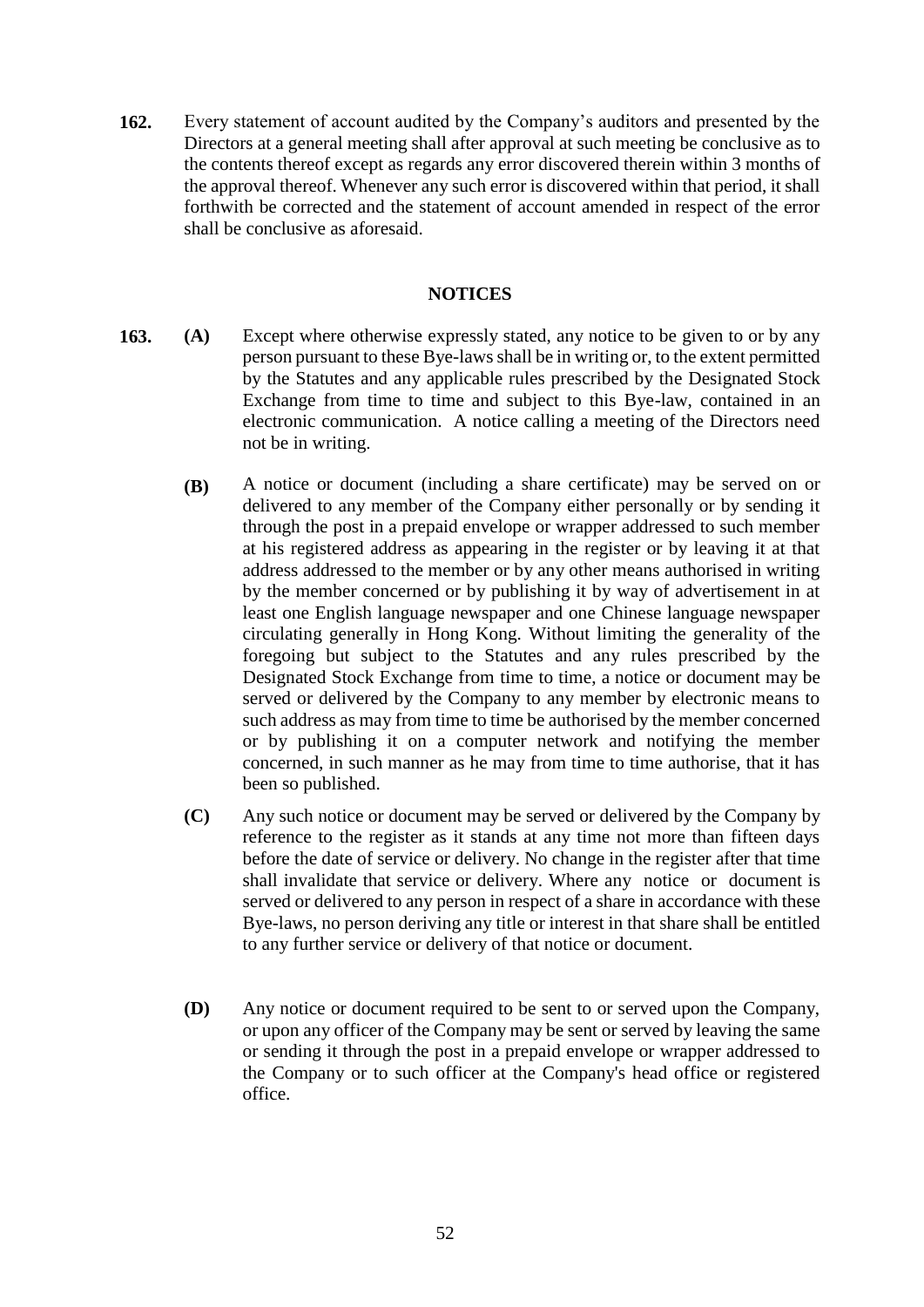- **(E)** The Directors may from time to time specify the form and manner in which a notice may be given to the Company by electronic means, including one or more addresses for the receipt of an electronic communication, and may prescribe such procedures as they fit for verifying the authenticity or integrity of any such electronic communication. Any notice may be given to the Company by electronic means only if it is given in accordance with the requirements specified by the Directors.
- **164.** Any notice or other document, if sent by mail, postage prepaid, shall be deemed to have been served or delivered on the day following that on which the letter, envelope, or wrapper containing the same is put into the post. In proving such service it shall be sufficient to prove that the letter, envelope, or wrapper containing the notice or document was properly addressed and put into the post as prepaid mail. Any notice or document not sent by post but left by the Company at a registered address shall be deemed to have been served or delivered on the day it was so left. Any notice or document, if sent by electronic means (including through any relevant system), shall be deemed to be have been given on the day following that on which the electronic communication was sent by or on behalf of the Company. Any notice or document served or delivered by the Company by any other means authorised in writing by the member concerned shall be deemed to have been served when the Company has carried out the action it has been authorised to take for that purpose. Any notice or other document published by way of advertisement or on a computer network shall be deemed to have been served or delivered on the day it was so published.
- **165.** A notice may be given by the Company to the joint holders of a share by giving the notice to the joint holder named first in the register in respect of the share and notice so given shall be sufficient notice to all the joint holders.
- **166.** A notice may be given by the Company to the persons entitled to a share in consequence of the death, mental disorder or bankruptcy of a member by sending it through the post in a prepaid envelope or wrapper addressed to them by name or by the title of representatives of the deceased or trustee of the bankrupt or committee, receiver, curator bonis or other person in the nature of a committee, receiver or curator bonis appointed by the court or by any like description at the address, if any, within Bermuda or Hong Kong supplied for the purpose by the persons claiming to be so entitled or, until such an address has been so supplied, by giving the notice in any manner in which the same might have been given if the death, mental disorder or bankruptcy had not occurred.
- **167.** Any person who, by operation of law, transfer or other means whatsoever, becomes entitled to any share shall be bound by every notice in respect of such share which, prior to his name and address being entered in the register, shall have been duly given under the Bye-Laws to the person from whom he derived his title to such share.
- **168.** Notice of every general meeting shall be given in any manner hereinbefore authorized to (a) every member, (b) every person entitled to a share in consequence of the death, mental disorder or bankruptcy of a member who, but for his death, mental disorder or bankruptcy, would be entitled to receive notice of the meeting, and (c) the auditors for the time being of the Company. No other persons shall be entitled to receive notices of general meetings.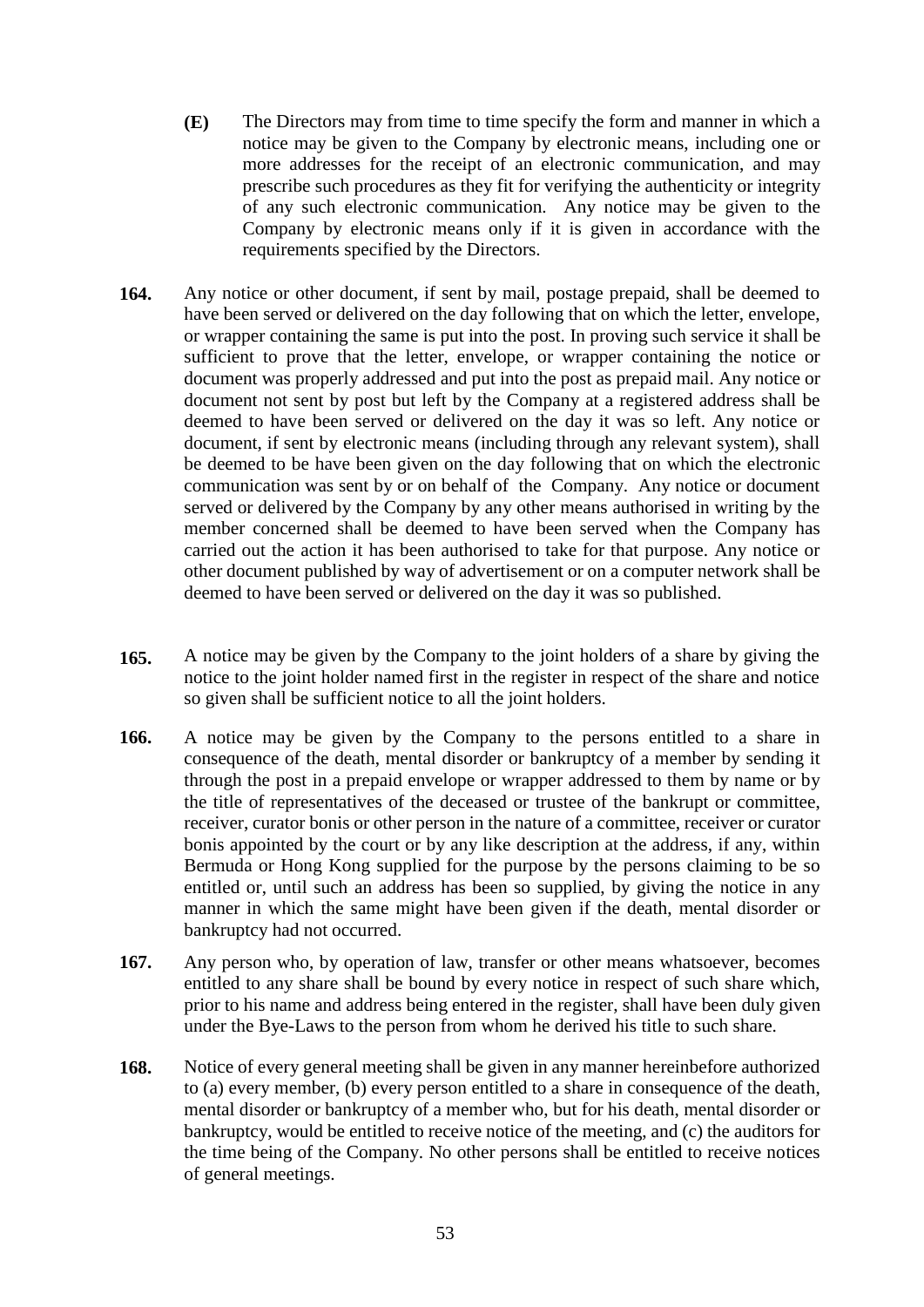- **169.** Any notice or document delivered or sent by post or left at the registered address or the address supplied by him for the sending of notices or documents to him of any member in pursuance of the Bye-Laws shall, notwithstanding that such member be then deceased or bankrupt or that any other event has occurred and whether or not the Company has notice of his death, bankruptcy or such other event, be deemed to have been duly served in respect of any registered shares whether held solely or jointly with other persons by such member until some other person be registered in his stead as the holder or joint holder thereof and such service shall for all purposes of the Bye-Laws be deemed a sufficient service of such notice or document on all persons interested (whether jointly with or as claiming through or under him) in the share.
- **170.** The signature to any notice to be given by the Company may be written or printed.

# **INFORMATION**

**171.** No member shall be entitled to require discovery of or any information respecting any detail of the Company's trading or any matter which is or may relate to the conduct of the business of the Company and which in the opinion of the Directors will be inexpedient in the interests of the members of the Company to communicate to the public.

# **DESTRUCTION OF DOCUMENTS**

- **172.** The Company may destroy:
	- (i) any share certificate which has been cancelled at any time after the expiry of one year from the date of such cancellation;
	- (ii) any dividend mandate or any variation or cancellation thereof or any notification of change of name or address at any time after the expiry of 2 years from the date such mandate, variation, cancellation or notification was recorded by the Company;
	- (iii) any instrument of transfer of shares which has been registered at any time after the expiry of 6 years from the date of registration; and
	- (iv) any other document on the basis of which any entry in the register is made at any time after the expiry of 6 years from the date an entry in the register was first made in respect of it;

and it shall conclusively be presumed in favour of the Company that every share certificate so destroyed was a valid certificate duly and properly cancelled and that every instrument of transfer so destroyed was a valid and effective instrument duly and properly registered and that every other document destroyed hereunder was a valid and effective document in accordance with the recorded particulars thereof in the books or records of the Company. Provided always that:

(a) the foregoing provisions of this Bye-Law shall apply only to the destruction of a document in good faith and without express notice to the Company that the preservation of such document was relevant to a claim;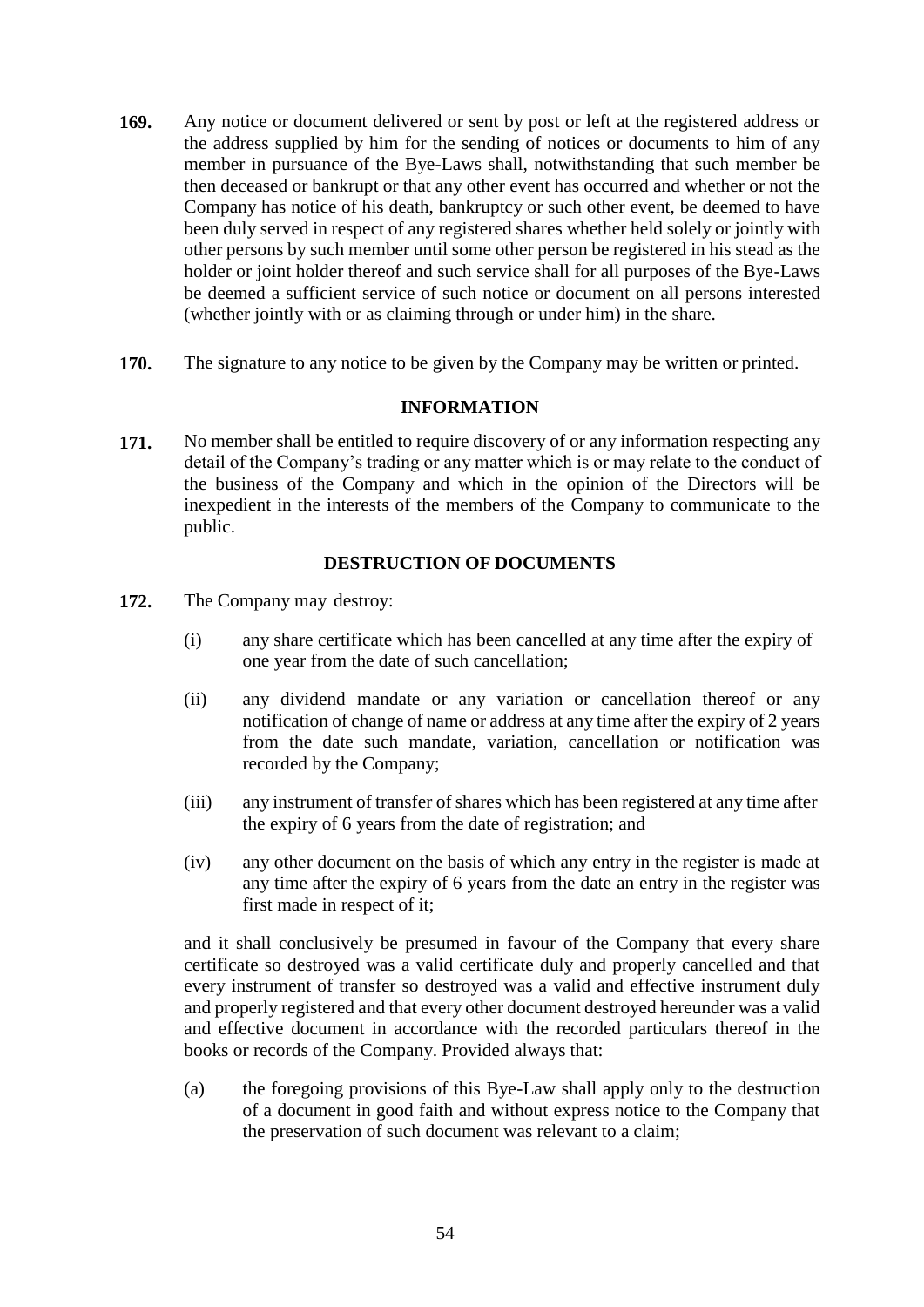- (b) noting contained in this Bye-Law shall be construed as imposing upon the Company any liability in respect of the destruction of any such document earlier than as aforesaid or in any case where the conditions of proviso (a) above are not fulfilled; and
- (c) references in this Bye-Law to the destruction of any document include references to its disposal in any manner.

# **WINDING-UP**

- **173.** If the Company is wound up and the assets available for distribution among the members as such are insufficient to repay the whole of the paid-up capital, such assets shall be distributed so that as nearly as may be the losses shall be borne by the members in proportion to the capital paid up or which ought to have been paid up at the commencement of the winding-up on the shares held by them respectively. If in a winding-up the assets available for distribution among the members are more than sufficient to repay the whole of the capital paid up at the commencement of the winding-up, the excess shall be distributed amongst the members in proportion to the capital at the commencement of the winding-up paid up by them respectively. This Bye-Law shall not add to or detract from the rights of the holders of shares issued upon special terms and conditions.
- **174.** No fee or commission shall be paid by the Company to any Director or liquidator upon any sale or realization of the Company's undertaking or assets or any part thereof except with the sanction of a general meeting convened by notice specifying the fee or commission proposed to be paid.
- **174A.** (1) Subject to Bye-law 174A(2), the Board shall have power in the name and on behalf of the Company to present a petition to the court for the Company to be wound up.
	- (2) A resolution that the Company be wound up by the court or to be wound up voluntarily shall be a special resolution.
- **175.** If the Company shall be wound up (whether voluntarily or under supervision of or by the court), the liquidator may, with the sanction of a special resolution of the Company and any other sanction required by the Act, divide amongst the members in specie or kind the whole or any part of the assets of the Company (whether they shall consist of property of the same kind or not) and may, for such purpose, set such value as he deems fair upon any property to be divided as aforesaid and may determine how such division shall be carried out as between the members or different classes of members. The liquidator may, with the like sanction, vest the whole or any part of such assets in trustees upon such trusts for the benefit of the contributories as the liquidator, with the like sanction, shall think fit and the liquidation of the Company may be closed and the Company dissolved, but so that no member shall be compelled to accept any shares or other securities whereon there is any liability.